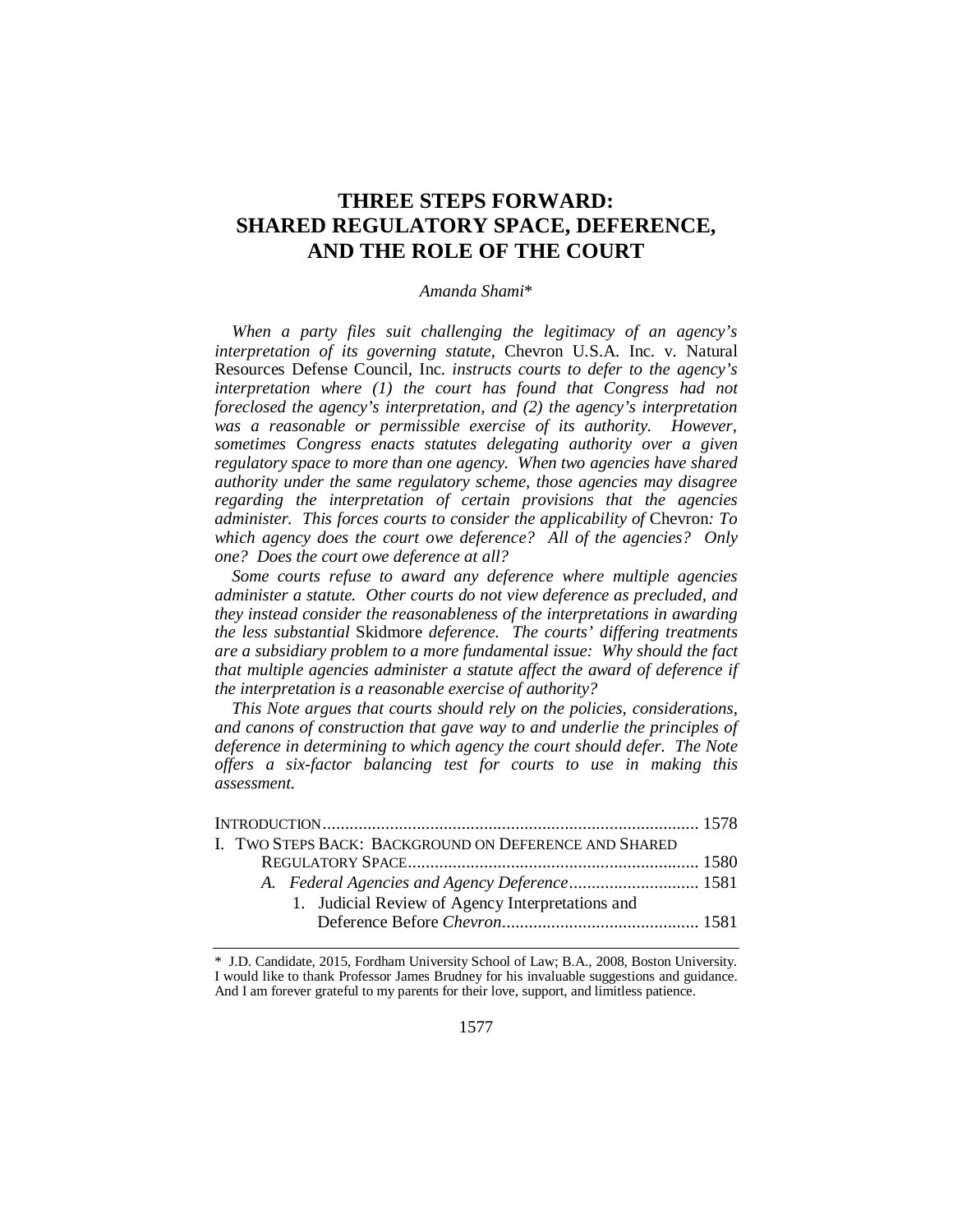1578 *FORDHAM LAW REVIEW* [Vol. 83

|                                                        |             |    | 3. The Current Analytic Frameworks That Guide Agency           |  |  |
|--------------------------------------------------------|-------------|----|----------------------------------------------------------------|--|--|
|                                                        |             |    |                                                                |  |  |
|                                                        |             |    | 4. Deference Policy Considerations and Implications 1586       |  |  |
|                                                        | <i>B</i> .  |    | The Creation of Shared Regulatory Space 1589                   |  |  |
|                                                        |             |    | 1. Theoretical Approaches to the Creation of Shared            |  |  |
|                                                        |             |    |                                                                |  |  |
|                                                        |             | 2. | Original Creation of Shared Regulatory Jurisdiction            |  |  |
|                                                        |             |    |                                                                |  |  |
|                                                        |             |    | 3. Piecemeal Creation of Shared Regulatory Jurisdiction        |  |  |
|                                                        |             |    |                                                                |  |  |
|                                                        |             |    | 4. Ambiguity Within Shared Regulatory Jurisdiction             |  |  |
|                                                        |             |    |                                                                |  |  |
| П.                                                     |             |    | THE CHEVRON TWO-STEP AND THE SKIDMORE SHUFFLE: THE             |  |  |
| COURTS CONSIDER DEFERENCE AMONG MULTIPLE AGENCIES 1597 |             |    |                                                                |  |  |
|                                                        |             |    | A. How Courts Adjudicate Shared Agency Jurisdiction 1599       |  |  |
|                                                        |             |    | 1. Chevron's Applicability to Interagency Conflicts: ETSI      |  |  |
|                                                        |             |    |                                                                |  |  |
|                                                        |             |    | 2. Deference Awarded: Martin v. Occupational Safety &          |  |  |
|                                                        |             |    |                                                                |  |  |
|                                                        |             | 3. | The Lower Courts Refuse Deference: Salleh v.                   |  |  |
|                                                        |             |    |                                                                |  |  |
|                                                        |             |    | 4. Applying Skidmore Rather than Chevron: Collins v.           |  |  |
|                                                        |             |    | National Transportation Safety Board  1609                     |  |  |
|                                                        | B.          |    | Policies and Considerations Regarding Interagency              |  |  |
|                                                        |             |    |                                                                |  |  |
|                                                        |             |    | III. THREE STEPS FORWARD: ADDING ONE MORE STEP TO CHEVRON 1613 |  |  |
|                                                        |             |    |                                                                |  |  |
|                                                        | $B_{\cdot}$ |    |                                                                |  |  |
|                                                        |             |    |                                                                |  |  |

# **INTRODUCTION**

Consider a piece of legislation aimed at ensuring the safety of bioengineered food. Assume Congress has delegated concurrent authority to promulgate regulations with the force of law to both the Food and Drug Administration (FDA), which regulates the food safety standards for almost all food products, and the U.S. Department of Agriculture (USDA), which regulates the food safety standards related to meat, poultry, and processed egg products. The statute delegates to both agencies authority over the same regulatory space: the safety of the use of bioengineered food in breeding cattle.

Further assume that each agency construes the statute differently so that each interprets "safety" as it understands the term under its own regulations, and the FDA's regulations are more stringent. These interpretations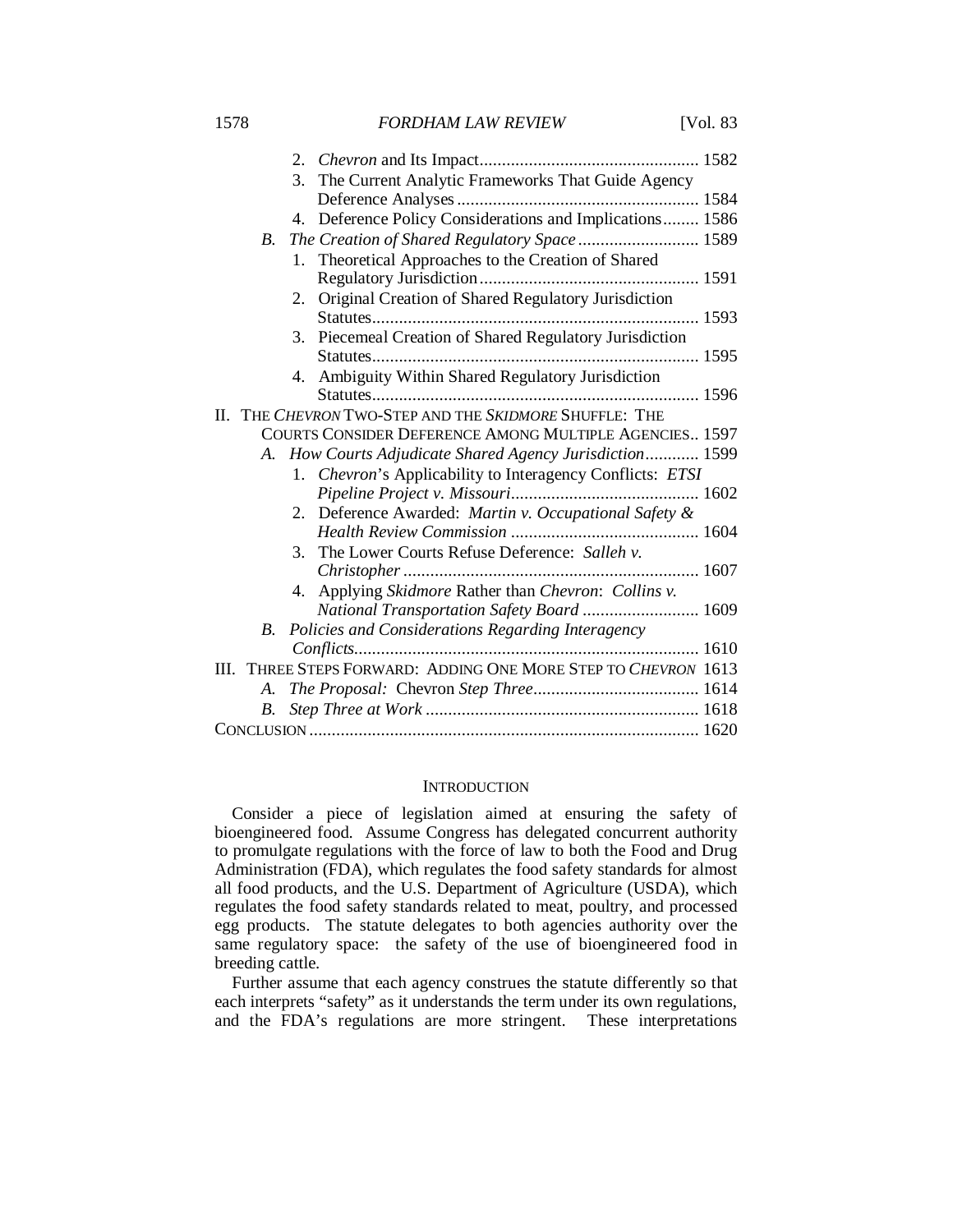directly conflict, and both agencies advocate on behalf of their interpretation. Assume for the moment that the FDA's standards were promulgated without reference to any scientific study, but that the USDA's standards were the product of thorough and rigorous scientific study. And assume that the USDA had been responsible for this particular regulatory space since 1906 and that the FDA received its current authority in 1958. How would a court confronting this situation resolve the conflict? Typically, courts will defer to agency interpretations of statutes under which the agency has regulatory control. But here, if both interpretations meet the standards for receiving that deference, the court can only defer to one agency; so how will it decide?

This problem occurs when Congress delegates shared regulatory authority to multiple agencies in the same policy space.<sup>1</sup> When Congress delegates power and authority to only one agency to promulgate regulations having the force of law, the agency deference issue is typically straightforward.2 Where a party challenges either an agency's statutory interpretation or its regulation, the *Chevron* doctrine instructs courts to defer to most agency judgments where the court has found that (1) Congress has not explicitly foreclosed the agency's decision, and (2) the agency's interpretation was reasonable or permissible.3 But when multiple agencies have authority over a given statute, to whom does the court owe deference on issues of statutory interpretation?<sup>4</sup> All of the agencies? Only one? Is deference precluded entirely?5

While it is unusual for agencies to directly oppose each other in court, it is not exactly rare.<sup>6</sup> "[A]gencies do not generally sue each other in court,"<sup>7</sup>

5*. See* Jacob E. Gersen & Adrian Vermeule, *Delegating to Enemies*, 112 COLUM. L. REV. 2193, 2234–35 (2012).

6*. See generally* Joseph W. Mead, *Interagency Litigation and Article III*, 47 GA. L. REV. 1217 (2013).

<sup>1</sup>*. See generally* Jody Freeman & Jim Rossi, *Agency Coordination in Shared Regulatory Space*, 125 HARV. L. REV. 1131 (2012); Jacob E. Gersen, *Overlapping and Underlapping Jurisdiction in Administrative Law*, 2006 SUP. CT. REV. 201; Jason Marisam, *Duplicative Delegations*, 63 ADMIN. L. REV. 181 (2011); Michael Doran, *Legislative Organization and Administrative Redundancy*, 91 B.U. L. REV. 1815 (2011); Daniel Lovejoy, Note, *The Ambiguous Basis for Chevron Deference: Multiple-Agency Statutes*, 88 VA. L. REV. 879 (2002).

<sup>2</sup>*. See* Whitman v. Am. Trucking Ass'ns, 531 U.S. 457, 472 (2001); Eric A. Posner & Adrian Vermeule, *Interring the Nondelegation Doctrine*, 69 U. CHI. L. REV. 1721, 1726–27 (2002).

 <sup>3.</sup> Chevron U.S.A. Inc. v. Natural Res. Def. Council, Inc., 467 U.S. 837, 843–44 (1984).

 <sup>4.</sup> Chao v. Occupational Safety & Health Review Comm'n, 540 F.3d 519, 525 (6th Cir. 2008) ("Left undecided by [the Supreme Court], however, is to whom does a reviewing court defer when the [two agencies] offer conflicting interpretations of a provision of the Act.").

 <sup>7.</sup> Eric Biber, *Too Many Things to Do: How to Deal with the Dysfunction of Multiple-Goal Agencies*, 33 HARV. ENVTL. L. REV. 1, 52 (2009); *see also* Neal Devins, *Unitariness and Independence: Solicitor General Control over Independent Agency Litigation*, 82 CALIF. L. REV. 255 (1994) (describing the role of the Solicitor General in overseeing government litigation and resolving interagency conflicts). Furthermore, the executive branch has developed several avenues to resolve disputes between agencies internally. One example is Executive Order 12,866, which outlines a process for resolving disagreements among agency heads. Exec. Order No. 12,866 § 7, 3 C.F.R. 638, 648 (1994), *reprinted as*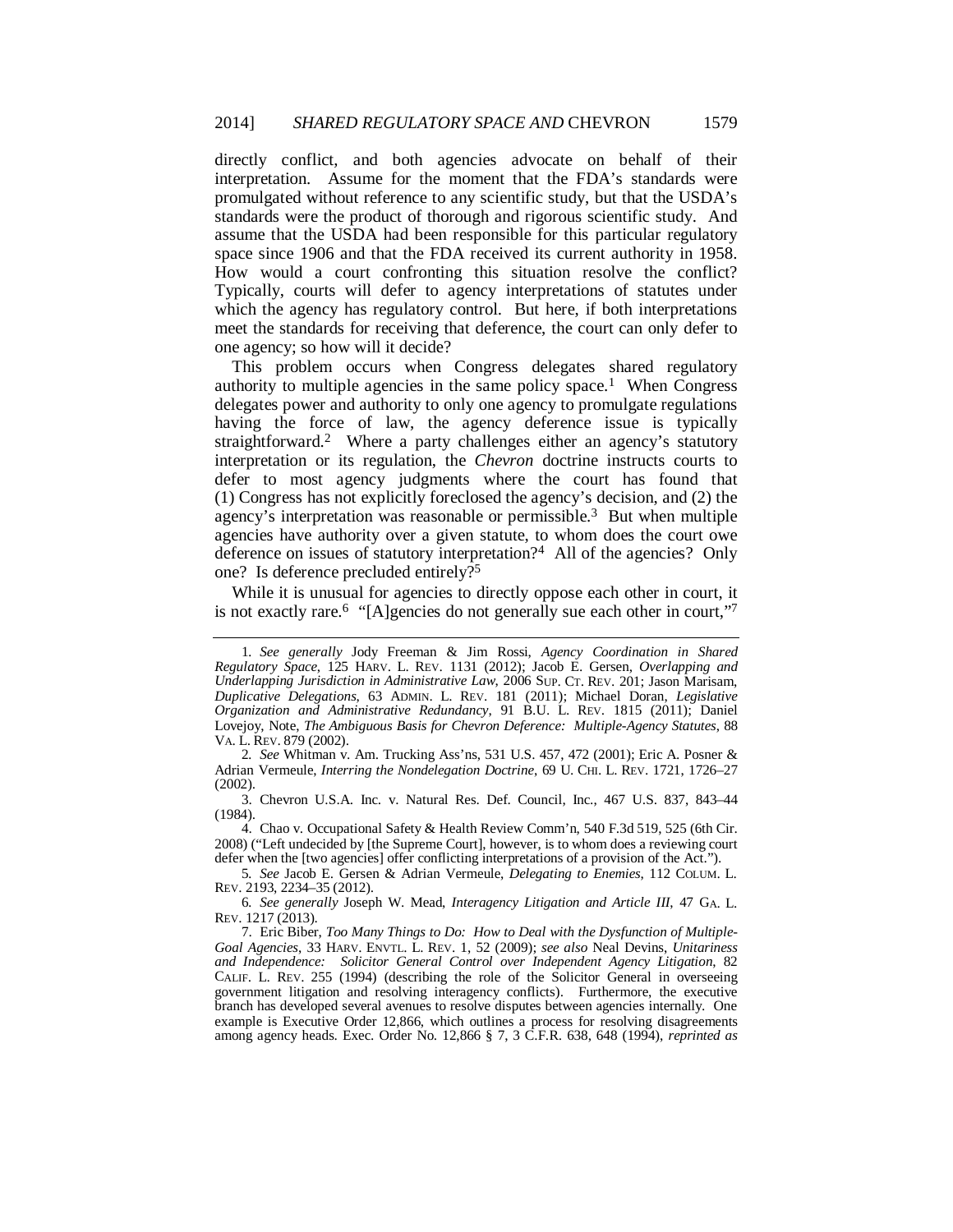though they sometimes find themselves on either side of the court aisle because of statutory split-enforcement arrangements or adjudicatory relationships.8 More often, conflicting agency views exist beneath the surface and only become apparent when the action of another agency is challenged.9

This Note focuses on these instances of inconsistency and disagreement between agencies tasked with overlapping regulatory authority. Part I discusses the evolution of judicial review of agency interpretations beginning with *Skidmore v. Swift & Co.*, 10 and reviewing the impact and implications of the Court's decision in *Chevron U.S.A. Inc. v. Natural Resources Defense Council, Inc.*11 Part I also explains the several ways by which Congress creates overlapping regulatory authority. Part II summarizes some considerations regarding issues of shared jurisdiction that courts have confronted and analyzes the current interagency deference conflict, exploring several cases in depth. Finally, Part III applies this discourse and proposes a solution to the interagency deference conflict: the addition of a *Chevron* Step Three to assist courts in determining which agency is entitled to deference.

# I. TWO STEPS BACK: BACKGROUND ON DEFERENCE AND SHARED REGULATORY SPACE

This part surveys the current landscape with respect to agency deference and shared regulatory space. Part I.A summarizes the topic of agencies and agency deference generally. It includes a brief description of the history of judicial review of agency determinations, the history of agency deference, and a discussion of *Skidmore*, *Chevron*, and *United States v. Mead Corp.*<sup>12</sup> as the articulations of the modern analytical framework for resolving deference cases. Part I.A concludes with a survey of the policy implications and considerations that underlie the deference framework.

Part I.B presents the different ways through which shared agency jurisdiction can come to exist. Part I.B first presents a theoretical framework to understand the ways Congress creates shared agency

*amended in* 5 U.S.C. § 601 app. at 108, 111 (Supp. IV 2010); *see also* Tex. State Comm'n for the Blind v. United States, 796 F.2d 400, 404 (Fed. Cir. 1986) (reviewing a conflict between the Department of Education and the Department of Defense regarding interpretations of a statute and noting that Executive Order No. 12,146, 3 C.F.R. § 409.411 (1980), required the Department of Education to refer the matter for resolution to the Department of Justice, which advised that it resolved the conflict in favor of the Department of Defense).

<sup>8</sup>*. See, e.g.*, Hinson v. Nat'l Transp. Safety Bd., 57 F.3d 1144, 1151–52 (D.C. Cir. 1995) (adjudicating a Federal Aviation Administration petition for review regarding a National Transportation Safety Board order).

<sup>9</sup>*. See, e.g.*, Gulf Restoration Network v. U.S. Dep't of Transp., 452 F.3d 362, 367 (5th Cir. 2006) (considering an agency action where the National Oceanic and Atmospheric Administration, an administration of the Department of Commerce, disagreed with the Department of Transportation's action).

 <sup>10. 323</sup> U.S. 134 (1944).

 <sup>11. 467</sup> U.S. 837 (1984).

 <sup>12. 533</sup> U.S. 218 (2001).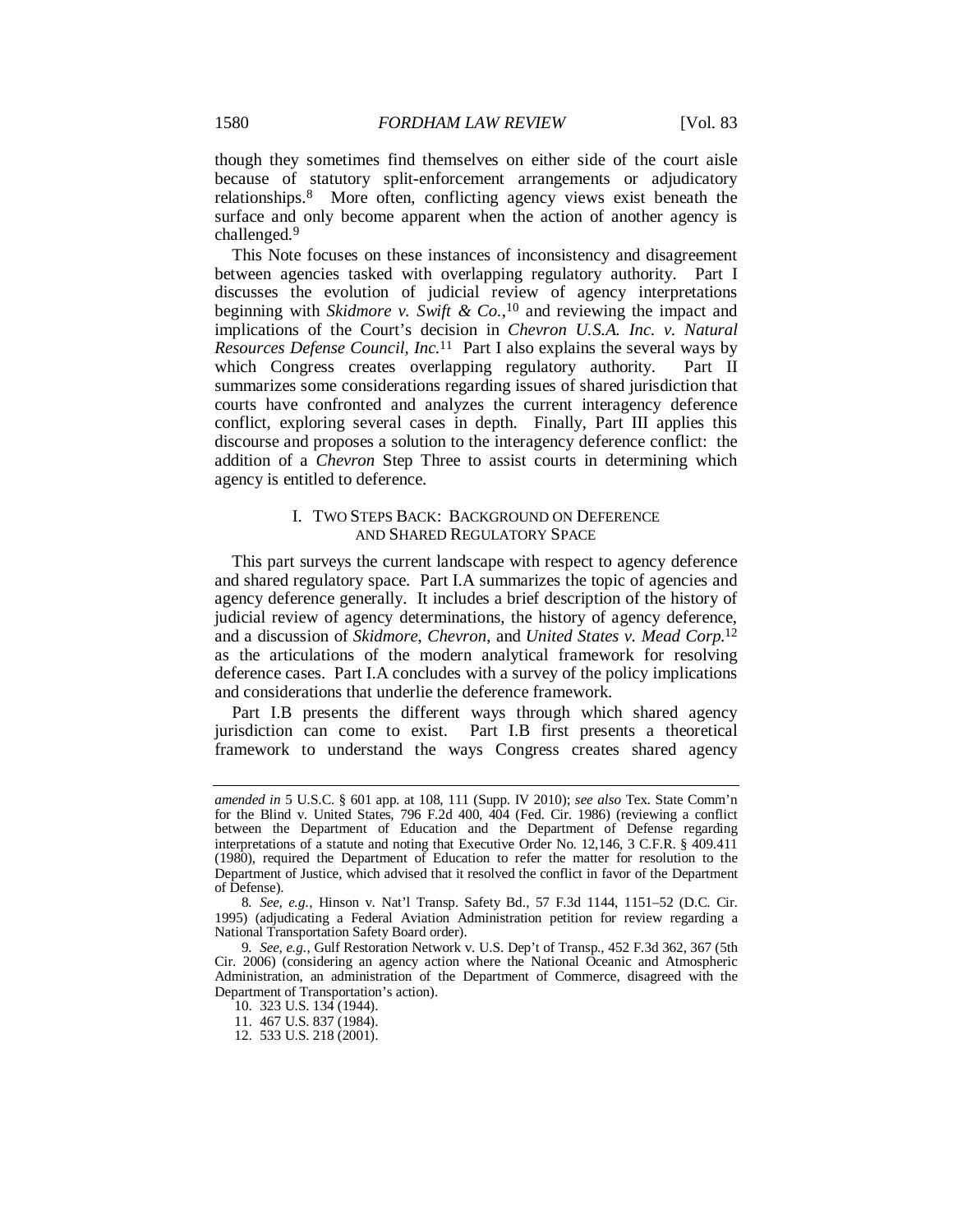jurisdiction and then provides concrete examples illustrating the types of shared space that exist. These include (1) the creation of shared regulatory space through a single statute, (2) the piecemeal creation of shared regulatory space through multiple statutes, and (3) the creation of potential shared regulatory space through ambiguous statutes.

# *A. Federal Agencies and Agency Deference*

This section presents the basic history and principles of judicial deference that inform the discussions that follow on the problem of interagency conflict in shared regulatory space.

# 1. Judicial Review of Agency Interpretations and Deference Before *Chevron*

Even before *Skidmore* or *Chevron*, the U.S. Supreme Court instructed reviewing courts to uphold regulations adopted by agencies pursuant to a specific grant of legislative power unless the promulgating agency exceeded the scope of its statutory authority.<sup>13</sup> This deference principle was not limited to agency rulemaking, but also extended to an agency's exercise of its formal adjudicatory authority.14 From the New Deal era through the Supreme Court's opinion in *Chevron*, the Court's 1944 opinion in *Skidmore* was the primary source for guidance on judicial review of administrative interpretations and agency deference.15

In *Skidmore*, seven employees sued their employer for violations of the Fair Labor Standards Act (FLSA) in federal district court, seeking to recover overtime pay for periods of time where they were on-call for the employer, but not required to perform any specific tasks except to answer fire alarms.16 In construing the language of the FLSA, the district court found that the hours employees spent on-call did not constitute hours worked under the FLSA for which overtime compensation would be owed to them. The Fifth Circuit affirmed.17

A unanimous Supreme Court reversed, finding that "the rulings, interpretations and opinions of the Administrator under [the FLSA], while not controlling upon the courts by reason of their authority, do constitute a body of experience and informed judgment to which courts and litigants

<sup>13</sup>*. See, e.g.*, Atchison, Topeka & Santa Fe Ry. v. Scarlett, 300 U.S. 471, 474 (1937) ("The regulation having been made by the commission in pursuance of constitutional statutory authority, it has the same force as though prescribed in terms by the statute."); AT&T v. United States, 299 U.S. 232, 236–37 (1936) ("This court is not at liberty to substitute its own discretion for that of administrative officers who have kept within the bounds of their administrative powers.").

<sup>14</sup>*. See, e.g.*, Gray v. Powell, 314 U.S. 402, 412 (1941) ("Where, as here, a determination has been left to an administrative body, this delegation will be respected and the administrative conclusion left untouched.").

<sup>15</sup>*. See* Kristin E. Hickman & Matthew D. Krueger, *In Search of the Modern* Skidmore *Standard*, 107 COLUM. L. REV. 1235, 1239 (2007); Cass R. Sunstein, Chevron *Step Zero*, 92 VA. L. REV. 187, 211 (2006).

 <sup>16.</sup> Skidmore v. Swift & Co., 323 U.S. 134, 135 (1944).

<sup>17</sup>*. Id.* at 136.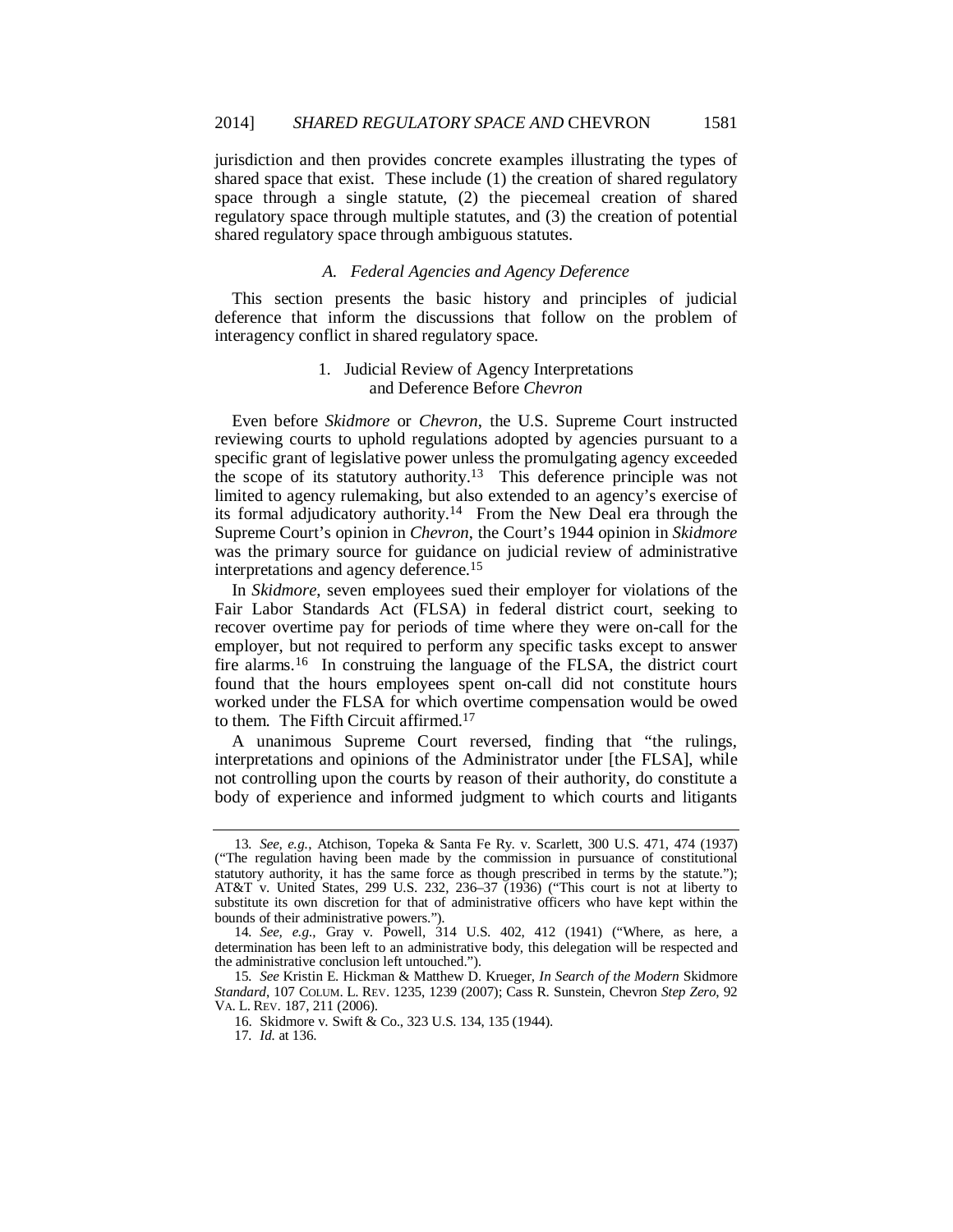may properly resort for guidance."<sup>18</sup> The Court articulated the factors that courts should consider in their deference analysis: "[t]he weight of such a judgment in a particular case will depend upon the thoroughness evident in [the agency's] consideration, the validity of its reasoning, its consistency with earlier and later pronouncements, and all those factors which give it power to persuade, if lacking power to control."19

Put another way, the *Skidmore* principle is that reviewing courts should respectfully consider an interpretation of a statute by an agency or agency official to which Congress has vested the primary responsibility in administering that statute.20 Where a court is persuaded that the agency's executive, authority-based interpretation should receive total or partial recognition in the outcome, that court should defer to that agency.<sup>21</sup> *Skidmore* provided courts with a balancing standard for cases involving agency deference that remained the primary guidance until *Chevron*. 22

# 2. *Chevron* and Its Impact

In *Chevron*<sup>23</sup> the Supreme Court considered a challenge to an Environmental Protection Agency (EPA) regulation promulgated under the Clean Air Act.24 The case involved permit programs in states that had not met federal ambient air quality requirements (the "nonattainment" states).25 The EPA regulations required nonattainment states to establish a permit program for "new or modified major stationary sources" of air pollution26 and precluded the issuance of permits to a new or modified source unless it met those requirements.27

Before the 1980s, the EPA had treated any pollution-emitting device in a plant as a "source."28 In 1981, the EPA decided that it would no longer require a plant to apply for a permit if the modification of an existing device or the installation of a new device did not increase the plant's total emissions.29 This new interpretation departed from the old understanding that a "source" was each pollution-emitting device, replacing that interpretation with a broader definition of "source" that included the whole plant.30 This plant-wide definition of source would enable a company to add or modify pollution-emitting devices as long as it reduced emissions

<sup>18</sup>*. Id.* at 140.

<sup>19</sup>*. Id.*

<sup>20</sup>*. Id.*

 <sup>21.</sup> John H. Reese, *Bursting the* Chevron *Bubble: Clarifying the Scope of Judicial Review in Troubled Times*, 73 FORDHAM L. REV. 1103, 1117 (2004).

 <sup>22.</sup> Hickman & Krueger, *supra* note 15, at 1247.

 <sup>23.</sup> Chevron U.S.A. Inc. v. Natural Res. Def. Council, Inc., 467 U.S. 837 (1984).

 <sup>24. 42</sup> U.S.C. §§ 7401–7642 (1982).

<sup>25</sup>*. Chevron*, 467 U.S. at 839–40.

 <sup>26. 42</sup> U.S.C. § 7502(b)(6).

<sup>27</sup>*. Id.* § 7503.

<sup>28</sup>*. See* Natural Res. Def. Council, Inc. v. Gorsuch, 685 F.2d 718, 720 (D.C. Cir. 1982),

*rev'd sub nom.* Chevron U.S.A. Inc. v. Natural Res. Def. Council, Inc., 467 U.S. 837 (1984). 29*. Chevron*, 467 U.S. at 857–59.

<sup>30</sup>*. Id.* at 840.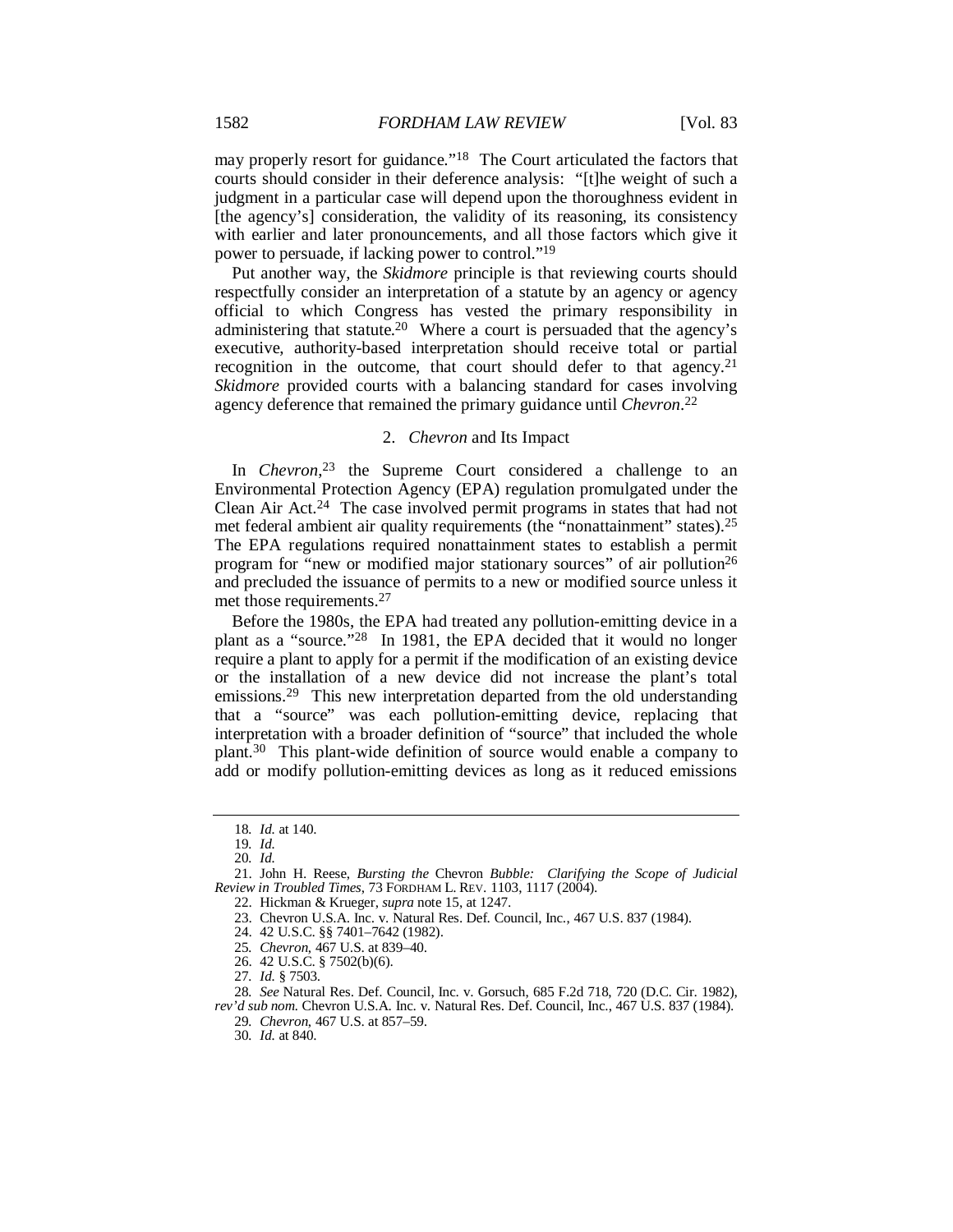from another part of the same plant to result in no net increase in emissions.31

The question before the Court in *Chevron* was whether the plantwide definition of "source" violated the Clean Air Act.<sup>32</sup> Before reaching the Supreme Court, the D.C. Circuit held that it did.<sup>33</sup> For the circuit court, the purpose of the nonattainment program was to bring about state compliance with federal air quality requirements in those states where compliance was lagging, and the plantwide definition of source was inconsistent with that overriding goal.<sup>34</sup> The court was unable to point to a particular provision that barred the EPA's plantwide definition, but it said that the EPA's definition was inconsistent with the general purposes of the nonattainment program.35

The Supreme Court rejected the D.C. Circuit's rationale.<sup>36</sup> The Court found that nothing in the statute or its legislative history spoke to the issue of whether the plant or each pollution-emitting device within it amounted to a "source."37 The Court further found that the general objectives of the nonattainment program, embodying an effort to promote environmental quality with minimal restrictions on economic growth, were simply too broad to provide such a narrow definition.38

Because Congress had not directly addressed the exact conflict at issue, the question before the Court was whether a permissible construction of the statute grounded the agency's interpretation.<sup>39</sup> For the Court, "considerable" weight should be accorded to an executive department's construction of a statutory scheme it is entrusted to administer." $40$  In adjudicating the matter, the Supreme Court created the now-famous *Chevron* two-step inquiry: a court first asks whether Congress had explicitly foreclosed the agency's interpretation (Step One), and if the answer is Congress has not, then the court asks whether that interpretation was reasonable or permissible (Step Two).41 Though seemingly straightforward, the *Chevron* two-step inquiry becomes complex in a variety of cases.42

35*. Id.*

41*. Id.* at 843–44 ("If Congress has explicitly left a gap for the agency to fill, there is an express delegation of authority to the agency to elucidate a specific provision of the statute by regulation. Such legislative regulations are given controlling weight unless they are arbitrary, capricious, or manifestly contrary to the statute. Sometimes the legislative delegation to an agency on a particular question is implicit rather than explicit. In such a case, a court may not substitute its own construction of a statutory provision for a reasonable interpretation made by the administrator of an agency." (citations omitted)).

 42. For further reading on *Chevron*, see Richard J. Pierce, Jr., Chevron *and Its Aftermath: Judicial Review of Agency Interpretations of Statutory Provisions*, 41 VAND. L.

<sup>31</sup>*. Id.*

<sup>32</sup>*. Id.*

<sup>33</sup>*. Gorsuch*, 685 F.2d at 726.

<sup>34</sup>*. Id.* at 727–28.

<sup>36</sup>*. Chevron*, 467 U.S. at 842.

<sup>37</sup>*. Id.* at 842, 851.

<sup>38</sup>*. Id.* at 851, 862.

<sup>39</sup>*. Id.* at 842.

<sup>40</sup>*. Id.* at 844.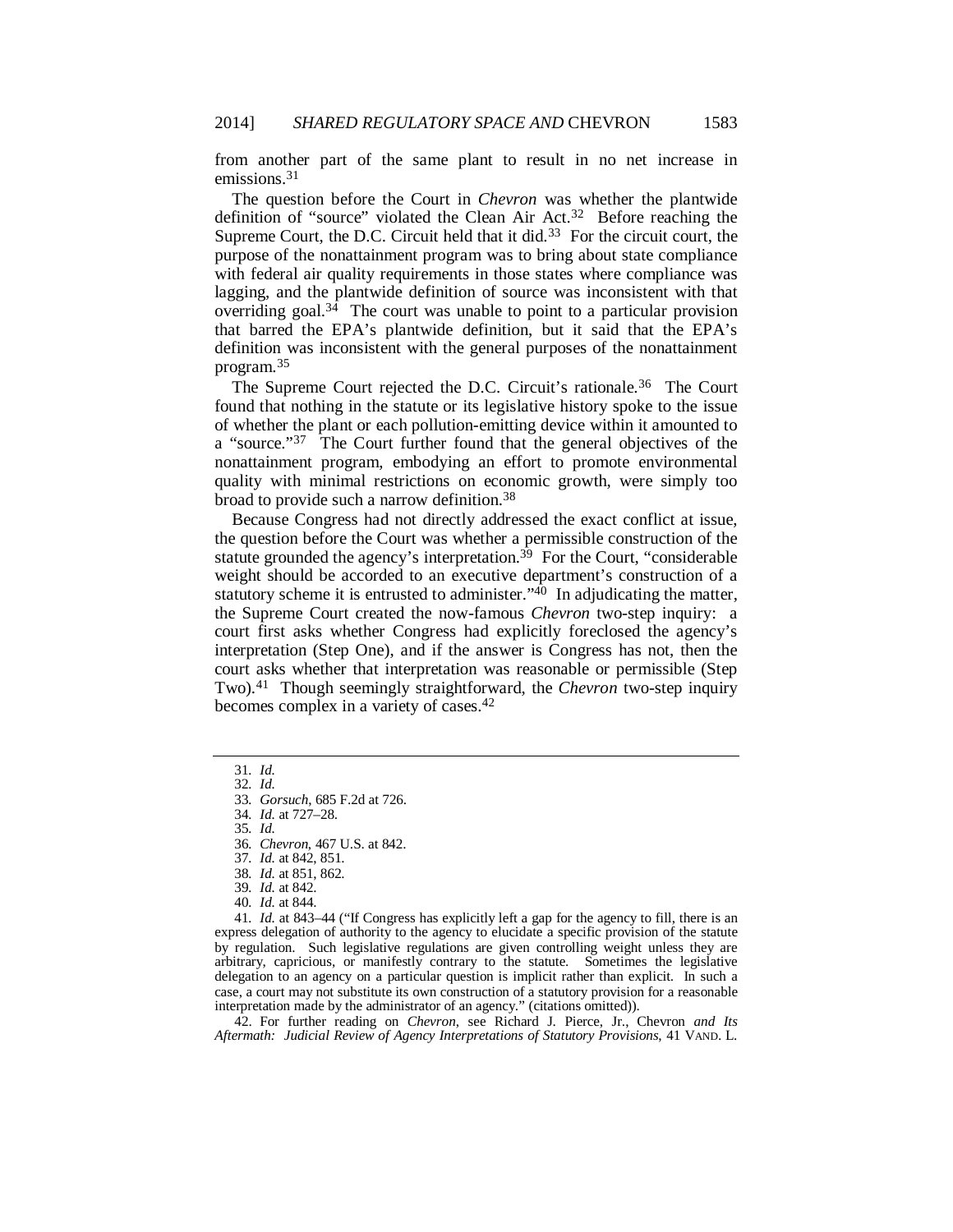Since *Chevron*, three major justifications have been articulated as support for a presumption in favor of deferring to an agency's interpretation. The first justification is congressional intent—that Congress, in delegating authority to agencies, intends for the agencies to be the principal interpreters of regulatory statutes.43 The Supreme Court has relied on this rationale in subsequent opinions,<sup>44</sup> but Justice Scalia and others highlight that this intent is a "fictional" construct as means to legitimize their deference to the agency.45 The second and third justifications in support of agency deference come from the majority holding in *Chevron*, where the Court emphasized the specialized agencies' relatively greater technical expertise and the agencies' superior political accountability, noting that agencies are accountable to the electorate through the President.<sup>46</sup>

# 3. The Current Analytic Frameworks That Guide Agency Deference Analyses

In 2001, the Supreme Court somewhat clarified the approaches courts should use in adjudicating cases of agency deference in *United States v. Mead Corp.*47 *Mead* involved a U.S. Customs Service's decision, based on its interpretive rules, to classify certain day planners Mead Corporation imported as "diaries" rather than as "other items" of a similar sort.48 This classification meant that a 4 percent tariff would apply to each day planner Mead sought to import into the United States, whereas if the planners received the categorization of "other items," no tariff would apply.49 The Court of International Trade affirmed the Government's classification, but the Federal Circuit reversed, holding that the Customs Service's classification did not warrant either *Chevron* deference or any other deference scheme.50

The Supreme Court vacated the judgment, holding that while *Chevron* deference was inappropriate there, the interpretive rules could receive *Skidmore* deference.<sup>51</sup> The Court held that interpretative rules did not merit *Chevron* deference unless the statute authorizing the agency delegates

REV. 301 (1988); Cass R. Sunstein, *Law and Administration After* Chevron, 90 COLUM. L. REV. 2071 (1990).

<sup>43</sup>*. See* Sunstein, *supra* note 42, at 2109.

<sup>44</sup>*. See, e.g.*, United States v. Mead Corp., 533 U.S. 218, 229 (2001).

 <sup>45.</sup> Antonin Scalia, *Judicial Deference to Administrative Interpretations of Law*, 1989 DUKE L.J. 511, 517; *see also* Stephen Breyer, *Judicial Review of Questions of Law and Policy*, 38 ADMIN. L. REV. 363, 370 (1986); Elizabeth Garrett, *Legislating* Chevron, 101 MICH. L. REV. 2637, 2642–43 (2003); Cass R. Sunstein, *Beyond Marbury: The Executive's Power to Say What the Law Is*, 115 YALE L.J. 2580, 2589 (2006).

 <sup>46.</sup> Chevron U.S.A. Inc. v. Natural Res. Def. Council, Inc., 467 U.S. 837, 865 (1984).

 <sup>47. 533</sup> U.S. 218 (2001).

<sup>48</sup>*. Id.* at 220–26.

<sup>49</sup>*. Id.* at 224–25.

<sup>50</sup>*. Id.* at 225–26.

<sup>51</sup>*. Id.* at 235.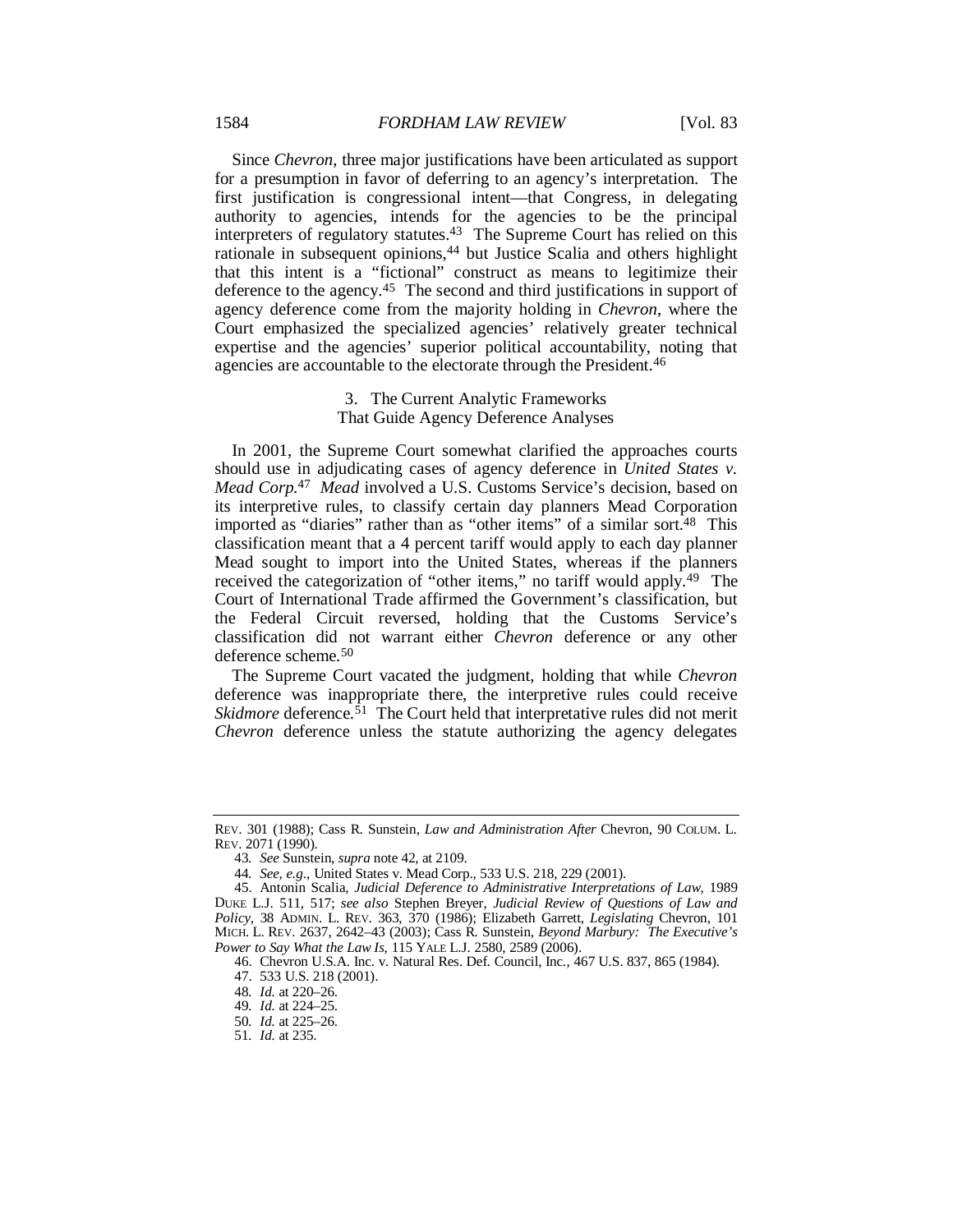lawmaking power to the agency.52 As applied to Mead, the Court held that the Customs Service's classification rules could not receive *Chevron* deference because they "present a case far removed not only from noticeand-comment process, but from any other circumstances reasonably suggesting that Congress ever thought of classification rulings as deserving the deference claimed for them here."53 The Court continued that the agency could raise a claim that the rule deserved *Skidmore* deference based on the ruling's "thoroughness, logic, and expertness, its fit with prior interpretations, and any other sources of weight."<sup>54</sup>

Following the Court's ruling in *Mead*, scholars have recognized the current scheme for resolving questions regarding agency deference to include three distinct analytic approaches.55 In what scholars have termed "Step Zero,"56 *Mead* instructs a reviewing court to first determine whether Congress had delegated authority to the agency generally to make rules carrying the force of law; if the court determines that Congress has, then the court asks whether the agency promulgated the regulation at issue in the exercise of that authority.<sup>57</sup> These two questions provide courts with a threshold inquiry as to which one of the two deference standards, *Chevron* or *Skidmore*, applies.58 If the court answers either question in the negative, then the court applies the *Skidmore* balancing inquiry, which is the first analytic framework.59 If the court answers both questions in the affirmative, then the court moves on to the *Chevron* analysis.60

*Chevron* deference, the second analytic framework, is an "all-or-nothing proposition," whereas *Skidmore* views deference "along a sliding scale" where the court assesses the agency's interpretation against multiple factors to determine what weight of deference the agency should receive.<sup>61</sup> Accordingly, courts award "various degrees of deference, ranging from none, to slight, to great, depending on the court's assessment of the strength of the agency interpretation under consideration."62

However, if a court answers the two Step Zero questions in the affirmative, the court then applies the *Chevron* two-step inquiry.63 *Chevron* Step One asks whether the statute is ambiguous; if the court determines the

58*. See* Hickman & Krueger, *supra* note 15, at 1247.

60*. See id.*

62*. Id.*

<sup>52</sup>*. See id.* at 229 (recognizing "express congressional authorizations to engage in the process of rulemaking or adjudication that produces regulations or rulings" as meriting of *Chevron* deference).

<sup>53</sup>*. Id.* at 231.

<sup>54</sup>*. Id.* at 235.

<sup>55</sup>*. See, e.g.*, Thomas W. Merrill & Kristin E. Hickman, Chevron*'s Domain*, 89 GEO. L.J. 833 (2001).

 <sup>56.</sup> Merrill & Hickman, *supra* note 55, at 836; Sunstein, *supra* note 15, at 191.

<sup>57</sup>*. Mead*, 533 U.S. at 226–27 (requiring courts to consider whether Congress gave the agency in question the authority to bind regulated parties with "the force of law" and, if so, whether the agency "exercise[d] . . . that authority").

<sup>59</sup>*. See* Merrill & Hickman, *supra* note 55, at 873.

<sup>61</sup>*. Id.* at 855.

 <sup>63.</sup> United States v. Mead Corp., 533 U.S. 218, 226–27 (2001).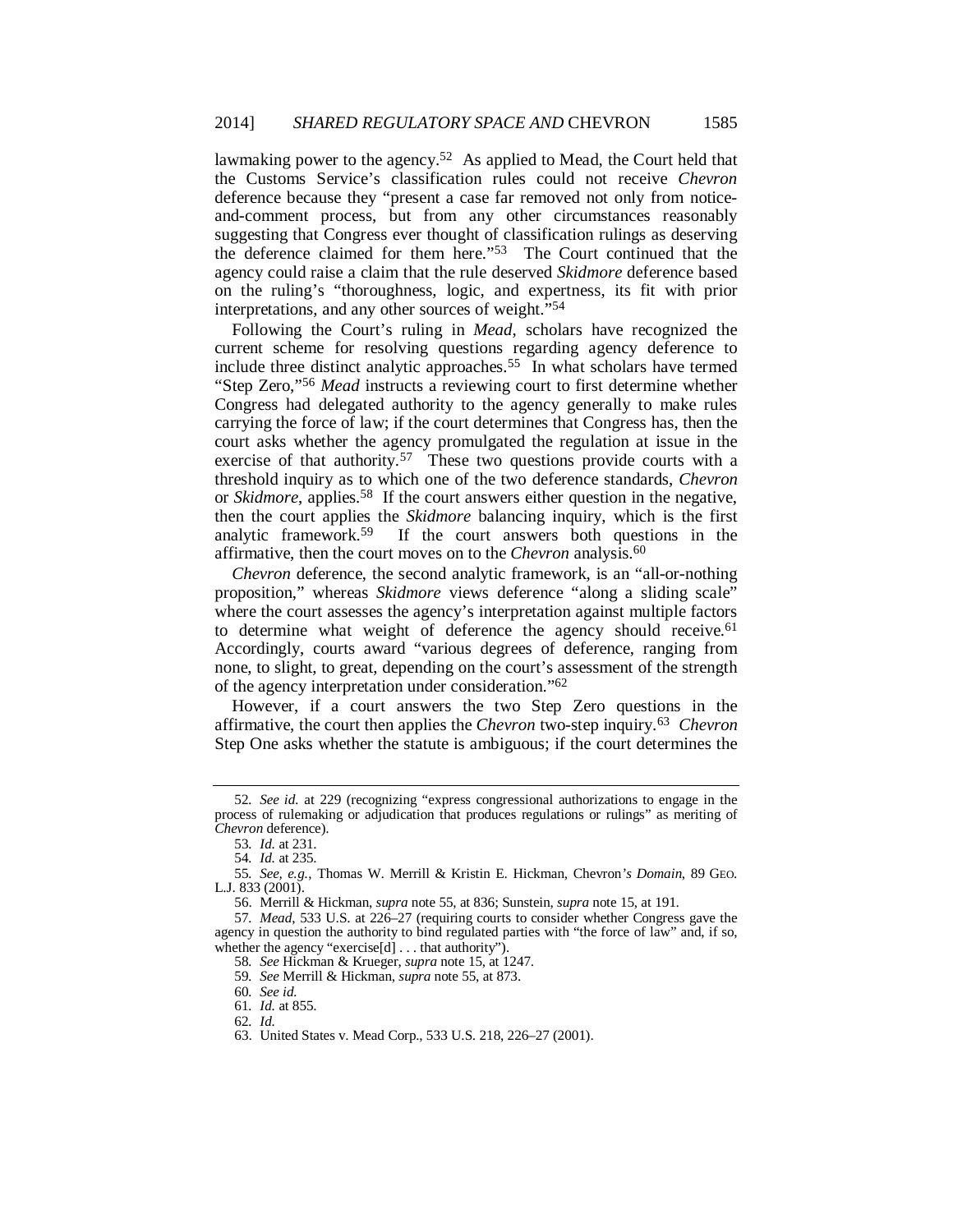statute is ambiguous, then the court moves to Step Two, which asks whether the interpretation is a permissible reading of the statute.<sup>64</sup> If the court answers either Step One or Step Two in the negative, then the court turns to a de novo review of the agency's interpretation.65

At the same time, the Administrative Procedure Act (APA) instructs courts to decide "all relevant questions of law" using de novo review, 66 which is the third analytic approach to considering issues of agency interpretation of statutes. Though courts have had de novo authority over statutory interpretation since the APA's enactment, courts have used their discretion to defer to certain agency interpretations rather than use de novo review.67 Accordingly, courts have discretion to undertake a de novo review or to apply a deference regime to cases involving agency interpretations.<sup>68</sup> In sum, *Mead* represents the current regime, which includes the *Chevron* inquiry, the *Skidmore* balancing test, and de novo review<sup>69</sup>

#### 4. Deference Policy Considerations and Implications

Some scholars argue that when courts refuse to award deference to reasonable agency interpretations of statutes, they undermine the longstanding deference doctrine and the general idea that courts should not supplant their interpretations for the interpretations of the agency.<sup>70</sup>

Scholars have argued that an agency's reasonable interpretation of a statute it administers should prevail over whatever interpretation the court presents as an alternative.<sup>71</sup> The reasons and values that an agency's interpretation should prevail include (1) democratic theory, policymaking, and politics; (2) comparative competence; (3) flexibility; and (4) national uniformity.72 First, adopting the agency's interpretations serves democratic

69*. See* Hickman & Krueger, *supra* note 15, at 1248.

 <sup>64.</sup> Chevron U.S.A. Inc. v. Natural Res. Def. Council, Inc., 467 U.S. 837, 842–43 (1984).

<sup>65</sup>*. See id.*

 <sup>66. 5</sup> U.S.C. § 706 (2012).

<sup>67</sup>*. See* Charles H. Koch, Jr., *Judicial Review of Administrative Policymaking*, 44 WM. & MARY L. REV. 375, 380 (2002) (citing ATT'Y GEN.'S COMM. ON ADMIN. PROCEDURE, 77th CONG., REP. ON ADMINISTRATIVE PROCEDURE IN GOVERNMENT AGENCIES 90–91 (Comm. Print 1941)).

<sup>68</sup>*. See* ATT'Y GEN.'S COMM. ON ADMIN. PROCEDURE, 77th CONG., REP. ON ADMINISTRATIVE PROCEDURE IN GOVERNMENT AGENCIES 90–91 (Comm. Print 1941) (noting that courts may approach questions of statutory interpretation de novo or they may opt to determine whether the agency interpretation has substantial support rather than determine what the court perceives as the correct interpretation).

<sup>70</sup>*. See, e.g.*, Clark Byse, *Judicial Review of Administrative Interpretation of Statutes: An Analysis of* Chevron*'s Step Two*, 2 ADMIN. L.J. 255 (1988); Jerry L. Mashaw, *Prodelegation: Why Administrators Should Make Political Decisions*, 1 J.L. ECON. & ORG. 81 (1985); Kenneth W. Starr, *Judicial Review in the Post-*Chevron *Era*, 3 YALE J. ON REG. 283 (1986); Peter L. Strauss, *One Hundred Fifty Cases Per Year: Some Implications of the Supreme Court's Limited Resources for Judicial Review of Agency Action*, 87 COLUM. L. REV. 1093 (1987).

<sup>71</sup>*. See, e.g.*, Byse, *supra* note 70, at 257; Starr, *supra* note 70, at 307–08.

 <sup>72.</sup> Byse, *supra* note 70, at 257.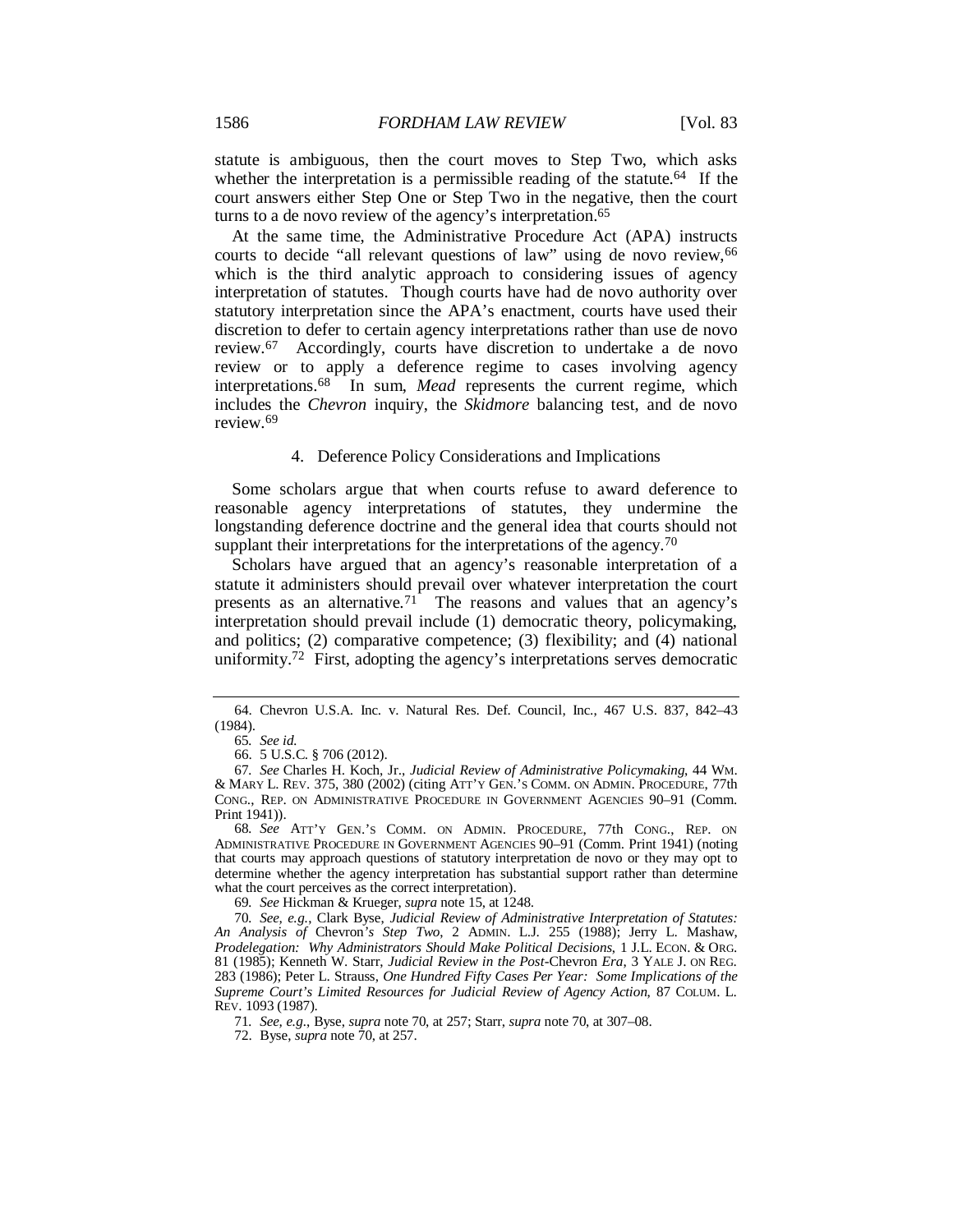theory, policymaking, and politics because this adoption is a "mechanism 'for improving the responsiveness of government to the desires of the electorate.'"73 The rationale is that delegations of authority to administrative agencies allow the electorate to secure a change in policies via its election of the President to office; in turn, this promotes democratic values and political accountability.74

Second, comparative competence involves the notion that the agency has superior skills as compared to the judiciary because of the expertise the agency has honed in managing its responsibilities.75 This competence arises from the agency's technical and professional experts, its day-to-day interactions with the industry it regulates, its relationships with the relevant congressional committees, its relationships with other government agencies, its experience in dealing with problems, and its experience in managing its administrative responsibilities generally, which include rulemaking, adjudication, investigation, negotiation, and prosecution.<sup>76</sup> Furthermore, and related to this point of competence, the disparity between the expertise of the agency and that of the court has only widened in recent years as federal statutory programs have become more complex.77 The complexity is such that most federal judges would be unable to conceive of all of the ramifications triggered by the narrow questions that come before them.78 And the complexity of federal statutory law is not limited to multiple or conflicting purposes but also includes the existence of interlocking provisions that only an expert may fully comprehend.79 Accordingly, some scholars suggest that a practice in favor of deference to agency interpretations is necessary to ensure that laws are "internally coherent."80

Third, scholars identify agency flexibility, noting that once a court has interpreted a statute, it is unlikely that the interpretation may change because of principles of stare decisis; in contrast, an agency is free to change its own interpretation in light of new scientific or other developments (so long as it remains reasonable). $81$  Thus, if the interpretative responsibility belonged to the judiciary, this would restrict the agency's flexibility to adapt to new technology or policy considerations.82

Finally, considerations of national uniformity provide further support for leaving the statutory interpretations in the hands of the relevant agency.<sup>83</sup> Agencies face lawsuits across the country, and if the judiciary does not adhere to *Chevron* principles uniformly, then the agency would be subject to differing and inconsistent rulings, a result that would frustrate the goal of

<sup>73</sup>*. Id.* (quoting Mashaw, *supra* note 70, at 95).

<sup>74</sup>*. Id.* at 257.

<sup>75</sup>*. Id.* at 258.

<sup>76</sup>*. Id.* (citing Starr, *supra* note 70, at 309–10).

 <sup>77.</sup> Merrill & Hickman, *supra* note 55, at 861.

<sup>78</sup>*. Id.*

<sup>79</sup>*. Id.* at 862.

<sup>80</sup>*. Id.*

 <sup>81.</sup> Byse, *supra* note 70, at 259.

<sup>82</sup>*. Id.*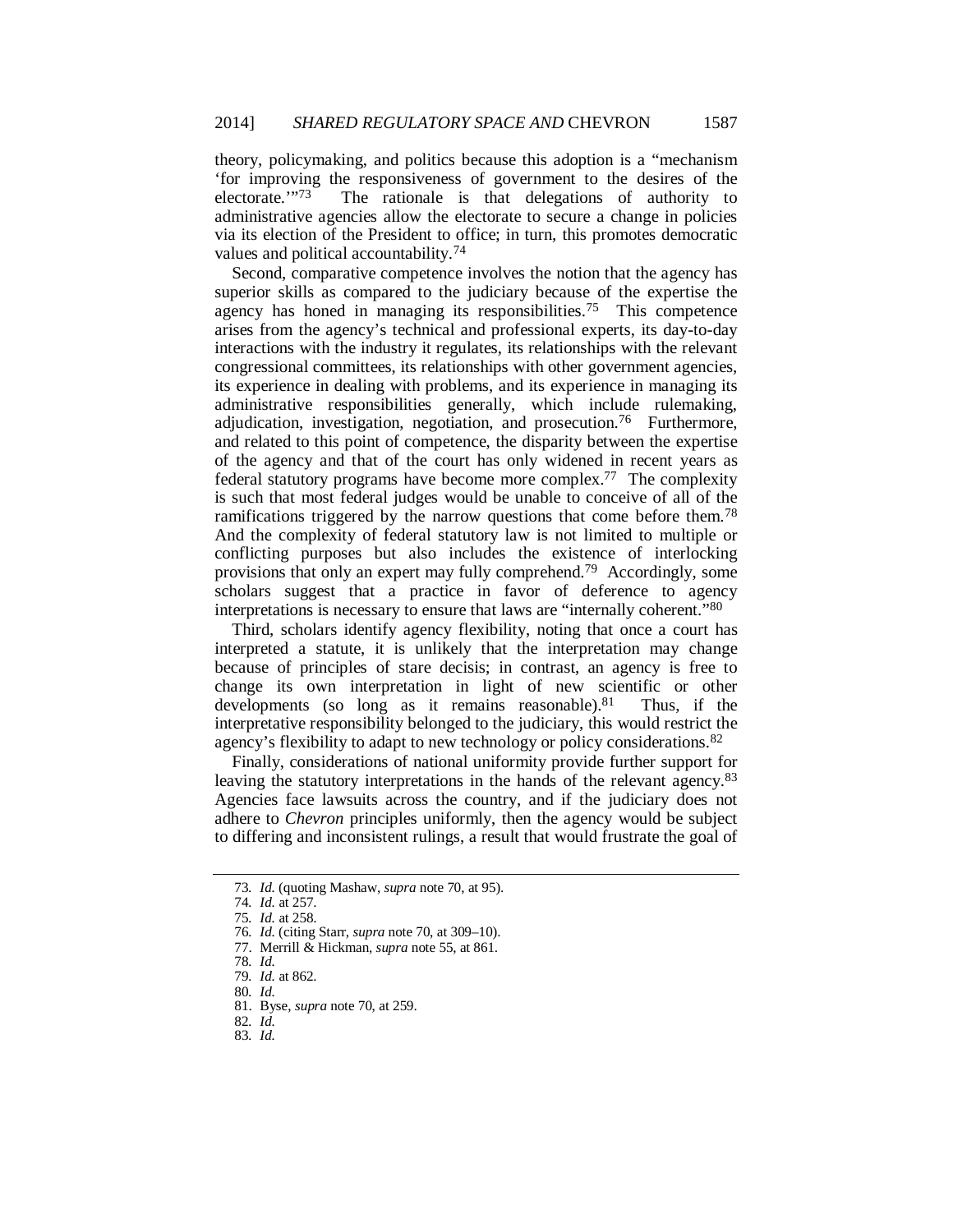a uniform, nationwide administration. $84$  A presumption in favor of the agency would prevent a national law that varied in application from region to region.85

Other scholars argue that separation of powers requires courts to award deference to an agency's reasonable and permissible interpretation of its statute.<sup>86</sup> These scholars suggest that courts owe deference to agency interpretations because the agency-court relationship is not a supervisory relationship but rather is a relationship between two branches of government and thus premised on norms of respect and noninterference.87 Though the deference courts owe to agencies is not on par with the deference courts accord to Congress or the President, it remains that the congressional decision to delegate power to an agency (and that agency's political accountability via the executive) compel courts to defer where the agency presents a reasonable statutory interpretation.88

Moreover, Congress does not always speak in precise language, nor does it expressly delegate when and how courts should award deference.89 When the legislature has not been clear, courts should, in the first instance, attempt to determine what Congress may have intended.90 Where the courts cannot determine the congressional intent,<sup>91</sup> courts should engage in a value assessment of which regime is the "most sensible one to attribute to Congress under the circumstances."92 As Professor Sunstein notes, "[t]his assessment is not a mechanical exercise of uncovering an actual legislative decision," but one which "calls for a frankly value-laden judgment about comparative competence, undertaken in light of the regulatory structure and applicable constitutional considerations."93

As a separate matter, though some have argued for the elimination of *Skidmore* from the deference regime,<sup>94</sup> the relevance of the framework and recent scholarship on its reemergence within the context of *Chevron* support the position that *Skidmore* remains an integral part separately from

<sup>84</sup>*. Id.* (citing Strauss, *supra* note 70, at 1121–22).

<sup>85</sup>*. Id.* at 259–60; Douglas W. Kmiec, *Judicial Deference to Executive Agencies and the Decline of the Nondelegation Doctrine*, 2 ADMIN. L.J. 269, 282 (1988).

 <sup>86.</sup> Kmiec, *supra* note 85, at 269.

<sup>87</sup>*. Id.* at 270 (citing Starr, *supra* note 70, at 300).

 <sup>88.</sup> Kmiec, *supra* note 85, at 281.

 <sup>89.</sup> Sunstein, *supra* note 42, at 2086.

<sup>90</sup>*. See* RONALD DWORKIN, LAW'S EMPIRE 337–38 (1986) (arguing that statutory interpretation is a process of making a statute "the best piece of statesmanship it can be" by finding "the best justification . . . of a past legislative event").

 <sup>91.</sup> Sunstein, *supra* note 42, at 2086 ("Sometimes congressional views cannot plausibly be aggregated in a way that reflects a clear resolution of regulatory problems, many of them barely foreseen or indeed unforeseeable.").

 <sup>92.</sup> *Id.* (encouraging this method where the courts confront the more frequent issue of one agency's interpretations). Professor Sunstein's suggestion is just as applicable where two or more agencies vie for deference. *See infra* Part III.

 <sup>93.</sup> Sunstein, *supra* note 42, at 2086.

<sup>94</sup>*. See, e.g.*, United States v. Mead Corp., 533 U.S. 218, 256–59 (2001) (Scalia, J., dissenting); Claire R. Kelly, *The* Brand X *Liberation: Doing Away with* Chevron*'s Second Step As Well As Other Doctrines of Deference*, 44 U.C. DAVIS L. REV. 151, 195–98 (2010).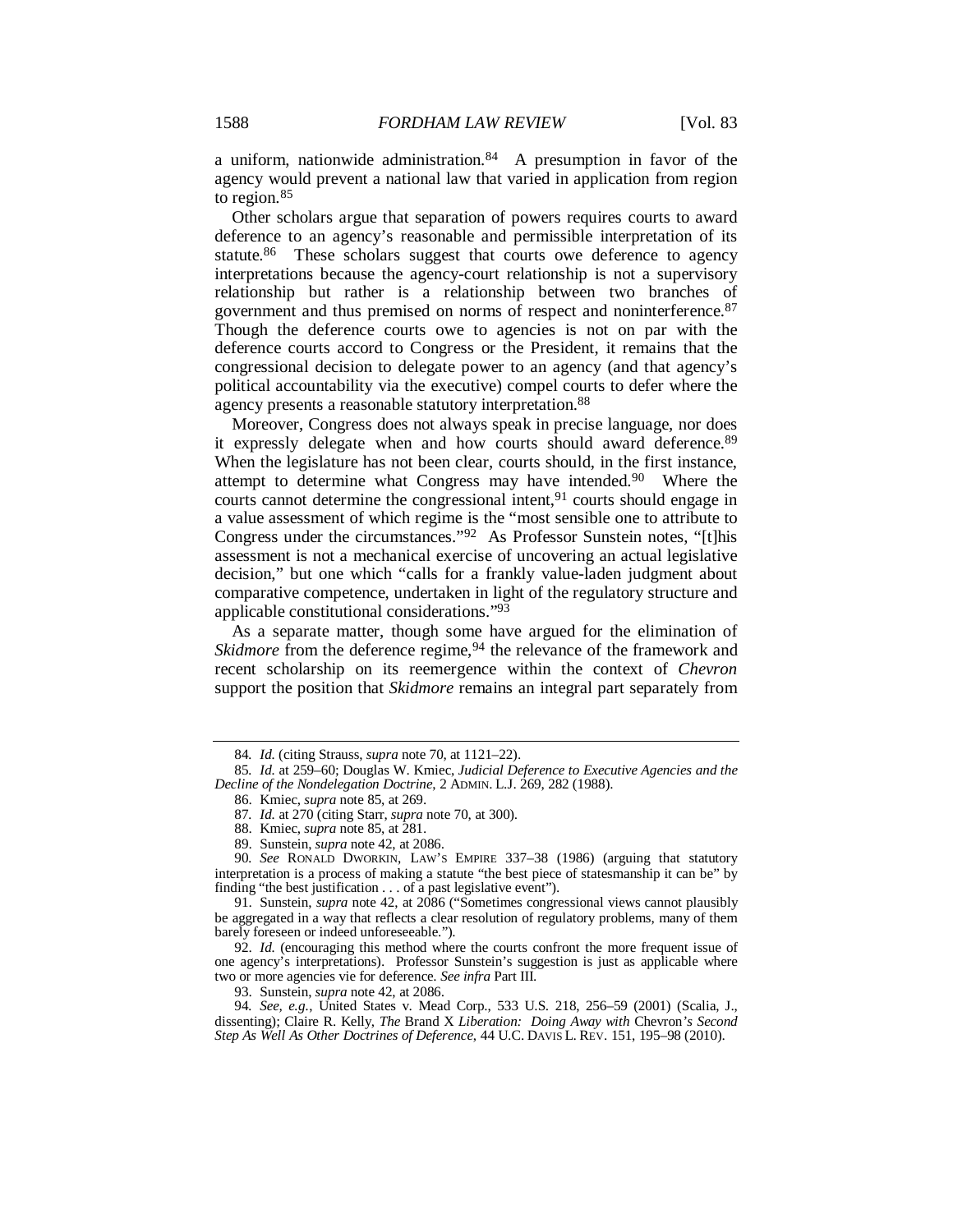and as an implicit part of the *Chevron* analysis itself.95 Some scholars argue that an underappreciated feature of *Chevron*'s Step One requirement is that this process itself implicitly uses *Skidmore*. 96 This is the case because the history of an agency's interpretation is relevant to a court's determination of whether Congress has delegated unambiguous authority to the agency.97 In assessing Step One, courts consider the consistency and the longstanding nature of the interpretation, both of which are explicit factors in *Skidmore*. 98 An agency's expertise, both a *Skidmore* factor and *Chevron* consideration, is also relevant to a court's determination whether the statute supports the agency's interpretation.<sup>99</sup> Moreover, an agency's participation in the statute's legislative history is pertinent to the Step One inquiry.100 In this way, courts undertake the first step of *Chevron* through a *Skidmore* "lens," giving *Skidmore* weight to the means by which the agency interpreted its authority under its authorizing statute.<sup>101</sup>

## *B. The Creation of Shared Regulatory Space*

Congress often delegates shared and overlapping regulatory authority to multiple agencies,  $102$  and it is not unusual to see more than one agency responsible for certain regulated activity.103 Congress often delegates the same or similar functions to more than one agency or compartmentalizes regulatory space across multiple agencies, assigning each agency a discrete area to regulate.104 These instances are not uncommon—they are present in virtually all areas of social and economic regulation, from food safety to

96. Eskridge, Jr., *supra* note 95, at 449; *see also* Byse, *supra* note 70, at 265–66.

97. Eskridge, Jr., *supra* note 95, at 449.

98*. Id.* at 449; Strauss, *supra* note 95, at 1145–46.

99. Eskridge, Jr., *supra* note 95, at 449.

100*. Id.* at 449 n.151 (noting that the Supreme Court emphasized the agency's participation in the statute's legislative history in United States v. Am. Trucking Ass'ns, 310 U.S. 534, 549 (1940)).

101*. Id.* at 449–50. In 1988, four years after the Supreme Court handed down *Chevron*, Clark Byse advocated for a *Chevron* Step One where courts pay particular attention to

(a) the [agency's] reasoning in support of its interpretation, (b) the potential or likelihood that later developments might indicate the appropriateness of a different interpretation, (c) the advantages of nationwide uniformity in the administration of federal statutes, (d) the desirability of allowing for presidential influence of policymaking, and (e) the fact that the [agency's] interpretation, "while not controlling upon the courts . . . , do[es] constitute a body of experience and informed judgment to which [the reviewing court] ... may properly resort for guidance.'

Byse, *supra* note 70, at 266 (quoting Skidmore v. Swift & Co., 323 U.S. 134, 140 (1944)). 102*. See, e.g.*, FTC v. Ken Roberts Co., 276 F.3d 583, 593 (D.C. Cir. 2001) (quoting

Thompson Med. Co., Inc. v. FTC, 791 F.2d 189, 192 (D.C. Cir. 1986)).

103*. See, e.g.*, Freeman & Rossi, *supra* note 1; Gersen, *supra* note 1, at 160; Marisam, *supra* note 1; Anne Joseph O'Connell, *The Architecture of Smart Intelligence: Structuring and Overseeing Agencies in the Post-9/11 World*, 94 CAL. L. REV. 1655, 1699–701 (2006).

104. Freeman & Rossi, *supra* note 1, at 1134.

<sup>95</sup>*. See, e.g.*, William N. Eskridge, Jr., *Expanding* Chevron*'s Domain: A Comparative Institutional Analysis of the Relative Competence of Courts and Agencies to Interpret Statutes*, 2013 WIS. L. REV. 411, 449; Peter L. Strauss, *"Deference" Is Too Confusing— Let's Call Them "*Chevron *Space" and "*Skidmore *Weight*,*"* 112 COLUM. L. REV. 1143, 1145–46 (2012).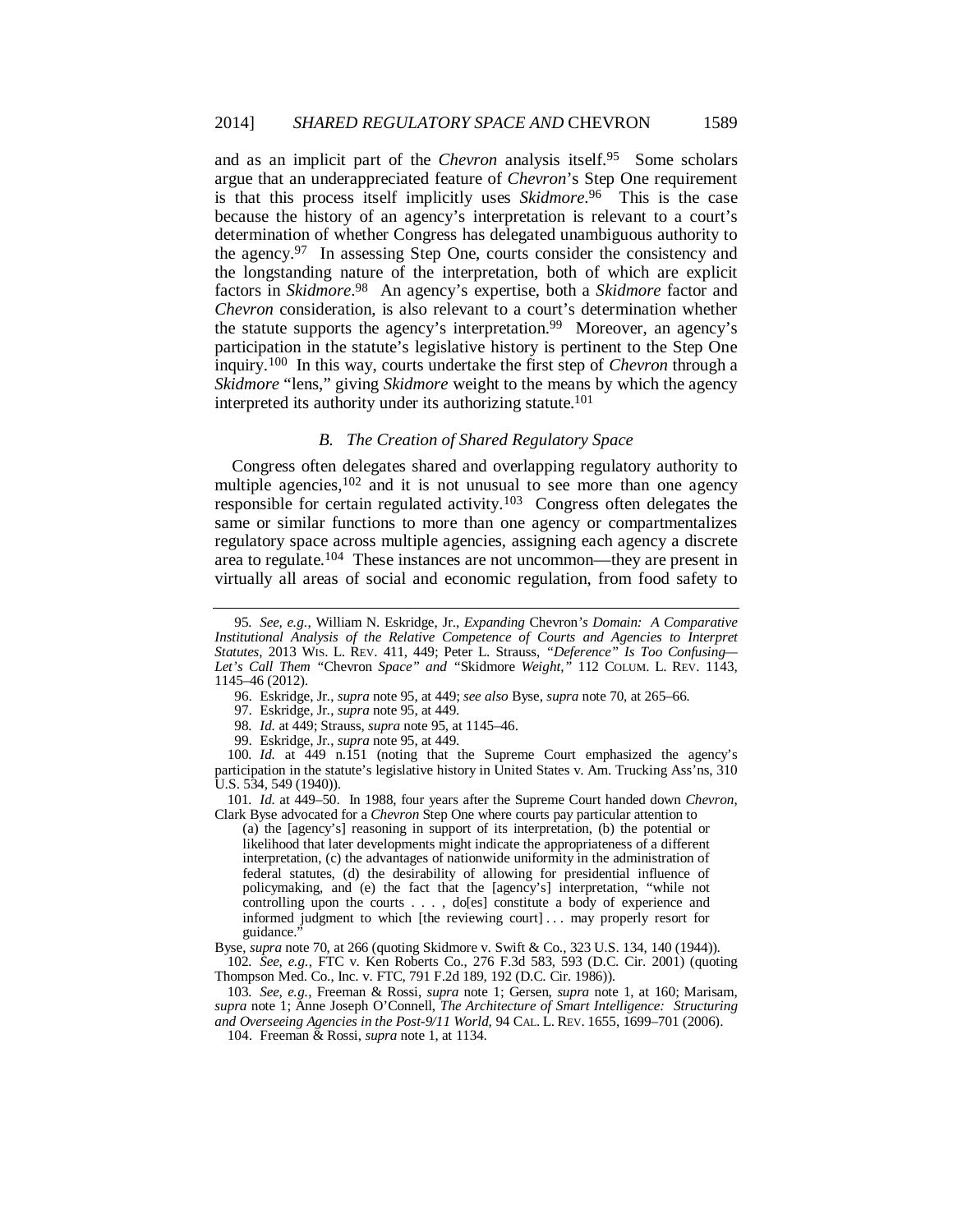financial regulation.105 For example, both the Department of Justice (DOJ) and the Federal Trade Commission (FTC) are responsible for antitrust enforcement, even though in theory only one agency is necessary to enforce U.S. antitrust policies.<sup>106</sup> On the other hand, the FTC and DOJ may have different characteristics that, when taken together, lead to a more comprehensive antitrust enforcement regime.107

Another example is the food safety regulatory system, where fifteen federal agencies are vested with varying responsibilities for ensuring food safety.<sup>108</sup> Under the current scheme, the FDA,<sup>109</sup> the USDA,<sup>110</sup> the Department of Homeland Security (DHS), $^{111}$  the EPA, $^{112}$  and the National Marine Fisheries Service (NMFS),<sup>113</sup> among others, each have some subset of responsibilities. Though the agencies have coordinated with each other via interagency agreements,114 the potential for conflict of interpretation remains.115

108*. Id.* at 1147 (citing Lyndsey Layton, *Unsafe Eggs Linked to U.S. Failure to Act*, WASH. POST, Dec. 11, 2010, at A1).

 109. The FDA performs the principal role and governs the food safety standards for almost all food products. *Id.* at 1147 & n.49.

 110. The USDA is responsible for governing the food safety standards related to meat, poultry, and processed egg products. *Id.*

 111. DHS is responsible for food security via monitoring and surveillance programs and as such, creates vulnerability assessments, mitigation strategies, and response plans. *Id.* at 1147 & n.51.

 112. The EPA regulates, among other things, the toxicity of pesticides and maximum allowable residue levels on food commodities and animal feed. *Id.* at 1147 & nn.52–53.

 113. NMFS, a component of the Department of Commerce, is responsible for conducting fee-for-service inspections of seafood safety and quality. *Id.* at 1147 & nn.49–51; *see also* U.S. GOV'T ACCOUNTABILITY OFFICE, GAO-08-435T, FEDERAL OVERSIGHT OF FOOD SAFETY: FDA'S FOOD PROTECTION PLAN PROPOSES POSITIVE FIRST STEPS, BUT CAPACITY TO CARRY THEM OUT IS CRITICAL 3 (2008), *available at* http://www.gao.gov/assets/120/ 118821.pdf.

 114. A typical interagency agreement resembles a contract in that it assigns responsibility between the agencies, establishes procedures, and binds the agencies to fulfill mutual commitments. Freeman & Rossi, *supra* note 1, at 1161. However, these agreements are generally unenforceable and unreviewable by courts. *Id.* For further reading on other agency coordination tools, including interagency consultation, joint policymaking, and presidential coordination, all of which agencies may use where overlapping regulatory space exists, see *id.* at 1155–81.

 115. For further examples of multiple agencies administering the same regulatory space, see U.S. GOV'T ACCOUNTABILITY OFFICE, GAO-11-318SP, OPPORTUNITIES TO REDUCE POTENTIAL DUPLICATION IN GOVERNMENT PROGRAMS, SAVE TAX DOLLARS, AND ENHANCE REVENUE 5–154 (2011), *available at* http:// www.gao.gov/new.items/d11318sp.pdf (identifying thirty-four areas of duplicative agency programs); Freeman & Rossi, *supra* note 1, at 1151.

<sup>105</sup>*. Id.*

<sup>106</sup>*. Id.* at 1146 (citing Kelly Everett, *Trust Issues: Will President Barack Obama Reconcile the Tenuous Relationship Between Antitrust Enforcement Agencies?*, 29 J. NAT'L ASS'N ADMIN. L. JUDICIARY 727, 754–58 (2009)).

 <sup>107.</sup> As Freeman and Rossi point out, while DOJ is an agency of the executive branch, the FTC is an independent agency, and in addition to their different structures and levels of political accountability, the agencies possess differing (and arguably complementary) features, including expertise, resources, and remedial tools. Freeman & Rossi, *supra* note 1, at 1146.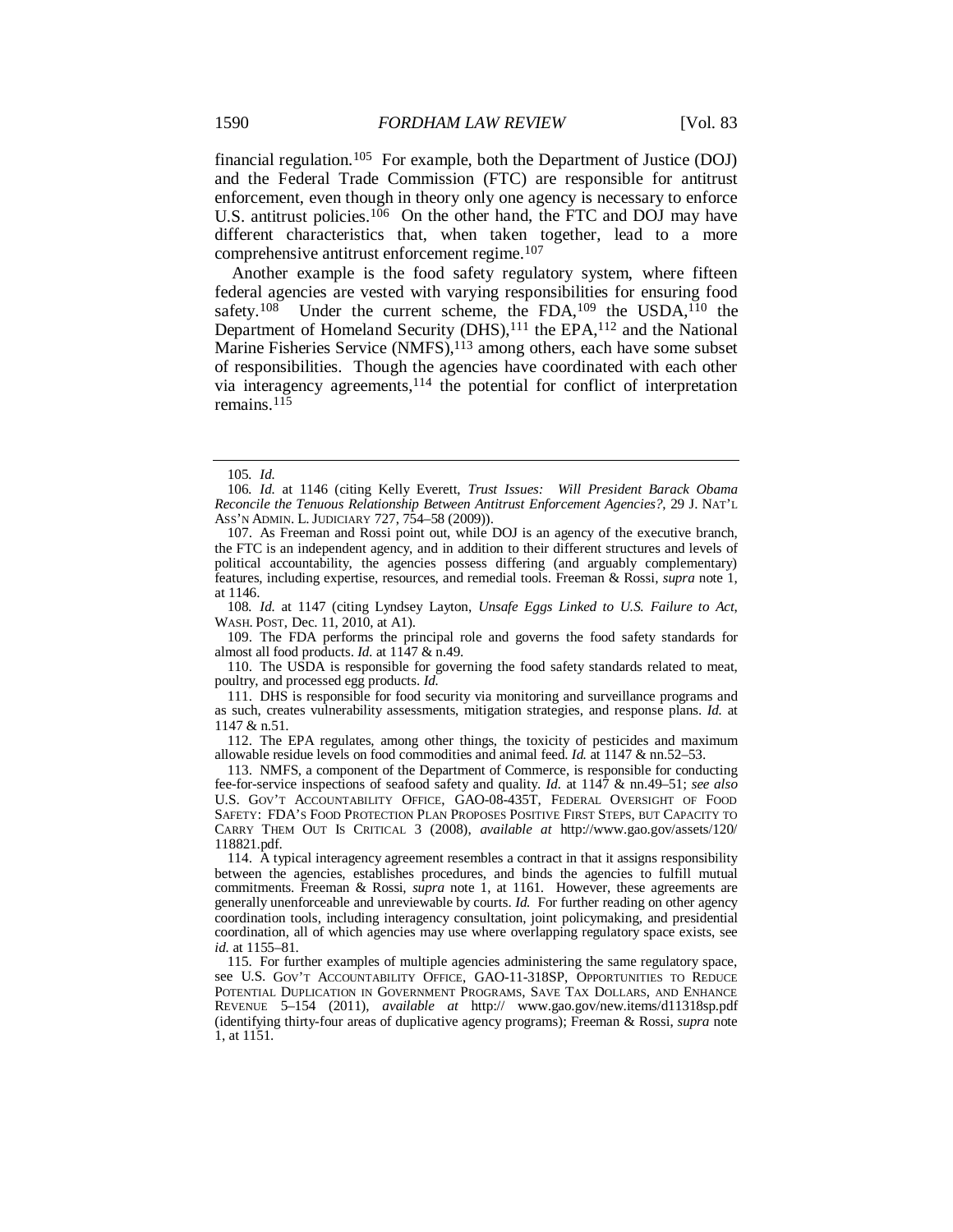The following subsections examine these delegations of shared authority, first by outlining theoretical approaches to the types of congressional delegations of authority, and then second by providing real examples of these theoretical approaches, which illustrate the shared regulatory spaces that exist. These actual examples are presented through the lens of authority creation and include (1) the creation of shared regulatory space through a single statute, (2) the piecemeal creation of shared regulatory space through multiple statutes, and (3) the creation of potential shared regulatory space through ambiguous statutes. This section's organization recognizes that framing the types of congressional delegations reflects only the end result of those delegations—simply the kinds of shared regulatory space that may exist. Accordingly, the beginning—the creation of that shared regulatory space, including the when, why, and how—provides the other half of the background on the existence of shared regulatory space. The next section takes up that analysis.

## 1. Theoretical Approaches to the Creation of Shared Regulatory Jurisdiction

As Professor Gersen explains, when Congress seeks to enact legislation authorizing two agencies to regulate some policy space, there are four theoretical models for the potential shared regulatory schemes.<sup>116</sup> The four variations turn on two elements: (1) exclusivity, that is, whether Congress seeks to delegate authority to one agency alone or to both, and (2) completeness, that is, whether Congress seeks to delegate authority to act over the entire policy space or only a subset of the space.<sup>117</sup> As an example, if both agencies receive concurrent authority, Congress has created a jurisdictional overlap, but if neither agency receives authority, then Congress has created a jurisdictional underlap.<sup>118</sup>

The first variation involves situations where Congress delegates complete and exclusive jurisdiction to the first agency over half a policy space and complete and exclusive jurisdiction to the second agency over the other half.<sup>119</sup> In this variation, on its face, Congress has not created overlapping authority.120

The second variation encompasses those situations where Congress delegates incomplete and exclusive jurisdiction to each agency, which is to say that, while the statute on its face has not created an overlap of authority, there remains some element of the policy space that belongs to neither agency (jurisdictional underlap).121

 <sup>116.</sup> Gersen, *supra* note 1, at 208–09. For an alternate taxonomy on authority allocation, see Alejandro E. Camacho & Robert L. Glicksman, *Functional Government in 3-D: A Framework for Evaluating Allocations of Government Authority*, 51 HARV. J. ON LEGIS. 19, 37–61 (2014).

 <sup>117.</sup> Gersen, *supra* note 1, at 208.

<sup>118</sup>*. Id.*

<sup>119</sup>*. Id.*

<sup>120</sup>*. Id.*

<sup>121</sup>*. Id.* at 208–09.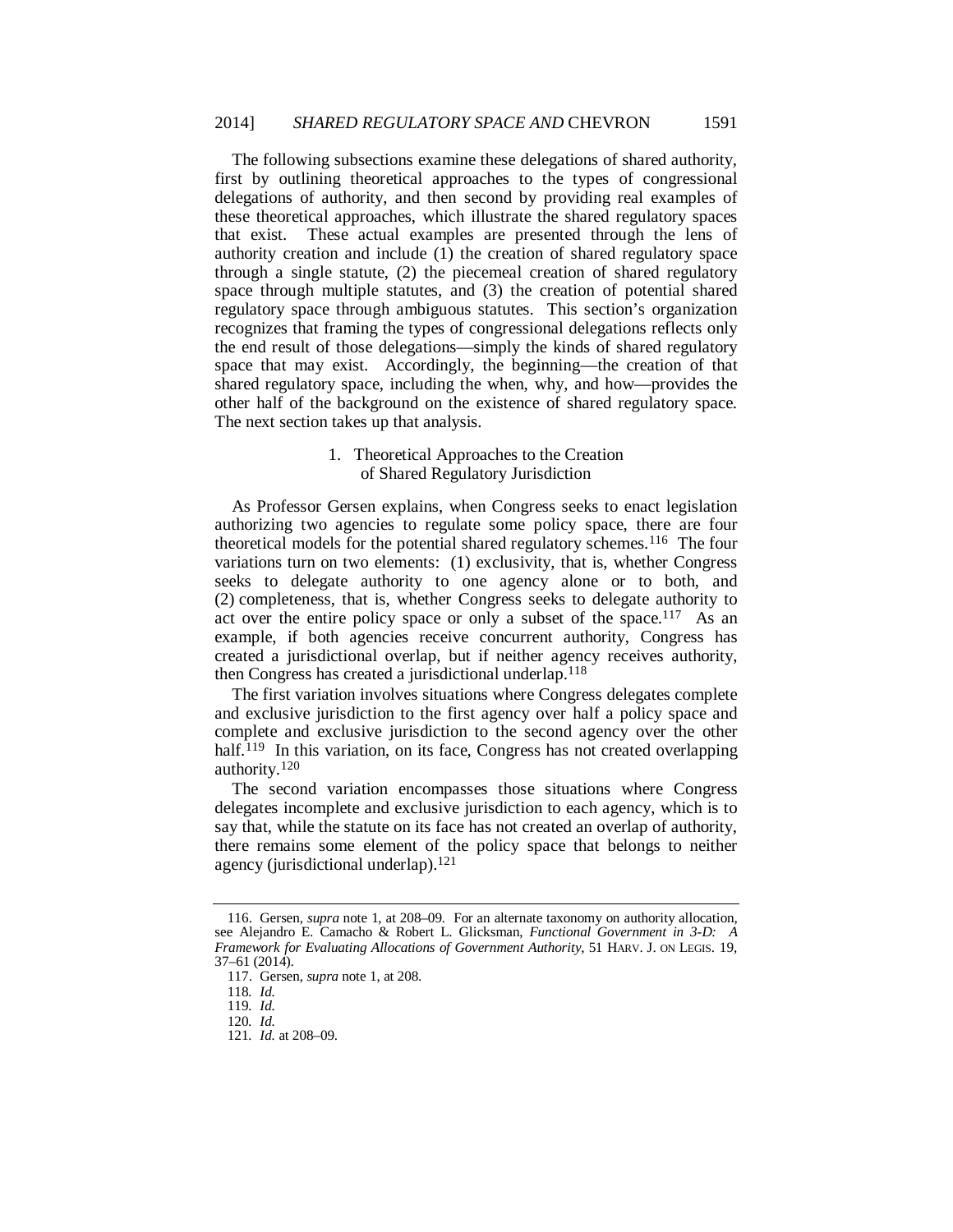The third variation involves Congress delegating complete authority, which is to say, the entire policy space has someone regulating it, but the authority is nonexclusively assigned.122 This means that Congress has given some authority to both agencies such that jurisdiction is partially overlapping.123

The fourth and final variation involves Congress delegating incomplete and nonexclusive authority to both agencies.<sup>124</sup> Here, each agency shares some portion of its delegated authority with the other agency jurisdictional overlap—and like the second variation, there is jurisdictional underlap in that some portion of the policy space goes unassigned.<sup>125</sup>

Congress may have different policy reasons for creating such schemes. Some political scientists have argued that overlapping and potentially duplicative delegations might benefit Congress.<sup>126</sup> In turn, legal scholars have argued that overlapping regulatory jurisdiction can produce positive effects because the overlap creates a productive competition among the agencies,127 prompting them to produce "policy-relevant information."128 Another scholar argues that overlapping regulatory authority across multiple agencies may reduce congressional monitoring  $costs^{129}$  because the overlap creates a system of interagency "fire alarms."130 Another articulation rests on public choice theory: overlapping delegations provide congressional members with opportunities to take credit for decisions that benefit their constituents and deflect blame on the agencies when things go awry.131

Further, Congress may be legislating in order to avoid giving a single agency responsibilities that conflict: tasking an agency to further the goals of private industry while also tasking the same agency to promote general

<sup>122</sup>*. Id.* at 209.

<sup>123</sup>*. Id.*

<sup>124</sup>*. Id.*

<sup>125</sup>*. Id.* In addition to creating the potential for inconsistency and ambiguity among agencies, variations three and four often create duplication of efforts and redundancy of mission. U.S. GOV'T ACCOUNTABILITY OFFICE, GAO-11-318SP, OPPORTUNITIES TO REDUCE POTENTIAL DUPLICATION IN GOVERNMENT PROGRAMS, SAVE TAX DOLLARS, AND ENHANCE REVENUE 5–154 (2011), *available at* http:// www.gao.gov/new.items/d11318sp.pdf (identifying thirty-four areas of duplicative agency programs). For a comprehensive discussion of congressional duplication and redundancy, both intentional and inadvertent, see Todd S. Aagaard, *Regulatory Overlap, Overlapping Legal Fields, and Statutory Discontinuities*, 29 VA. ENVTL. L.J. 237 (2011); Rachel E. Barkow, *Insulating Agencies: Avoiding Capture Through Institutional Design*, 89 TEX. L. REV. 15 (2010); Eric Biber, *The More the Merrier: Multiple Agencies and the Future of Administrative Law Scholarship*, 125 HARV. L. REV. F. 78 (2012); Doran, *supra* note 1; and Marisam, *supra* note 1.

<sup>126</sup>*. See, e.g.*, Michael M. Ting, *A Strategic Theory of Bureaucratic Redundancy*, 47 AM. J. POL. SCI. 274 (2003).

 <sup>127.</sup> Gersen, *supra* note 1, at 212.

 <sup>128.</sup> Matthew C. Stephenson, *Information Acquisition and Institutional Design*, 124 HARV. L. REV. 1422, 1463 (2011).

 <sup>129.</sup> William A. Niskanen, *Bureaucrats and Politicians*, 18 J.L. & ECON. 617, 636–38 (1975).

 <sup>130.</sup> Mathew D. McCubbins & Thomas Schwartz, *Congressional Oversight Overlooked: Police Patrols Versus Fire Alarms*, 28 AM. J. POL. SCI. 165, 166 (1984).

 <sup>131.</sup> Freeman & Rossi, *supra* note 1, at 1139–40.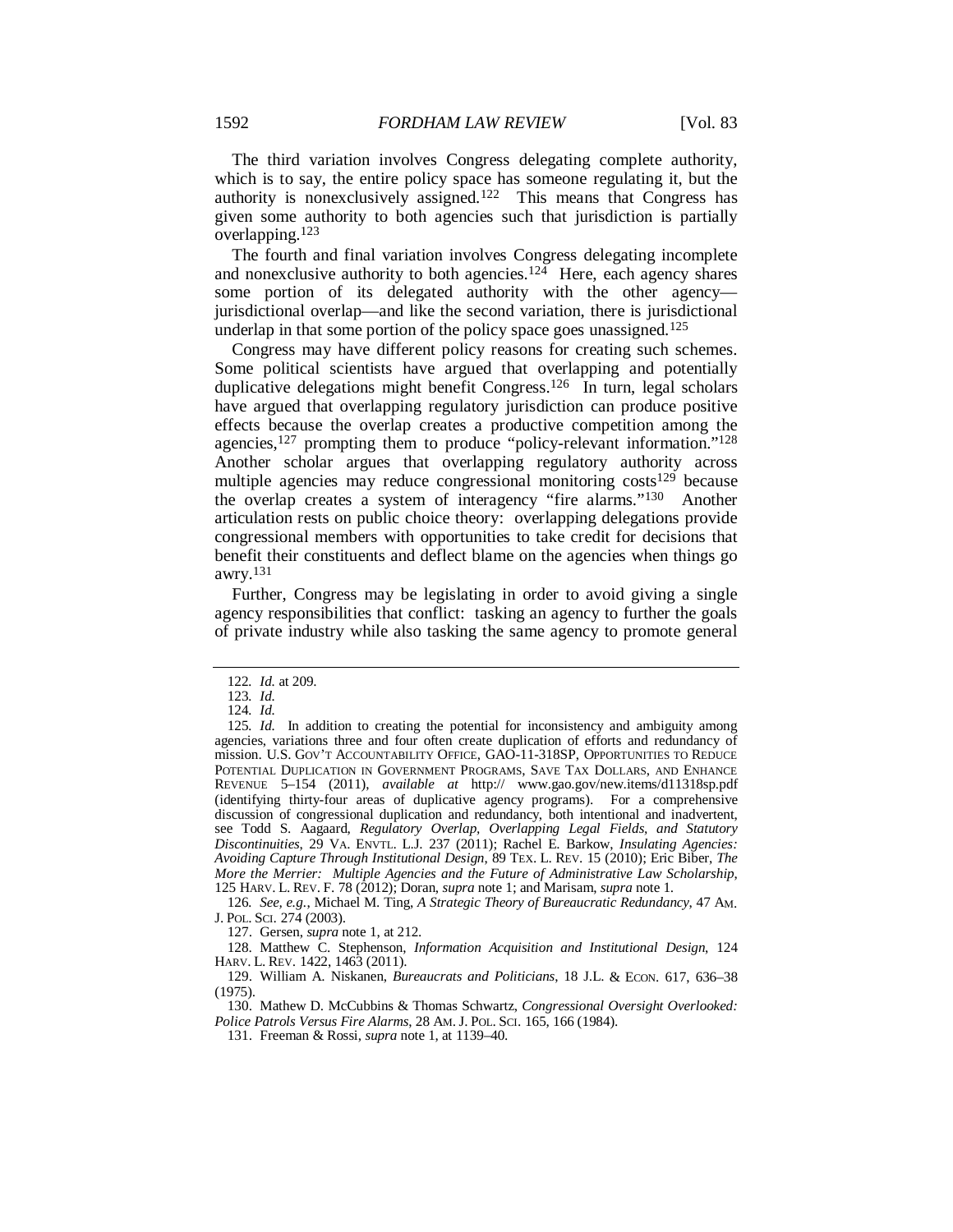public interest can and does lead to agencies focusing on the short-term industry interests at the expense of the long-term public interests.132 In fact, it was these kinds of conflicting missions that prompted Congress to strip the Atomic Energy Commission of its development (furthering private industry) and safety (furthering general public interest) missions and give the development mission to the Department of Energy and the safety mission to the Nuclear Regulatory Commission.133

## 2. Original Creation of Shared Regulatory Jurisdiction Statutes

Congress can pass a single statute that creates shared regulatory jurisdiction between two or more agencies. This shared space can exist as either overlapping, compartmentalized, or competing jurisdiction.

One example of overlapping regulatory jurisdiction lies in the Nuclear Waste Policy Act of  $1982,^{134}$  which vested authority in three federal agencies to oversee the Act's purpose of disposing commercial nuclear waste in a geologic repository at Yucca Mountain, Nevada.<sup>135</sup> Under the statutory scheme, the Department of Energy is responsible for designing and ultimately operating the repository, the EPA is responsible for establishing generally applicable standards for protecting the environment from releases of radioactive materials, and the Nuclear Regulatory Commission is responsible for licensing the Department of Energy's proposed repository.136

A second illustration is the recently enacted Dodd-Frank Wall Street Reform and Consumer Protection Act,<sup>137</sup> through which Congress vested compartmentalized and complementary authority in multiple agencies. Under the statutory regime, the Consumer Financial Protection Bureau's (CFPB) role is to regulate financial products to protect consumers via rulemaking,138 but its rules are subject to review by the Financial Stability Oversight Council (FSOC), which includes heads of the Federal Reserve and the Securities and Exchange Commission (SEC) among the Council's members.139 The U.S. Treasury Department also has authority under the Act, including the Treasury Secretary's affirmative vote to subject a

 <sup>132.</sup> Barkow, *supra* note 125, at 50–52; *see also* Biber, *supra* note 7, at 7 ("[A]gents will have systematic incentives to privilege certain goals over others—specifically, to privilege goals that are easily measured over conflicting goals that are difficult to measure.").

 <sup>133.</sup> Biber, *supra* note 7, at 33; *Protecting the Public Interest: Understanding the Threat of Agency Capture: Hearing Before the S. Subcomm. on Admin. Oversight and the Courts*, 111th Cong. 5–7 (2010) (statement of Nicholas Bagley, Assistant Professor of Law, University of Michigan Law School).

 <sup>134. 42</sup> U.S.C. §§ 10101–10270 (2012).

<sup>135</sup>*. See id.* § 10133.

<sup>136</sup>*. See id.* §§ 10132–10135 (describing the various roles of the government agencies).

 <sup>137.</sup> Pub. L. No. 111-203, 124 Stat. 1376 (2010) (codified as amended in sections of 7, 12, 15, 18, 22, 31, 42 U.S.C.).

 <sup>138. 12</sup> U.S.C. § 5491 (2012); *see also id.* § 5512(b)(4)(B) (treating CFPB as if it "were the only agency authorized to apply, enforce, interpret, or administer the provisions of . . . Federal consumer financial law").

<sup>139</sup>*. Id.* § 5321(b) (establishing the composition of FSOC); *id.* § 5513(c)(3)(A) (requiring a two-thirds vote).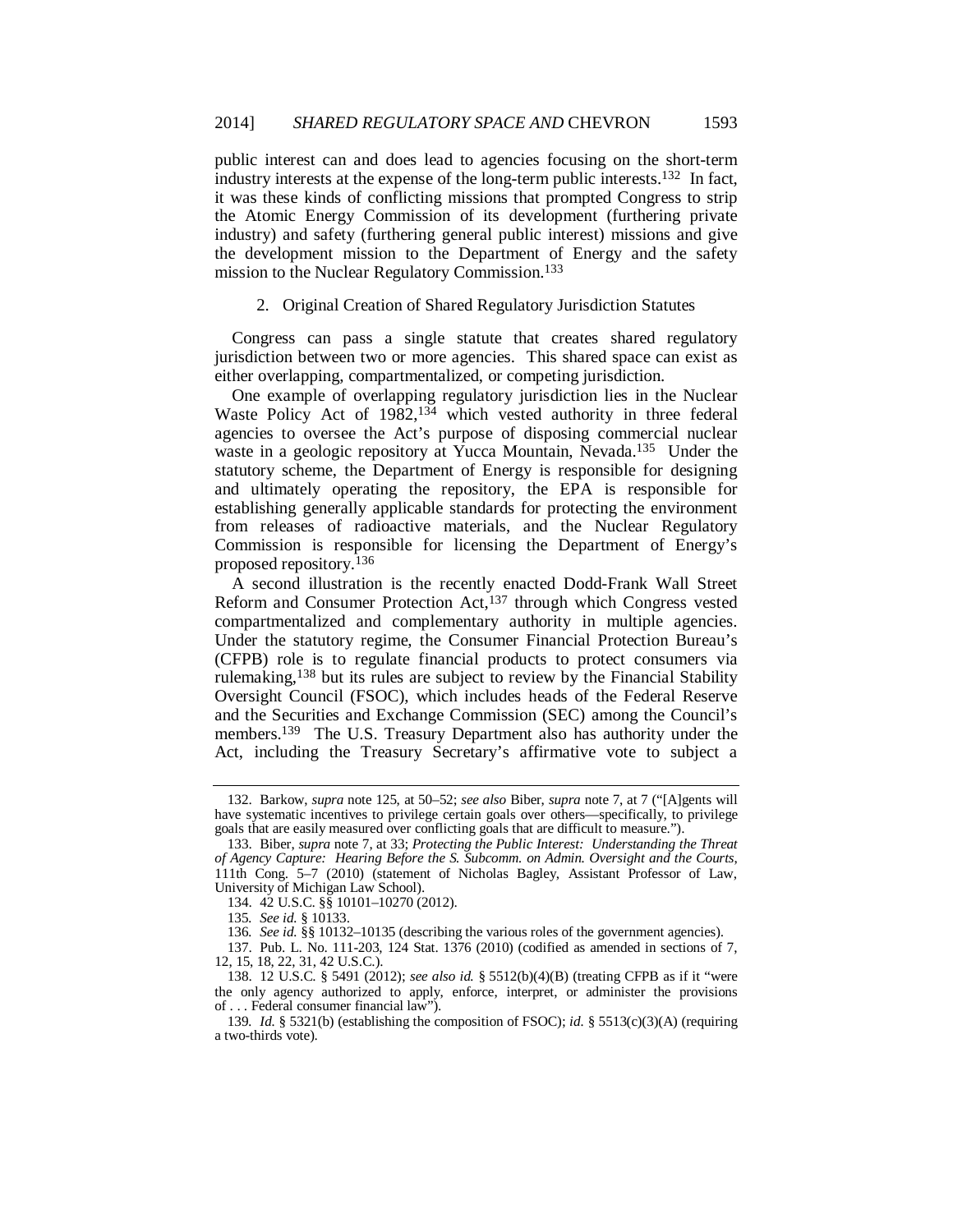nonbank financial institution to supervision by the Federal Reserve, <sup>140</sup> and the power to initiate a liquidation process if he determines that a financial company is in default or is in danger of default where default would endanger the U.S. economy.141

A third example involves the so-called split-enforcement model for agency adjudications, which is where Congress divides a major area of regulatory activity between two wholly separate and independent agencies, giving one agency rulemaking authority and the second agency adjudicatory authority.142 The split-enforcement model differs from the better-known arrangement where a single agency is responsible for all administrative or regulatory functions, including rulemaking and enforcement.<sup>143</sup> In this way, the shared jurisdiction is arguably competing.

Several pieces of legislation conform to this model. One example is the Federal Mine Safety and Health Amendments Act of 1977<sup>144</sup> (MSHA), which assigns "developing and promulgating mandatory safety and health standards for the nation's mining industry" to the Mine Safety and Health Administration.145 The independent Federal Mine Safety and Health Review Commission, which is composed of five members, adjudicates challenges to those standards.146 At the time that Congress enacted MSHA, it was a unique model, but Congress has used the split-enforcement model more since then.<sup>147</sup>

Another illustration is the Occupational Safety and Health Act<sup>148</sup> (OSHA). The Occupational Safety and Health Administration (whose parent agency is the Department of Labor) is responsible for setting and enforcing health and safety standards, while the three-member Occupational Safety and Health Review Commission is responsible for adjudicating challenges to those standards.149 In *Martin v. Occupational Safety & Health Review Commission*, 150 the Supreme Court confronted a conflict between the Secretary of Labor and the Health Review Commission arising out of OSHA.151 As discussed in more detail later,152 the Court adhered to the presumption that Congress delegates law-interpreting or "force of

150. 499 U.S. 144 (1991).

151*. See generally* Russell L. Weaver, *Deference to Regulatory Interpretations: Inter-Agency Conflicts*, 43 ALA. L. REV. 35 (1991).

152*. See infra* Part II.A.2.

<sup>140</sup>*. Id.* § 5323(a)(1).

<sup>141</sup>*. Id.* § 5383(b). For a more comprehensive summary of the Dodd-Frank Act, see Jacob E. Gersen, *Administrative Law Goes to Wall Street: The New Administrative Process*, 65 ADMIN. L. REV. 689, 693–709 (2013).

 <sup>142.</sup> George Robert Johnson, Jr., *The Split-Enforcement Model: Some Conclusions from the OSHA and MSHA Experiences*, 39 ADMIN. L. REV. 315, 315 (1987).

<sup>143</sup>*. Id.*

 <sup>144. 30</sup> U.S.C. §§ 801–962 (2012).

 <sup>145.</sup> Johnson, *supra* note 142, at 316.

<sup>146</sup>*. Id.*

<sup>147</sup>*. Id.* at 315.

 <sup>148. 29</sup> U.S.C. §§ 651–678 (2012).

 <sup>149.</sup> Johnson, *supra* note 142, at 315; Hinson v. Nat'l Transp. Safety Bd., 57 F.3d 1144, 1147 n.1 (D.C. Cir. 1995) (split-enforcement in the area of aviation).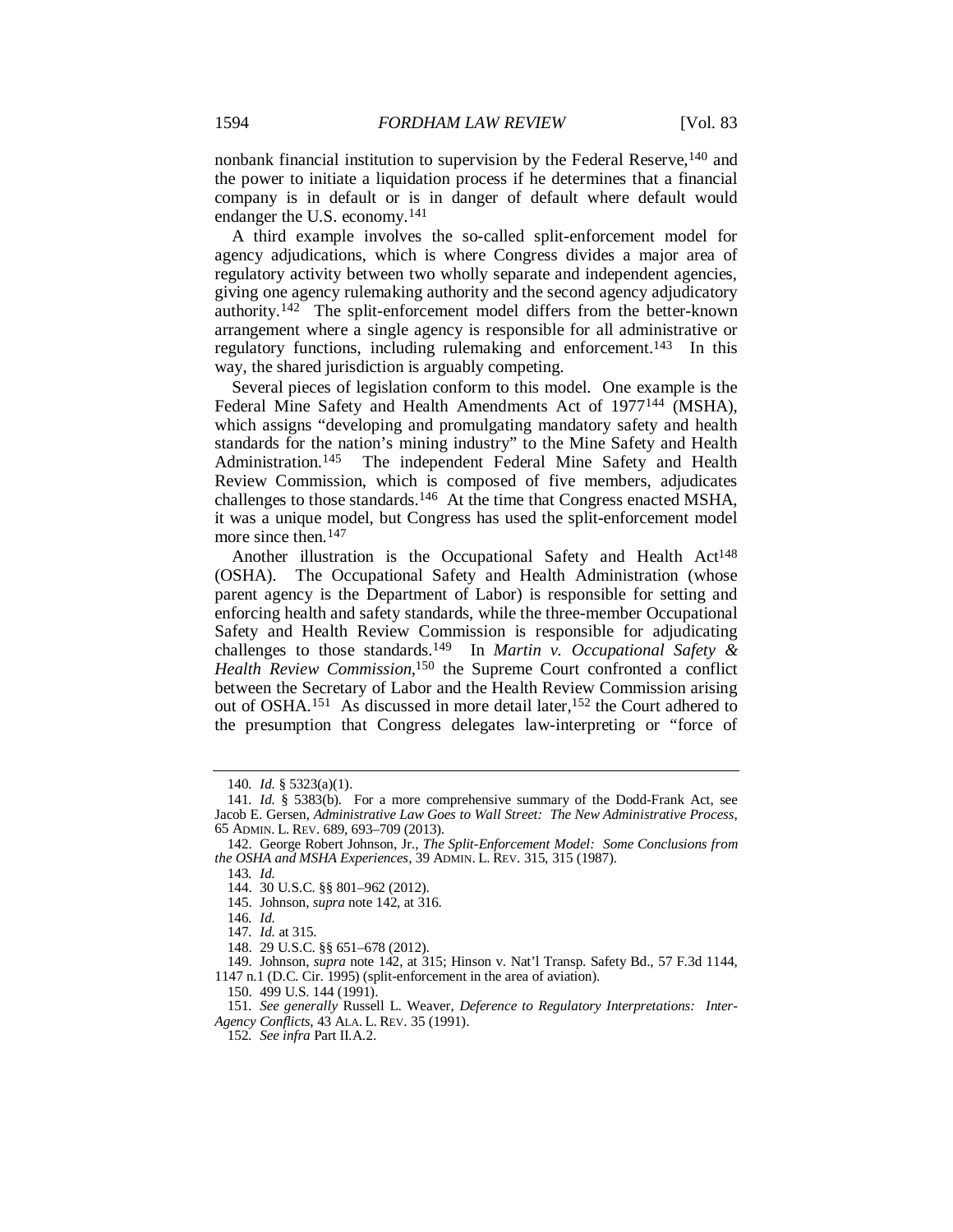law"<sup>153</sup> authority to a single agency<sup>154</sup> and ultimately held that the Secretary of Labor was the agency entitled to deference, not the Commission.155

3. Piecemeal Creation of Shared Regulatory Jurisdiction Statutes

Congress can provide authority to one agency but then can give authority to a second agency by passing a subsequent piece of legislation. Piecemeal legislation is not unusual, and the creation of overlapping regulatory authority may not be intentional; instead, it may simply result from the way that Congress creates legislation on a "rolling basis," where Congress amends or revises existing statutory schemes to grant authority to additional agencies.156 Because of this process, many times when there is overlapping regulatory jurisdiction, it is the actions of several Congresses.157 This piecemeal process can lead to the unintended consequence of inconsistent or overlapping jurisdictions over regulatory areas.158

One example of this piecemeal legislation involves Congress's efforts to regulate unsafe food additives in 1958 with the passage of the Food Additives Amendment, which empowered the FDA to regulate such additives.159 At the time of passage, the USDA was responsible for the regulation of meat additives under the Meat Inspection Act of 1906.160 Congress specifically stated in the new bill that any meat additive that the USDA had approved prior to 1958 was presumed safe and therefore exempt from FDA review.<sup>161</sup> In an effort to harmonize the overlapping regulatory space the 1958 Act created, Congress passed the Food Additives

155*. Martin*, 499 U.S. at 157–58.

157. Freeman & Rossi, *supra* note 1, at 1143.

 <sup>153.</sup> United States v. Mead Corp., 533 U.S. 218, 226–27 (2001) (reasoning that deference is owed an agency "when it appears that Congress delegated authority to the agency generally to make rules carrying the force of law, and that the agency interpretation claiming deference was promulgated in the exercise of that authority").

 <sup>154.</sup> According to Gersen, the Court implied the idea of single-agency deference by the way the Court phrased the issue before it: "The question before us in this case is to which administrative actor—the Secretary or the Commission—did Congress delegate this 'interpretive' lawmaking power under the OSH Act." Gersen, *supra* note 1, at 223 (quoting *Martin*, 499 U.S. at 151).

 <sup>156.</sup> Freeman & Rossi, *supra* note 1, at 1143. A historical example of legislation passed on a rolling basis is Congress's attempt to regulate the futures market. *See* Hunter v. FERC, 711 F.3d 155, 157 (D.C. Cir. 2013). As the court described in *Hunter*, Congress enacted the Future Trading Act in 1921, but the Supreme Court held the regulatory scheme unconstitutional. *Id.* (citing Hill v. Wallace, 259 U.S. 44 (1922)). Thereafter, Congress enacted the Grain Futures Act in 1922 and the Commodity Exchange Act in 1936. *Id.* Later, in 1974, Congress amended the Commodity Exchange Act to streamline the regulatory scheme and established the Commodity Futures Trading Commission. *Id.*

<sup>158</sup>*. See id.* (citing DAVID E. LEWIS, PRESIDENTS AND THE POLITICS OF AGENCY DESIGN 7  $(2003)$ ).

 <sup>159.</sup> Food Additives Amendment of 1958, 21 U.S.C. § 348 (2012) (delegating the authority to review all food additives to the FDA).

 <sup>160.</sup> *Id.* § 601 (delegating the authority to regulate all meat products to the USDA).

 <sup>161.</sup> *Id.* § 321(s)(4); *see also* Pub. Citizen v. Foreman, 631 F.2d 969, 972 (D.C. Cir. 1980) (discussing the "grandfather," or "prior sanction," exemption).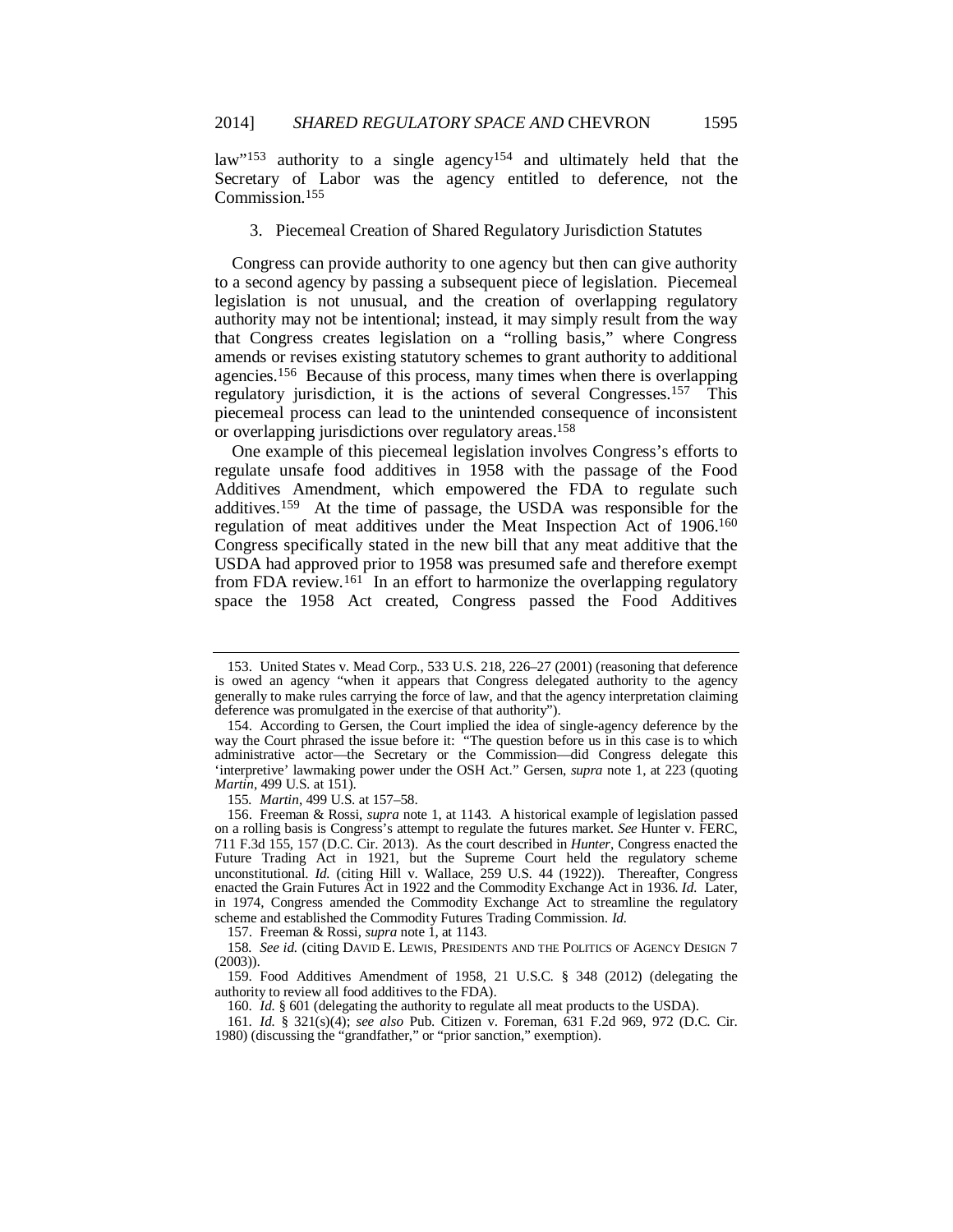Amendment of 1958,<sup>162</sup> which created a presumption that a food additive was unsafe (1) until proven otherwise or (2) unless the additive had been exempted from this rule by statute or regulation.<sup>163</sup> Although Congress attempted to stem a conflict between the agencies, a federal suit nonetheless arose that required the Court to determine whether a certain meat additive fell under either FDA or USDA control.<sup>164</sup> This example illustrates both the piecemeal creation of shared regulatory space, as well as the conflict that may continue despite attempts at a congressional remedy.165

This potential inconsistency or competing authority only becomes a live issue after the agencies find themselves trying to implement their overlapping regulatory obligations.166 In some instances, it could even be the judiciary that creates overlapping regulatory jurisdiction, interpreting a certain statute to vest authority in one agency where another agency may already have asserted regulatory jurisdiction.<sup>167</sup>

4. Ambiguity Within Shared Regulatory Jurisdiction Statutes

Statutory ambiguity with respect to regulatory jurisdiction can come to exist in a few ways. As noted above, Professor Gersen's third and fourth variations illustrate theoretical examples where Congress delegates nonexclusive jurisdiction to two agencies, in one variation the jurisdiction is complete and in the other incomplete.168

One example of such an ambiguous statutory provision that creates the potential for conflict is within the Biomass Energy and Alcohol Fuels Act.169 In that statute, Congress legislated that "[e]ither the Secretary of Agriculture or the Secretary of Energy may be the Secretary concerned in the case of any biomass energy project which will have an anticipated annual production capacity of 15,000,000 gallons or more of ethanol."170 In this way, either agency may regulate this particular area, and if the agencies do not agree, the provision on its face does not provide the judiciary guidance in resolving the conflict.

Even where the statute does not appear to overlap on its face and actually appears to create very compartmentalized jurisdictions between two or more agencies, an ambiguity may still arise. For example, in the

 <sup>162.</sup> Pub. L. No. 85-929, 72 Stat. 1784.

 <sup>163. 21</sup> U.S.C. § 348(a) (1976).

<sup>164</sup>*. See Foreman*, 631 F.2d 969.

<sup>165</sup>*. See* Marisam, *supra* note 1, at 191–93.

<sup>166</sup>*. Id.* at 191–92.

<sup>167</sup>*. Id.* at 210 (citing Massachusetts v. EPA, 549 U.S. 497, 532 (2007)). In *Massachusetts v. EPA*, the Court created a potential regulatory jurisdiction overlap between the EPA's obligation to regulate vehicle emissions and the National Highway Traffic Safety Administration's regulation of vehicle fuel economy when the majority interpreted the Clean Air Act, 42 U.S.C. § 7521(a)(1), to authorize the EPA with the regulation of greenhouse gases. 549 U.S. at 532.

<sup>168</sup>*. See supra* notes 116–25 and accompanying text.

 <sup>169. 42</sup> U.S.C. § 8801 (2012).

<sup>170</sup>*. Id.* § 8812(a)(2)(A).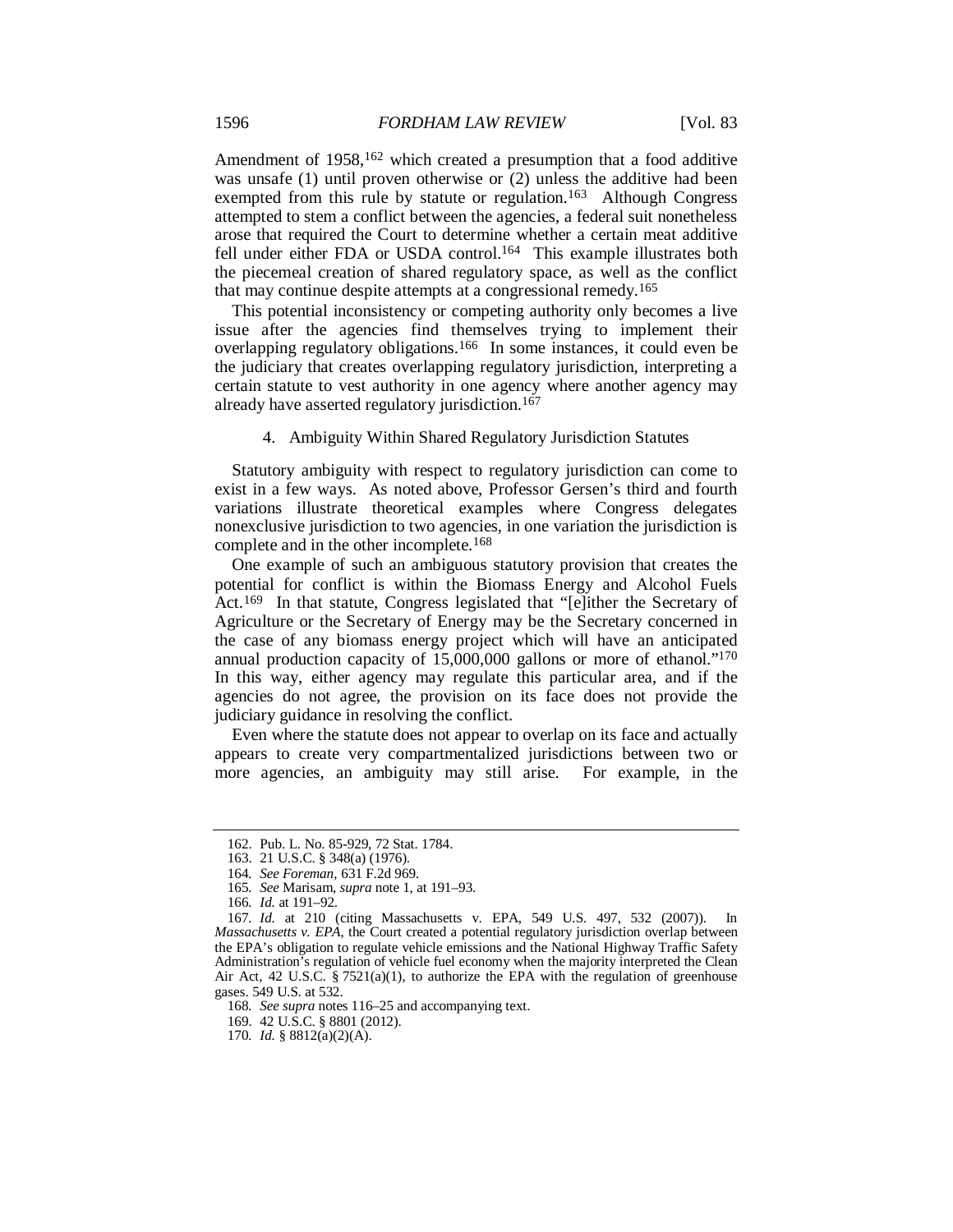Commodity Exchange Act,171 Congress authorized the Commodity Futures Trading Commission (CFTC) to regulate trading of futures contracts, including futures on securities and options on futures contracts.172 Congress had previously authorized the SEC to regulate trading of securities and options on securities.<sup>173</sup> Where an instrument was both a security and a futures contract, the CFTC was to be the sole regulator because the Commodity Exchange Act had explicitly held the CFTC to have exclusive jurisdiction with respect to transactions involving contracts of sale (and options on such contracts) for future delivery.174 Where the instrument was both a futures contract and an option on a security, the SEC was to be the sole regulator as the Commodity Exchange Act had carved out authority preventing the CFTC from having jurisdiction over any transaction whereby the party to such transaction acquired any put, call, or other option on one or more securities.175

In *Chicago Mercantile Exchange v. SEC*, 176 the Seventh Circuit considered this now modified regulatory scheme because while the CFTC regulates futures and options on futures and the SEC regulates securities and options on securities per this compartmentalization, the Commodity Exchange Act did not define either contracts for future delivery or future options.177 As a result, the financial instrument at issue in the case (index participation) could have been characterized as either options on futures or options on securities, and thus either the CFTC or SEC could have reasonably asserted authority over index participation.178

## II. THE *CHEVRON* TWO-STEP AND THE *SKIDMORE* SHUFFLE:179 THE COURTS CONSIDER DEFERENCE AMONG MULTIPLE AGENCIES

When reviewing an agency's interpretation of its governing statute or another statute giving the agency authority to regulate, courts may give deference to that agency's interpretation either under *Chevron* or Skidmore.<sup>180</sup> These cases almost always involve one federal agency's

 <sup>171. 7</sup> U.S.C. § 1 (2012).

<sup>172</sup>*. Id.* § 2(a)(1)(A).

 <sup>173.</sup> Securities Exchange Act of 1934, 15 U.S.C. § 78c(a)(10) (2012).

 <sup>174. 7</sup> U.S.C. § 2(a)(1). However, the litigation that arose from this conflict, *Chicago Mercantile Exchange v. SEC*, 883 F.2d 537 (7th Cir. 1989), arose before subsequent statutory revisions and, as such, is identified in the case as being codified at 7 U.S.C.  $\S$  2a(ii) (1988). 883 F.2d at 539.

 <sup>175. 7</sup> U.S.C. § 2(a)(1)(C)(ii) (identified in *Chi. Mercantile Exch.*, 883 F.2d at 539, as codified at 7 U.S.C. § 2a(i) (1988)).

 <sup>176. 883</sup> F.2d 537 (7th Cir. 1989).

<sup>177</sup>*. Chi. Mercantile Exch.*, 883 F.2d at 539.

<sup>178</sup>*. Id.* at 539–48. The Seventh Circuit ultimately determined that the CFTC had jurisdiction over the financial instrument. *Id.* at 548.

 <sup>179.</sup> For the credit on this play on words and an examination on courts' deference considerations for positions advanced for the first time in litigation, see Bradley George Hubbard, Comment, *Deference to Agency Statutory Interpretations First Advanced in Litigation? The* Chevron *Two-Step and the* Skidmore *Shuffle*, 80 U. CHI. L. REV. 447 (2013).

<sup>180</sup>*. See supra* notes 47–69 and accompanying text.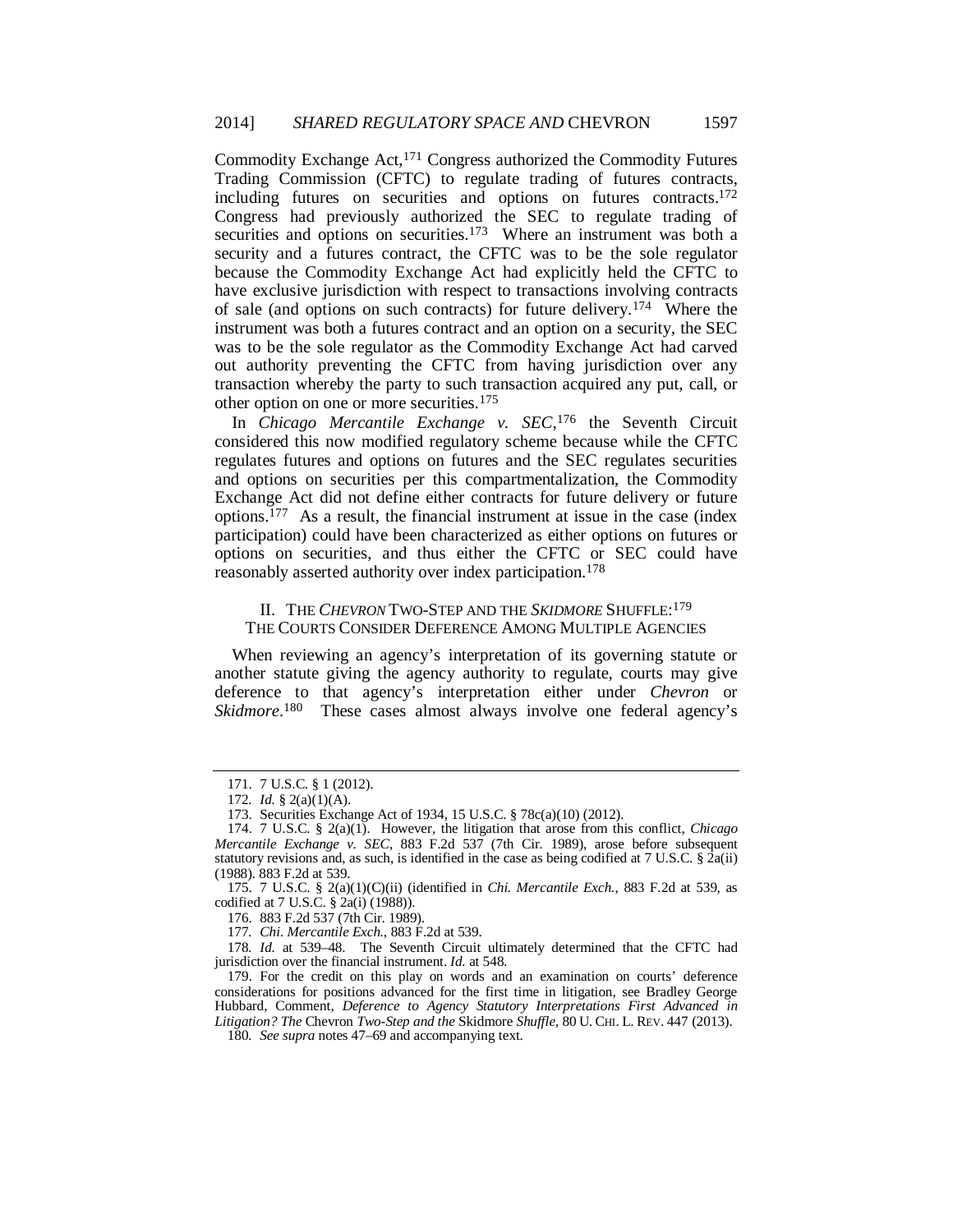interpretation of one statute,181 and underlying the *Chevron* opinion itself is the assumption that only one agency is responsible for the statute at issue.182 However, Congress does not always vest administrative authority in only a single agency, and there are many occasions when Congress has apportioned authority between two or more agencies.183 When two agencies have shared authority under the same regulatory scheme, whether the shared authority is overlapping, competing, or compartmentalized, those agencies may disagree regarding the interpretation of certain provisions that both agencies administer.<sup>184</sup> Often times, federal agencies will have similar interpretations of the statute they administer.185 Other times, these agencies will have inconsistent interpretations or will disagree with each other outright over the correct interpretation.186

Because a reviewing court may award deference to only one of these agencies when their interpretations are inconsistent,  $187$  courts have conducted varying reviews in reaching a holding. This part first provides a historical survey outlining judicial review of deference conflicts arising from shared regulatory space and then sets out several cases where the Supreme Court and circuit courts have confronted conflicts between two or more agencies seeking deference to its respective statutory interpretation.

183*. See, e.g.*, Dodd-Frank Wall Street Reform and Consumer Protection Act, Pub. L. No. 111-203, 124 Stat. 1376 (2010) (codified as amended in sections of 7, 12, 15, 18, 22, 31, 42 U.S.C.) (apportioning authority between the Consumer Fraud Protection Bureau, Federal Reserve, Securities & Exchange Commission, and U.S. Department of Treasury); *see also* Weaver, *supra* note 151, at 37 n.10–12 (listing cases); *infra* Part I.B (describing the Dodd-Frank Act's delegations to multiple agencies).

184*. See, e.g.*, Caiola v. Carroll, 851 F.2d 395, 399 (D.C. Cir. 1988) (noting "[t]he diffusion of the interpretive authority among several agencies, and the possibility of inconsistent interpretations").

186*. See, e.g.*, Martin v. Occupational Safety & Health Review Comm'n, 499 U.S. 144 (1991) (outlining the conflict between the Occupational Safety and Health Review Commission and the Secretary of Labor).

<sup>181</sup>*. See, e.g.*, Natural Res. Def. Council, Inc. v. FAA, 564 F.3d 549 (2d Cir. 2009) (finding valid the Federal Aviation Administration's interpretation of a provision in the Airport and Airway Improvement Act).

 <sup>182.</sup> According to Gersen, the Supreme Court implies this idea by the way it phrased the issue presented in *Martin v. Occupational Safety & Health Review Commission*, 499 U.S. 144 (1991): "The question before us in this case is to which administrative actor—the Secretary or the Commission—did Congress delegate this 'interpretive' lawmaking power under the OSH Act." Gersen, *supra* note 1, at 223 (quoting *Martin*, 499 U.S. at 151). *See also* William Weaver, Note, *Multiple-Agency Delegations & One-Agency* Chevron, 67 VAND. L. REV. 275, 277 (2014) ("The traditional *Chevron* framework is a one-agency model and is thus inappropriate for judicial review of the complex, multiagency form of congressional delegation.").

<sup>185</sup>*. See, e.g.*, Individual Reference Servs. Grp., Inc. v. FTC, 145 F. Supp. 2d 6, 16, 23 (D.D.C. 2001) (regulations were the result of coordinated effort among six agencies: FTC, Board of Governors of the Federal Reserve System, Federal Deposit Insurance Corporation, Office of the Comptroller of the Currency, Office of Thrift Supervision, and the National Credit Union Administration), *aff'd sub nom.* Trans Union LLC v. FTC, 295 F.3d 42 (D.C. Cir. 2002).

 <sup>187.</sup> Timothy K. Armstrong, Chevron *Deference and Agency Self-Interest*, 13 CORNELL J.L. & PUB. POL'Y 203, 246 (2004) (noting that *Chevron* analysis as it stands now may not resolve the dispute between two agencies because if a court awards deference to one, it "offends the principle of deference to the view of the other").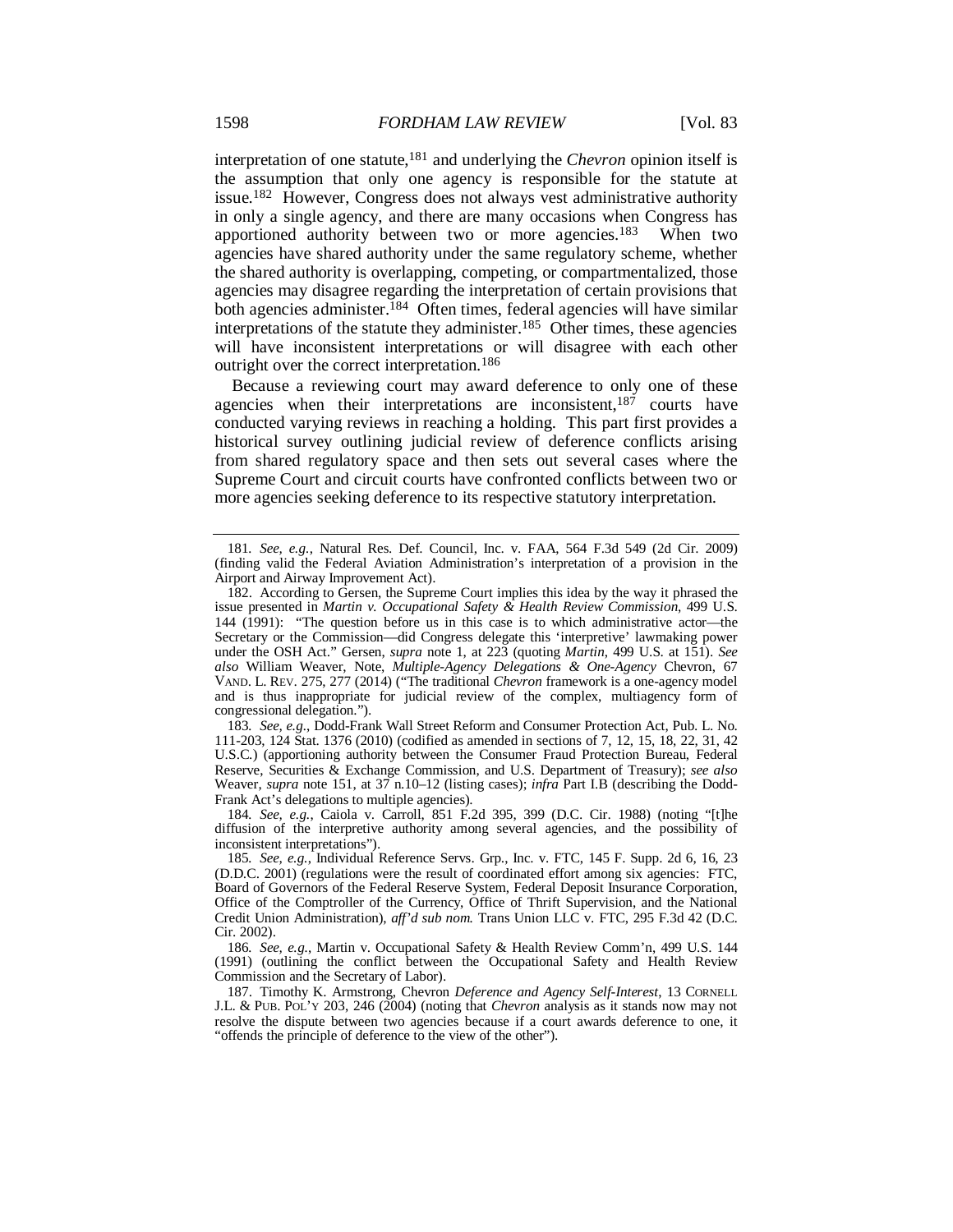#### *A. How Courts Adjudicate Shared Agency Jurisdiction*

The APA authorizes courts to review an agency's interpretation of a statute it administers.<sup>188</sup> However, judicial review is not simply limited to the standards in the APA.189 As the Supreme Court held in *Chevron*, courts should accept a federal administrative agency's interpretation of its own governing statute and regulations if "Congress has not directly addressed the precise question at issue," and if the interpretation is reasonable.<sup>190</sup> *Chevron* suggested that the degree of deference owed to an agency depends on each particular situation.191

Under pre-*Chevron* case law, courts occasionally cited the fact that multiple agencies administered a statute as a factor for giving reduced deference to an agency's interpretation.<sup>192</sup> Relatedly, some courts adopted a presumption of exclusive jurisdiction, which holds that Congress would not vest law-interpreting authority in more than one agency; using this presumption, courts interpret the statute to favor only one agency having authority with the force of law despite multiple agencies receiving delegations of authority.193 For example, in *California v. Kleppe*, 194 the Ninth Circuit asked whether two agencies, the EPA and the Secretary of Interior, had concurrent regulatory jurisdiction over air quality,<sup>195</sup> and answered that question in the negative, holding that there was no overlapping jurisdiction because such authority would "impair or frustrate the authority which [the statute] grants to the Secretary."196

At the same time, though the Ninth Circuit presented a theory of exclusive jurisdiction, this position is in conflict with cases extending back<br>into the mid-twentieth century.<sup>197</sup> And as one court noted, "[o]ther And as one court noted, "[o]ther agencies and their mandates . . . overlap," and "not even a faint clue exists that Congress desired otherwise."198 Other courts that had considered potentially overlapping jurisdiction schemes asserted that "when two regulatory systems are applicable to a certain subject matter, they are to be reconciled and, to the extent possible, both given effect."199

 <sup>188.</sup> Administrative Procedure Act, 5 U.S.C. § 706 (2012) (stating that the "reviewing court shall decide all relevant questions of law").

<sup>189</sup>*. Id.* § 706(2)(A) (stating that a court may invalidate a rule where the rule is "arbitrary, capricious, an abuse of discretion or otherwise not in accordance with law").

 <sup>190.</sup> Chevron U.S.A. Inc. v. Natural Res. Def. Council, Inc., 467 U.S. 837, 843 (1984). 191*. Id.* at 842–45.

<sup>192</sup>*. See, e.g.*, N. Haven Bd. of Educ. v. Bell, 456 U.S. 512, 522 n.12 (1982); Gen. Electric Co. v. Gilbert, 429 U.S. 125, 144–45 (1976).

 <sup>193.</sup> Gersen, *supra* note 1, at 222–25.

 <sup>194. 604</sup> F.2d 1187 (9th Cir. 1979).

<sup>195</sup>*. Id.* at 1192.

<sup>196</sup>*. Id.* at 1193–94.

<sup>197</sup>*. See, e.g.*, FTC v. Cement Inst., 333 U.S. 683, 689–93 (1948) (approving concurrent FTC/DOJ jurisdiction); Pennsylvania v. Interstate Commerce Comm'n, 561 F.2d 278, 292 (D.C. Cir. 1977) (approving concurrent Interstate Commerce Commission/Federal Maritime Commission jurisdiction); Friedlander v. U.S. Postal Serv., 658 F. Supp. 95, 103 (D.D.C. 1987) (approving concurrent FDA/FTC/U.S. Postal Service jurisdiction).

 <sup>198.</sup> Thompson Med. Co., Inc. v. FTC, 791 F.2d 189, 193 (D.C. Cir. 1986).

<sup>199</sup>*. Pennsylvania*, 561 F.2d at 292.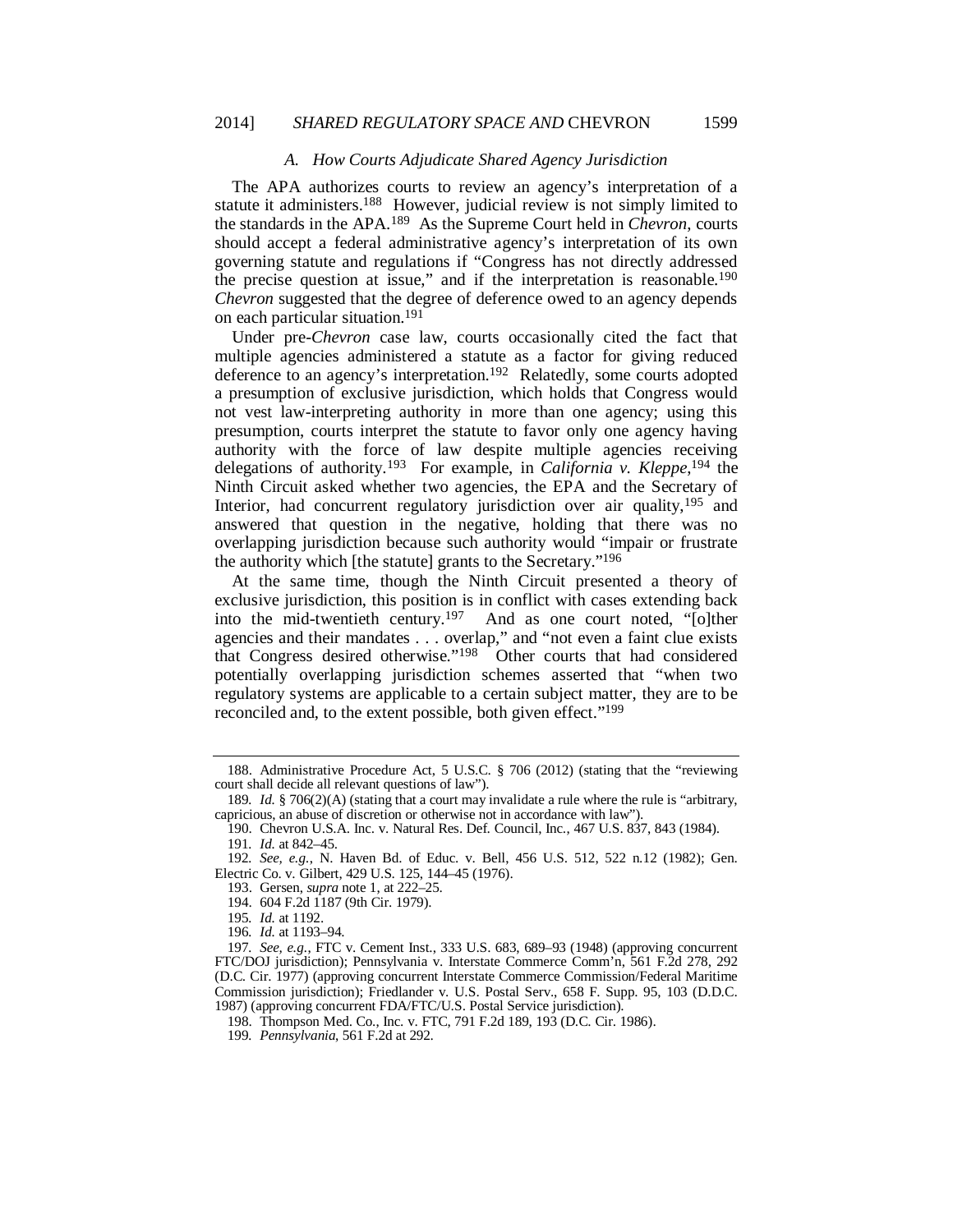Issues of conflicting agency interpretations arose soon after *Chevron*, 200 and the adjudication of those cases usually hinged on the assumption that the reviewing court's task was limited to "decid[ing] which agency [wa]s in charge and defer[ring] to that agency's interpretation."201 As it stands now, courts typically do not award *Chevron* deference to interpretations of statutes of general applicability, such as the Freedom of Information Act (FOIA) or the APA, which are administered by many agencies.202 This is so because none of the agencies claiming an entitlement to deference has a particular expertise in the substance of the statute.203

Even where the authorizing statute is narrower than general administration, for example, only conferring authority to three agencies,  $204$ the courts approach the inquiry in a variety of ways. In the D.C. Circuit, for example, if multiple agencies are charged with administering a statute, an agency's interpretation is generally not entitled to *Chevron* deference;205

201. Weaver, *supra* note 151, at 39.

202*. See, e.g.*, Metro. Stevedore Co. v. Rambo, 521 U.S. 121, 137–38 n.9 (1997) (holding that agency's interpretation of the APA is not entitled to *Chevron* deference because the APA is not a statute the agency is "charged with administering"); Bowen v. Am. Hosp. Ass'n, 476 U.S. 610, 642 n.30 (1986) (holding that the Court owes no deference to one agency's interpretation of the Rehabilitation Act); Sherley v. Sebelius, 689 F.3d 776, 786 (D.C. Cir. 2012), *cert. denied*, 133 S. Ct. 847 (2013) (reversing the lower court's award of *Chevron* deference to the National Institute of Health because the statutory authority at issue was an "annual rider by its terms appli[cable] generally to multiple agencies"); Grand Canyon Trust v. FAA, 290 F.3d 339, 341–42 (D.C. Cir. 2002) (holding "the court owes no deference" to an agency's interpretation of the National Environmental Policy Act because all federal agencies are responsible for the Act's administration); Proffitt v. Fed. Deposit Ins. Corp., 200 F.3d 855, 860 (D.C. Cir. 2000) (holding that the court owes no deference to one agency's interpretation of a statute of limitations); Benavides v. U.S. Bureau of Prisons, 995 F.2d 269, 272 n.2 (D.C. Cir. 1993) (holding that the court owes no deference to agency's interpretation of the Privacy Act).

203*. See* Collins v. Nat'l Transp. Safety Bd., 351 F.3d 1246, 1252–53 (D.C. Cir. 2003) ("Where a statute is generic, two bases for the *Chevron* presumption of implied delegation are lacking: specialized agency expertise and the greater likelihood of achieving a unified view through the agency than through review in multiple courts." (citing Rehabilitation Ass'n of Va., Inc. v. Kozlowski, 42 F.3d 1444, 1471 (4th Cir. 1994))).

204*. See, e.g.*, Use of Real Property to Assist the Homeless, 56 Fed. Reg. 23,789 (May 24, 1991) (codified at 24 C.F.R. pt. 581, 41 C.F.R. pt. 101-47, and 45 C.F.R. pt. 12a) (identifying the U.S. Department of Health and Human Services, General Services Administration, and U.S. Department of Housing and Urban Development as promulgators of a joint interim final rule).

 205. Caiola v. Carroll, 851 F.2d 395, 399 (D.C. Cir. 1988) (finding deference inappropriate because the regulation was written and promulgated by the Department of Defense, General Services Administration, and National Aeronautics and Space Administration and the "diffusion of the interpretive authority among several agencies, and the possibility of inconsistent interpretations, weaken the case for deference"); *see also* Hunter v. FERC, 711 F.3d 155, 156–57 (D.C. Cir. 2013) (declining to defer to either agency

<sup>200</sup>*. See, e.g.*, Paralyzed Veterans of Am. v. Civil Aeronautics Bd., 752 F.2d 694 (D.C. Cir. 1985), *rev'd sub nom.* U.S. Dep't of Transp. v. Paralyzed Veterans of Am., 477 U.S. 597, 612–13 n.14 (1986) (reversing D.C. Circuit's decision for "ignoring this longstanding administrative interpretation" when it ruled against the Department of Transportation's predecessor agency when the President had tasked DOJ to coordinate all regulations implementing the various civil rights laws); Keyes v. Sec'y of the Navy, 853 F.2d 1016, 1021 (1st Cir. 1988) (holding that the Office of Personnel Management had primary responsibility for administering the competitive service, and the Secretary of the Navy was bound by that interpretation).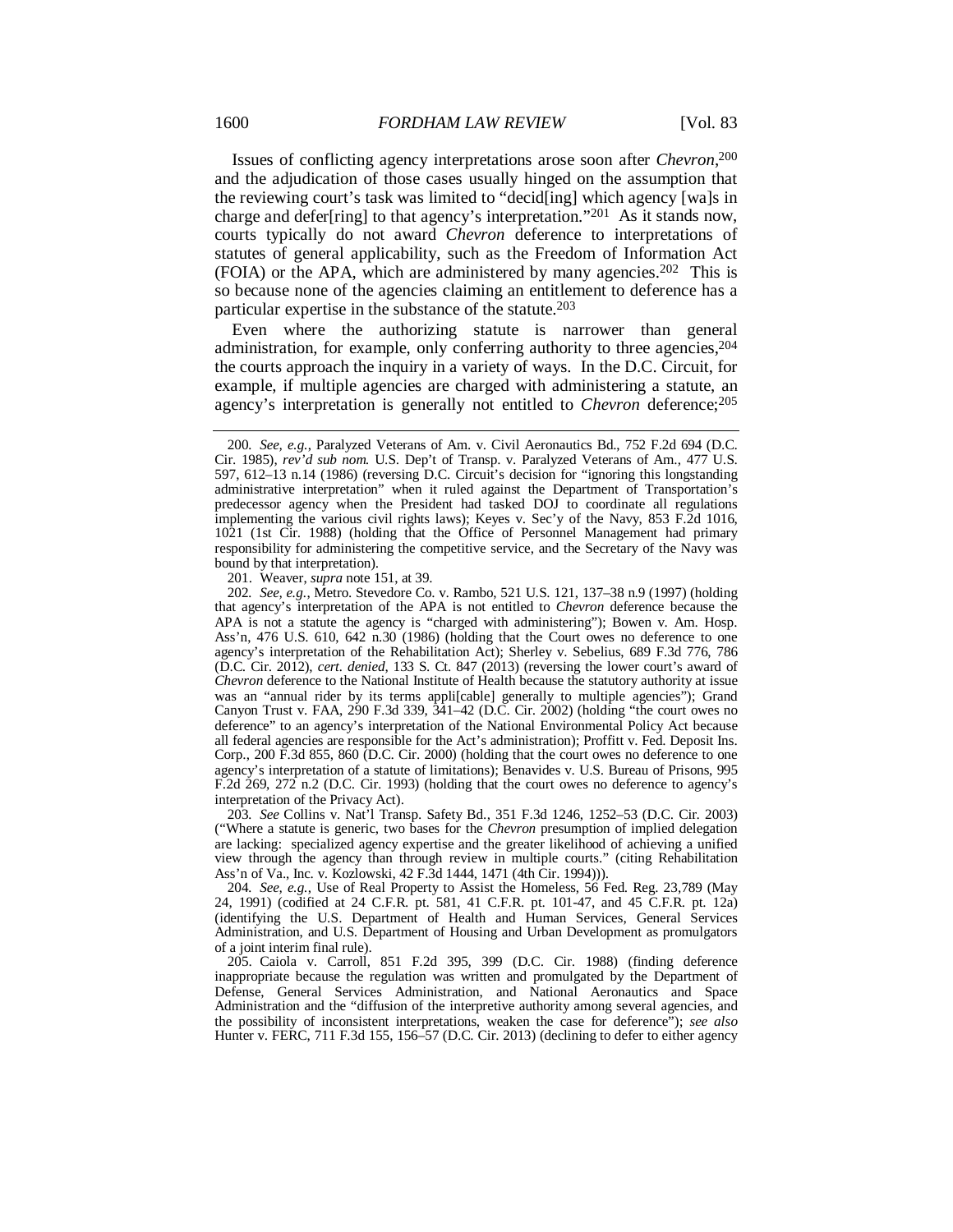rather, the court reviews the agency's interpretation de novo.<sup>206</sup> In a similar vein, where there is even the potential for conflicting regulations as a result of multiple agencies administering the same statute, the Third Circuit holds that *Chevron* is precluded entirely.207

In contrast, the Second Circuit adopted a different approach to the deference question in *1185 Avenue of Americas Associates v. Resolution Trust Corp*. First, the court stated that it did not owe the full *Chevron* deference to any interpretation, and then it determined which interpretation was most reasonable between those proffered.<sup>208</sup>

When analyzing the level of deference to award, if any, different courts accord varying emphasis based on a host of factors, including whether one agency is executive and the other is independent,  $209$  the statutory scheme,  $210$ expertise,  $2^{11}$  and political accountability.  $2^{12}$ 

 207. Chao v. Cmty. Trust Co., 474 F.3d 75, 85 (3d Cir. 2007) ("The mere fact that there could be conflicting regulations should preclude *Chevron* deference."); *see also* Catherine M. Sharkey, *Agency Coordination in Consumer Protection*, 2013 U. CHI. LEGAL F. 329, 342–45 (describing the "traditional" approach of awarding no deference where more than one agency administers a statute).

208*. See, e.g.*, 1185 Ave. of Ams. Assocs. v. Resolution Trust Corp., 22 F.3d 494, 497 (2d Cir. 1994); *see also* Lieberman v. FTC, 771 F.2d 32, 37 (2d Cir. 1985) ("[W]here . . . Congress has entrusted more than one federal agency with the administration of a statute . . . a reviewing court does not . . . owe as much deference as it might otherwise give if the interpretation were made by a single agency similarly entrusted with powers of interpretation.").

209*. See, e.g.*, *In re* Aiken Cnty., 645 F.3d 428, 440–41 (D.C. Cir. 2011).

210*. See, e.g.*, Martin v. Occupational Safety & Health Review Comm'n, 499 U.S. 144, 151 (1991).

211*.* Thompson Med. Co., Inc. v. FTC, 791 F.2d 189, 193 (D.C. Cir. 1986).

212*. See, e.g.*, *Martin*, 499 U.S. at 156.

regarding a "jurisdictional turf war" between the Federal Energy Regulatory Commission and the Commodity Futures Trading Commission). *But see* U.S. Postal Serv. v. Postal Regulatory Comm'n, 599 F.3d 705, 710 (D.C. Cir. 2010) (deferring to the Postal Regulatory Commission because the *particular provision* at issue is the responsibility of the Commission even though both the USPS and Commission have authority under the statute). Moreover, the D.C. Circuit withholds *Chevron* deference both in instances of actual agency conflict and *potential* agency conflict. *See* Rapaport v. U.S. Dep't of Treasury, 59 F.3d 212, 216–17 (D.C. Cir. 1995) (holding *Chevron* inapplicable either where "the same statute is interpreted differently by the several agencies or the one agency that happens to reach the courthouse first is allowed to fix the meaning of the text for all"); *see also* Wachtel v. Office of Thrift Supervision, 982 F.2d 581, 585 (D.C. Cir. 1993).

<sup>206</sup>*.* Grant Thornton, LLP v. Office of Comptroller of the Currency, 514 F.3d 1328, 1331 (D.C. Cir. 2008) (holding that no automatic deference is owed to Office of the Comptroller of Currency on the interpretation of Financial Institutions Reform, Recovery and Enforcement Act of 1989 (FIRREA)); *Rapaport*, 59 F.3d at 216–17 (no automatic deference to Office of Thrift Supervision on the interpretation of FIRREA). The D.C. Circuit helpfully divided the shared-enforcement schemes into three types. Collins v. Nat'l Transp. Safety Bd., 351 F.3d 1246, 1253 (D.C. Cir. 2003). First, where the statutes are generic, like the APA and FOIA, the "broadly sprawling applicability undermines any basis for deference, and courts must therefore review interpretative questions *de novo*." *Id.* For statutes where multiple agencies have specialized enforcement responsibilities, but there exists a risk of inconsistent enforcement or uncertainty in the law because the agencies' authorities overlap, courts may find de novo review necessary. *Id.* Third, where expert enforcement agencies have mutually exclusive authority over separate sets of regulated persons per statutory outline, concerns about inconsistency and uncertainty do not diminish the weight of *Chevron* deference. *Id.*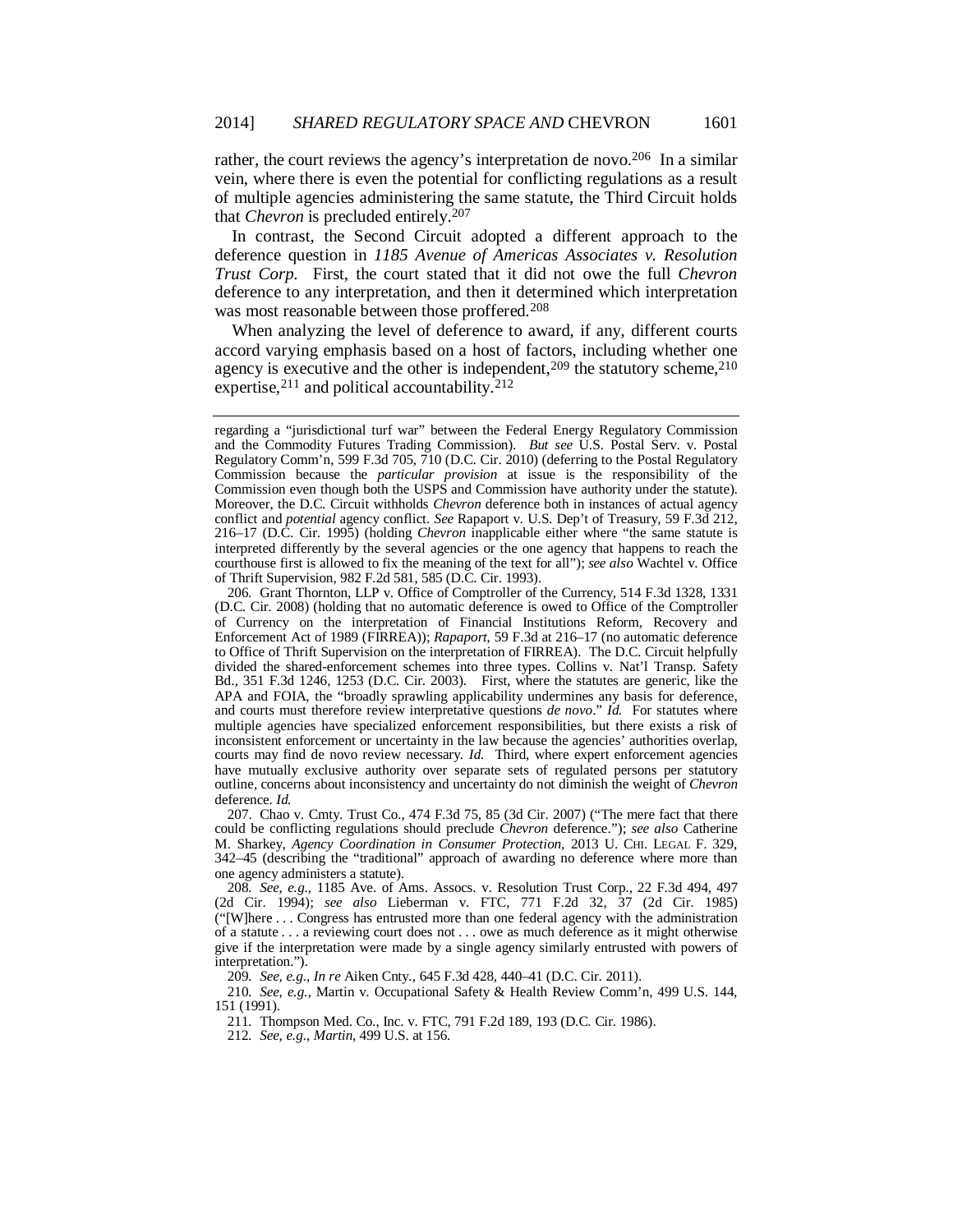Though the Seventh Circuit has suggested that "it is possible to defer simultaneously to two incompatible agency positions,"<sup>213</sup> presently there is no case that purports to do so.

The Supreme Court has not resolved the issue of shared agency jurisdiction under *Chevron*. 214 In *Bragdon v. Abbott*, 215 the Court noted the question of whether enforcement by multiple agencies is incompatible with *Chevron* deference but did not resolve that question.<sup>216</sup> One term later in Sutton v. United Air Lines,<sup>217</sup> the Supreme Court confronted another case where multiple agencies vied for deference. Though the Court highlighted the fact that Congress gave three agencies the authority to issue regulations implementing different provisions of the Americans with Disabilities Act,<sup>218</sup> the Court ultimately concluded that it did not need to determine which agency deserved deference because all three agencies had adopted impermissible interpretations.219

Because Congress continues to create shared regulatory jurisdiction,<sup>220</sup> "a court must proceed with the utmost caution before concluding that one agency may not regulate merely because another may."221 Moreover, a court should exercise further caution when considering a claim that one agency has conclusively interpreted and settled an issue that an agency with a different substantive jurisdiction may later interpret with a different perspective.222

The following cases illustrate the absence of a controlling deference scheme by presenting conflicts that have varying statutory origins, present varying types of shared regulatory spaces, and demonstrate the divergent judicial rationales where the courts confront two or more agencies seeking deference.

# 1. *Chevron*'s Applicability to Interagency Conflicts: *ETSI Pipeline Project v. Missouri*

In 1988, the Supreme Court considered a case where two agencies proffered opposing interpretations of a particular statute. Though the Court ultimately sidestepped the issue of determining which agency it owed deference, the case is important because the Court's use of the *Chevron*

<sup>213</sup>*. See, e.g.*, Bd. of Trade of Chi. v. SEC, 187 F.3d 713, 719 (7th Cir. 1999).

<sup>214</sup>*. See* John F. Cooney, Chevron *Deference and the Dodd-Frank Act*, 37 ADMIN. & REG. L. NEWS, Spring 2012, at 7 ("[T]he question, long identified but not decided by the Supreme Court," asks "which agency's interpretation of a statute, if any, is entitled to deference under [*Chevron*], when Congress has delegated equal and overlapping authority to multiple agencies.").

 <sup>215. 524</sup> U.S. 624 (1998).

<sup>216</sup>*. Id.* at 642 ("[W]e need not pause to inquire whether this causes us to withhold deference to agency interpretations under [*Chevron*].").

 <sup>217. 527</sup> U.S. 471 (1999).

<sup>218</sup>*. Id.* at 478–80.

<sup>219</sup>*. Id.* at 482.

 <sup>220.</sup> Thompson Med. Co., Inc. v. FTC, 791 F.2d 189, 192 (D.C. Cir. 1986).

 <sup>221.</sup> FTC v. Ken Roberts Co., 276 F.3d 583, 593 (D.C. Cir. 2001) (citing Galliano v. U.S. Postal Serv., 836 F.2d 1362, 1369–70 (D.C. Cir. 1988)).

 <sup>222.</sup> FTC v. Texaco, Inc., 555 F.2d 862, 881 (D.C. Cir. 1977) (en banc).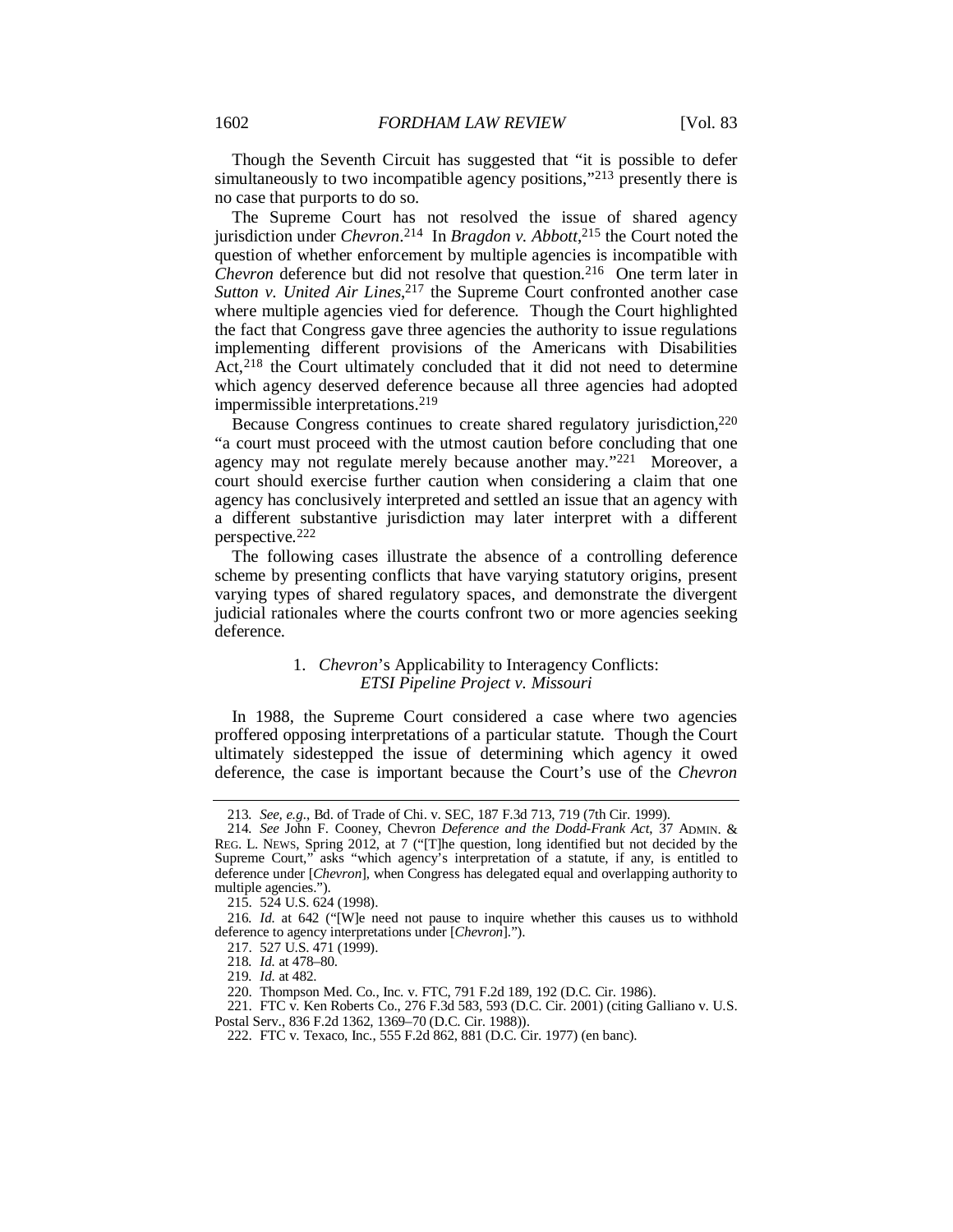analysis counters the notion that interagency conflicts preclude the use of *Chevron*. In *ETSI Pipeline Project v. Missouri*, 223 the Secretary of the Interior entered into a contract with a private company that allowed the company to withdraw a specified quantity of water for industrial use from a large federal reservoir.<sup>224</sup> Several states sued, seeking injunctive relief to prevent performance of the contract.225 These states argued that the Secretary of the Interior had no statutory authority to enter into such a contract, arguing that under the Flood Control Act of 1944,<sup>226</sup> the authority to approve any withdrawal of water from the reservoir belonged to the Secretary of the Army, not the Department of the Interior.<sup>227</sup> Moreover, the states pointed to, and both the district court and court of appeals held as undisputed, the fact that the Army Corps of Engineers, a part of the Department of the Army, had constructed the reservoir and controlled its operations.228

The Flood Control Act envisioned that both the Department of the Interior and the Department of the Army<sup>229</sup> would have roles in the development of the reservoir.<sup>230</sup> In so envisioning, Congress allocated funds to both agencies to pursue their respective functions,  $231$  required information-sharing between the agencies on any other projects within the affected area,<sup>232</sup> and conferred authority to both Departments to take certain other actions in connection with the operation of the reservoir.233

However, the Supreme Court rejected the Secretary of the Interior's claim of entitlement to deference for the Department's statutory interpretation because the statute clearly indicated that the Department of the Interior may not enter into a contract to withdraw water from an Army reservoir without the approval of the Department of the Army.234 The Court held that although the statute did delegate some authority over the ongoing administration of the project to the Department of the Interior, and although the text of the statute did not expressly speak to whether the Department

227. *ETSI*, 484 U.S. at 498.

228*. Id.* at 498–99.

 229. The Flood Control Act actually referred to the Department of War, which is the predecessor to the Department of the Army. *Id.* at 498.

230*. Id.* at 502.

231*. Id.*

232*. Id.* at 503.

233*. See id.* at 503–05.

234*. See id.* at 517. The statute specifically authorized "the Secretary of War . . . to make contracts . . . at such prices and on such terms as he may deem reasonable, for domestic and industrial uses for surplus water that may be available at any reservoir under the control of the War Department." *Id.* at 504 (internal quotation marks omitted). The Court reasoned that this explicit delegation to the Secretary of War entirely undermined the Department of the Interior's argument that the various powers granted to him could permit the contracts the Department had entered into with ETSI Pipeline. *Id.* at 505. As a result, any contracts the Department of Interior sought to create required the concurrence of the Secretary of the Army, to whom Congress gave the authority to make such contracts. *Id.*

 <sup>223. 484</sup> U.S. 495 (1988).

<sup>224</sup>*. Id.* at 497–98.

<sup>225</sup>*. Id.* at 498.

 <sup>226.</sup> Pub. L. No. 78-534, 58 Stat. 887 (1944) (codified in scattered sections of titles 16, 33, 43 U.S.C.).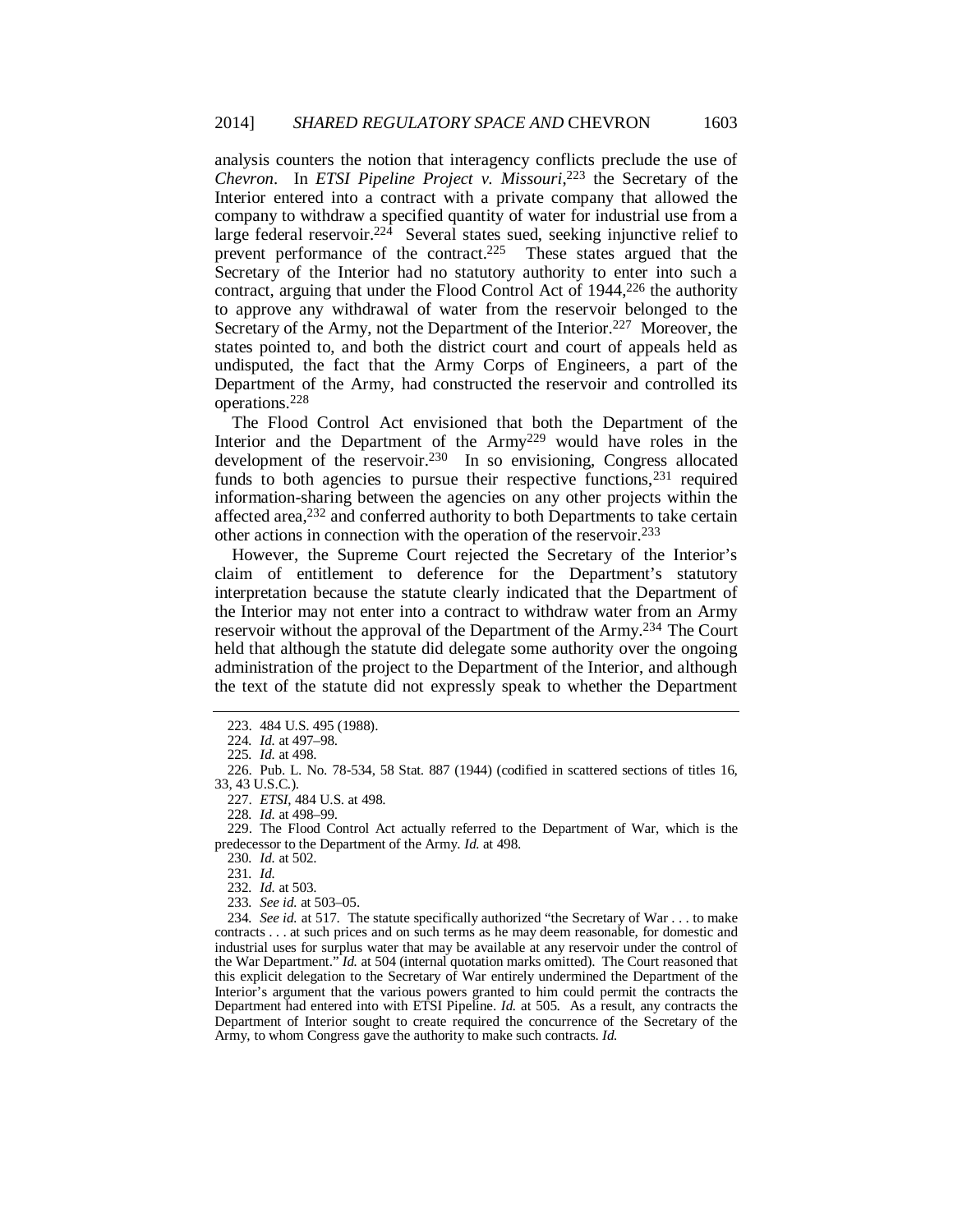had contractual authority, the reference to the Secretary of the Army's contractual power compelled the conclusion that the Department of the Interior lacked the authority to contract.235

Accordingly, as between the interpretations proffered by both agencies, the Court found that the Interior Secretary's argument failed at *Chevron* Step One, since the statute "indicate<sup>[d]</sup> clearly that the Interior Secretary may not enter into a contract to withdraw water . . . without the approval of the Department of the Army."236 Finding that the Interior Secretary failed at Step One, the Court saw no need to continue with the *Chevron* test. However, the importance of this case is not the determination the Court made, but rather the fact that the Court used *Chevron* to assess an interagency conflict over statutory interpretation. This provides support for the position that interagency conflicts and multiple delegations do not preclude either *Chevron* analysis or *Chevron* deference.

#### 2. Deference Awarded:

## *Martin v. Occupational Safety & Health Review Commission*

Though the Court did not label the deference it ultimately confers to the Secretary of Labor,  $237$  the important consequence of the following case is that the Court engaged the facts and statutory interpretations each agency proffered and determined that one agency's interpretation merited deference over the other. In *Martin v. Occupational Safety & Health Review Commission*, 238 the controversy arose from the Secretary of Labor's effort to enforce compliance with OSHA standards relating to coke-oven emissions.239 OSHA established a comprehensive regulatory scheme designed to ensure safe working conditions for all working individuals.240 Here, the Secretary had used his rulemaking powers pursuant to OSHA to promulgate standards setting the maximum permissible emission levels and requiring the use of employee respirators in certain conditions.241 A Labor compliance officer found that the respondent before the Court, CF & I Steel Corporation, though having equipped many of its employees with respirators, equipped its employees with respirators that failed to protect their wearers from coke-oven carcinogenic emissions exceeding the regulatory limit.242 Based on these findings, the compliance officer issued a citation to CF  $&$  I for violating the regulation.<sup>243</sup>

<sup>235</sup>*. Id.* at 517.

<sup>236</sup>*. Id.*

 <sup>237.</sup> See William N. Eskridge, Jr. & Lauren E. Baer, *The Continuum of Deference: Supreme Court Treatment of Agency Statutory Interpretations from Chevron to Hamdan, 96* GEO. L.J. 1083, 1117–20 (2008), for further discourse on the Court's common practice of engaging in ad hoc judicial reasoning in assessing deference without invoking particular deference regimes by name.

 <sup>238. 499</sup> U.S. 144 (1991).

 <sup>239.</sup> *Martin*, 499 U.S. at 148.

 <sup>240. 29</sup> U.S.C. § 651(b) (1988).

 <sup>241.</sup> *Martin*, 499 U.S. at 148.

<sup>242</sup>*. Id.*

<sup>243</sup>*. Id.*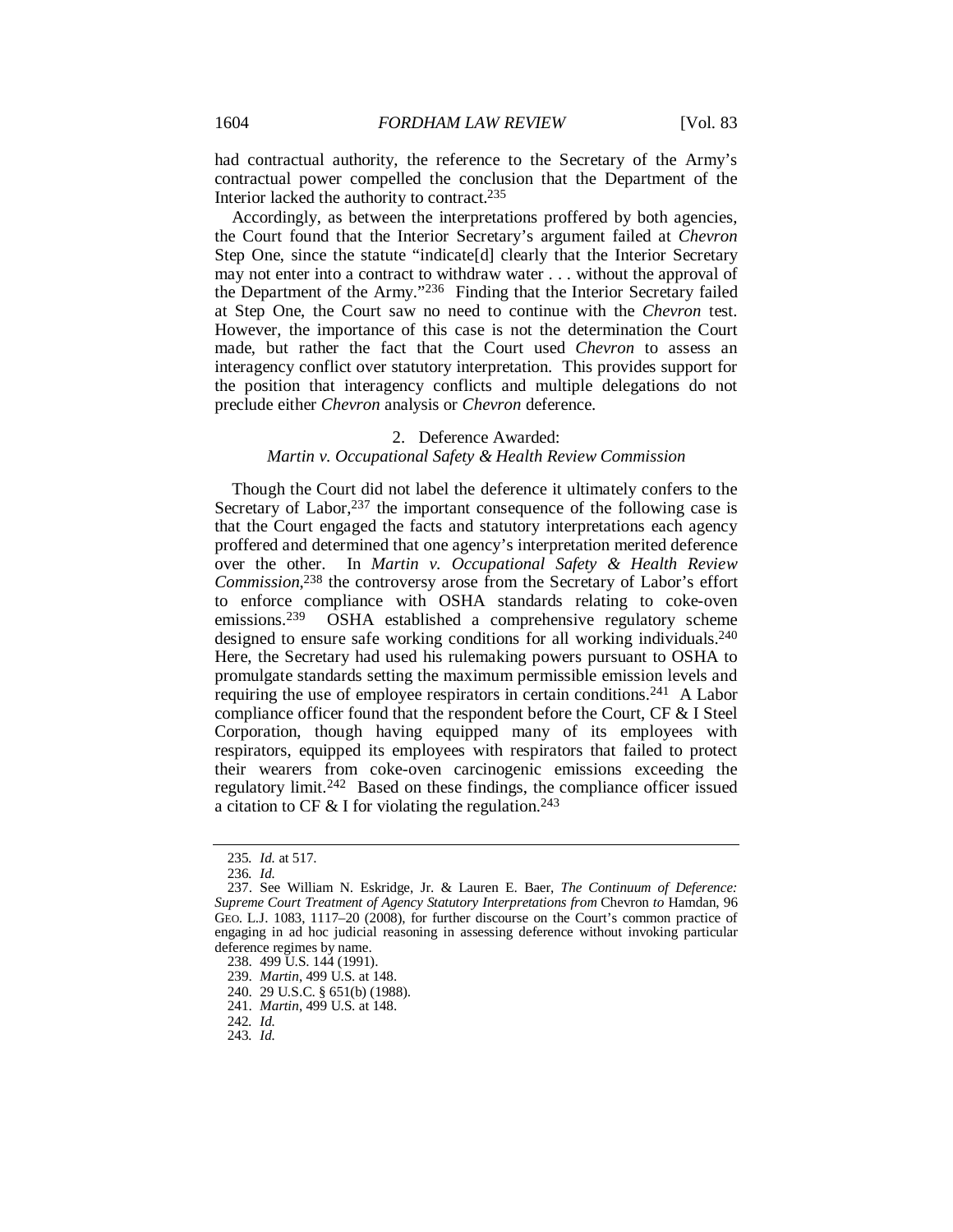At the Occupational Safety and Health Review Commission (OSHRC), an administrative law judge upheld the citation, which included upholding the Department of Labor's interpretation of the regulation.<sup>244</sup> On petition for a review of the full Commission, OSHRC reversed the administrative law judge's decision, adopting a different interpretation.<sup>245</sup> The Secretary of Labor disagreed with OSHRC's interpretation and petitioned the Tenth Circuit for review.246

Though concluding that the regulations were ambiguous, the Tenth Circuit found both the Secretary's interpretation and OSHRC's interpretation reasonable.<sup>247</sup> As a result, the court confronted two As a result, the court confronted two permissible interpretations and had to choose to which agency to defer.248 The court ultimately reasoned that because Congress gave OSHRC adjudicative power, which the Tenth Circuit found to "necessarily encompass<sup>[]</sup> the power to 'declare' the law," OSHRC prevailed.<sup>249</sup>

The Supreme Court unanimously reversed.250 The Court considered socalled authority principles and concluded that the Secretary of Labor was entitled to deference over OSHRC.251 Although the Court considered several factors,<sup>252</sup> the opinion emphasized OSHA's statutory structure and the history of the statute.<sup>253</sup> The Court found that the Secretary was in the best position to render authoritative interpretations because the Department of Labor is the agency authorized to promulgate the standards in the first instance and, therefore, is more familiar with the regulations' purposes.254 Moreover, the Court favored the Secretary of Labor's interpretation because the Court assumed that Congress wanted interpretive power in the agency with the most expertise.<sup>255</sup> The Court reasoned that because the Labor Secretary enforces OSHA, the Department of Labor confronts a wider range of regulatory problems and is therefore able to develop better expertise.256 In contrast, OSHRC confronts only those problems that the Secretary contests, seeing only a subset of issues and is less likely to develop expertise.257

The Court also considered OSHA's legislative history, reading the Congressional Record to suggest that Congress preferred the Secretary's

<sup>244</sup>*. Id.*

<sup>245</sup>*. Id.* at 148–49.

<sup>246</sup>*. Id.* at 149.

 <sup>247.</sup> Dole v. Occupational Safety & Health Review Comm'n, 891 F.2d 1495, 1497 (10th Cir. 1989), *rev'd sub nom.* Martin v. Occupational Safety & Health Review Comm'n, 499 U.S. 144 (1991).

 <sup>248.</sup> *Id.* at 1497.

<sup>249</sup>*. Id.* at 1498.

<sup>250</sup>*. Martin*, 499 U.S. at 150.

<sup>251</sup>*. Id.* at 150–54.

<sup>252</sup>*. Id.* at 152–58.

<sup>253</sup>*. Id.* at 152.

<sup>254</sup>*. Id.* at 152–54. 255*. Id.* at 152–53.

<sup>256</sup>*. Id.*

<sup>257</sup>*. Id.*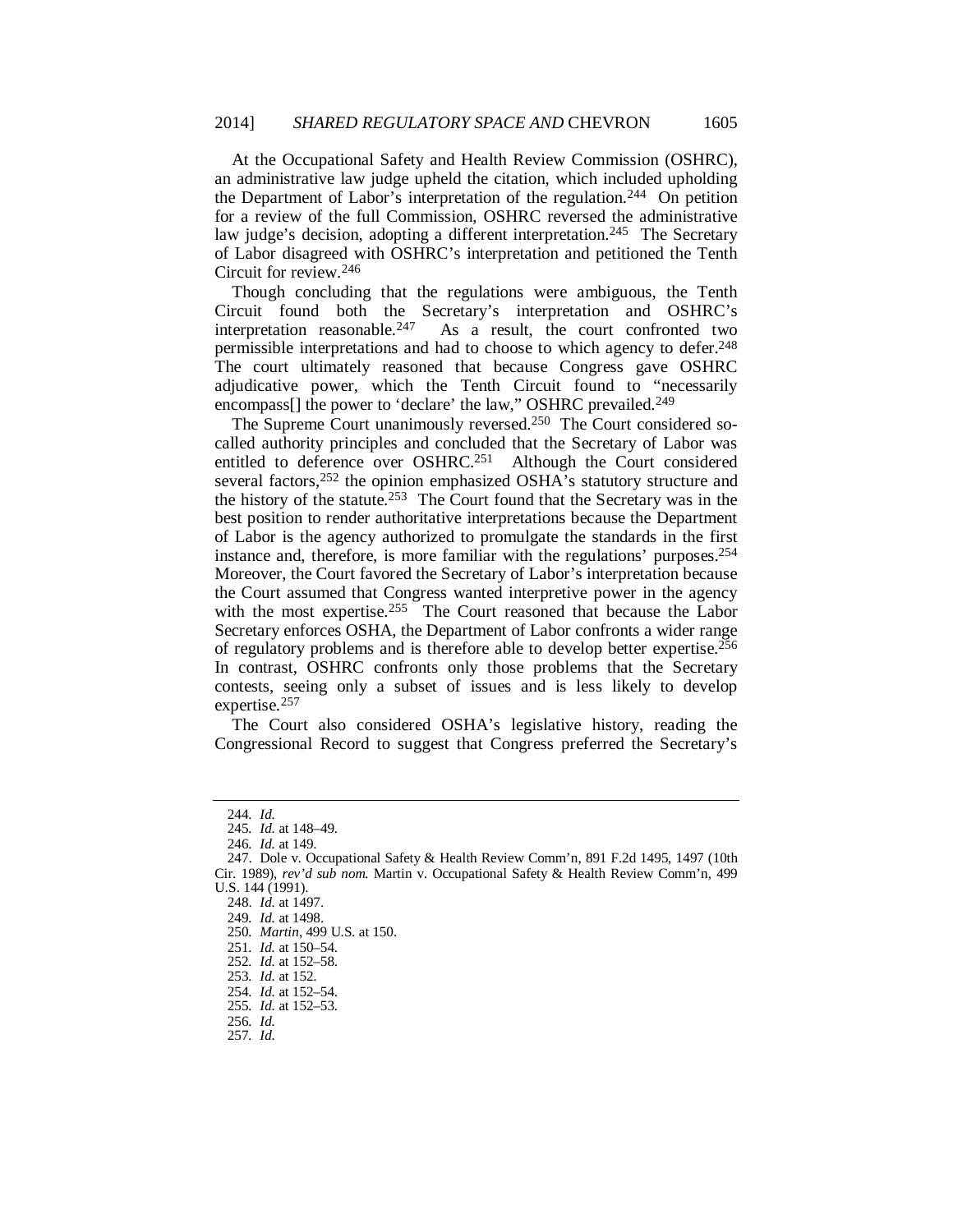interpretations.258 Because Congress gave the Secretary the power to promulgate regulations, the Court reasoned that Congress must have intended to give the Secretary interpretive authority.259 To hold otherwise would vest two agencies with implementing OSHA's policy objectives, which the Court considered unreasonable.<sup>260</sup> The Court held that Congress delegated to OSHRC limited adjudicative power,<sup>261</sup> distinguishing between agencies like OSHRC, which exercise only adjudicative authority, and traditional administrative agencies—agencies that have a unitary structure composed of legislative, enforcement, and adjudicative powers—which are free to make law by either regulation or adjudication.<sup>262</sup> The Court held that unitary agencies possess broad authority because Congress delegated to them power to make law and policy through rulemaking, and since the only means available to OSHRC was adjudication, the Court declined to "infer that Congress expected the Commission to use *its* adjudicatory power to play a policymaking role."263

The Court concluded that because OSHRC's role was similar to the role of a reviewing court, and similar to the courts' roles in agency interpretation matters, OSHRC should not have substituted its judgment for the Secretary's.<sup>264</sup> Congress authorized OSHRC "to review the Secretary's interpretations only for consistency with the regulatory language and for reasonableness."265 The Court limited OSHRC's role to making The Court limited OSHRC's role to making authoritative factual findings; as to legal questions, its role is that of a "neutral arbiter," undertaking only a limited review of the Secretary's interpretations.266

Though important because of the conferral of deference, *Martin* is not dispositive on all cases involving shared regulatory space. The Court was careful to limit its holding to OSHA and declined to take a position "on the division of enforcement and interpretive powers within other regulatory schemes that conform to the split-enforcement structure."267 This caveat has not prevented other courts from applying this reasoning to the splitenforcement cases they confront.268 Courts narrowly construing *Martin* use it as precedent for OSHA cases only,<sup>269</sup> while other courts broadly construing *Martin* use it for split-enforcement models of shared regulatory space.270 Other courts do not view *Martin* as dispositive in splitenforcement model cases and accordingly engage in their own reasoning to

268*. See, e.g.*, Collins v. Nat'l Transp. Safety Bd., 351 F.3d 1246, 1252 (D.C. Cir. 2003).

<sup>258</sup>*. Id.* at 153.

<sup>259</sup>*. Id.*

<sup>260</sup>*. Id.* at 153–54. 261*. Id.* at 154.

<sup>262</sup>*. Id.*

<sup>263</sup>*. Id.*

<sup>264</sup>*. Id.* at 154–55.

<sup>265</sup>*. Id.*

<sup>266</sup>*. Id.* at 155.

<sup>267</sup>*. Id.* at 158.

<sup>269</sup>*. See, e.g.*, Perez v. Loren Cook Co., 750 F.3d 1006, 1009 (8th Cir. 2014).

<sup>270</sup>*. See, e.g.*, Sec'y of Labor v. Twentymile Coal Co., 456 F.3d 151, 161 (D.C. Cir. 2006).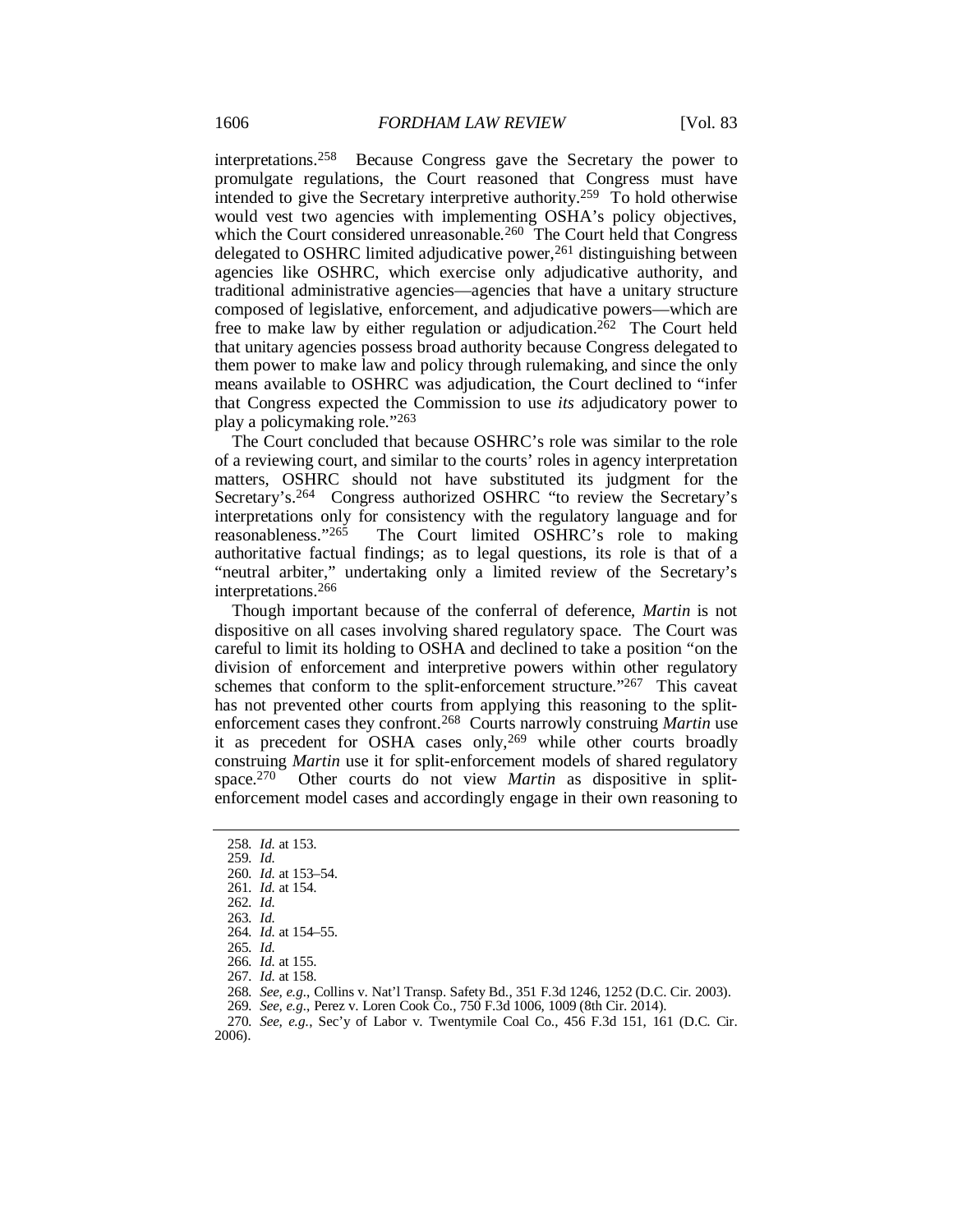determine the application, if any, of deference to an agency interpretation.271

\* \* \*

Taken together, *Martin* and *ETSI* can stand as examples that the Supreme Court does not object to a deference analysis in cases where multiple agencies administer the same statute. A recent Supreme Court opinion illustrates that at least a portion of the current Court does not find multiagency statutes preclusive of deference. In *City of Arlington v. Federal Communications Commission*, 272 the Court considered whether it should award *Chevron* deference to an agency's interpretation of a statutory ambiguity that concerned the scope of its regulatory jurisdiction.273 The majority reasoned that because the statute's language allowed the agency to promulgate necessary rules and regulations, the agency's decision that it had lawmaking power to fill in the ambiguity was within the scope of its statutory authority.274 In his dissent, Chief Justice Roberts, joined by Justices Kennedy and Alito, stated that "whether a particular agency interpretation warrants *Chevron* deference turns on the court's determination whether Congress has delegated to the agency the authority to interpret the statutory ambiguity at issue."275 And to illustrate his point regarding what he viewed as the problems of allowing agencies to assert the boundaries of their jurisdiction, Chief Justice Roberts noted that "statutes that parcel out authority to multiple agencies . . . 'may be the norm, rather than an exception,'"276 and insisted that a court cannot ask "whether the statute is one that the agency administers," but rather should ask "whether authority over the particular ambiguity at issue has been delegated to the particular agency."277 The inference from this passage is that a *Chevron* analysis is not at odds with a multiagency statute.

# 3. The Lower Courts Refuse Deference: *Salleh v. Christopher*

Construed broadly, *Martin* stands for the proposition that in a splitenforcement model of shared regulatory space, a court considering the interpretations of the rule-promulgating agency and the reviewing agency should defer to the rule-promulgating agency; however, the following case rejects this reasoning and instead holds that where multiple agencies are responsible for shared space, deference is precluded. In *Salleh v. Christopher*278 the Secretary of State discharged Jamari Salleh, a foreign service officer, even though the Foreign Service Grievance Board concluded that no cause for the discharge had been established at the

<sup>271</sup>*. See, e.g.*, Hinson v. Nat'l Transp. Safety Bd., 57 F.3d 1144 (D.C. Cir. 1995).

 <sup>272. 133</sup> S. Ct. 1863 (2013).

<sup>273</sup>*. Id.* at 1866.

<sup>274</sup>*. Id.* at 1874.

<sup>275</sup>*. Id.* at 1881 (Roberts, C.J., dissenting).

<sup>276</sup>*. Id.* at 1883 (quoting Gersen, *supra* note 1, at 208).

<sup>277</sup>*. Id.* at 1884.

 <sup>278. 85</sup> F.3d 689 (D.C. Cir. 1996).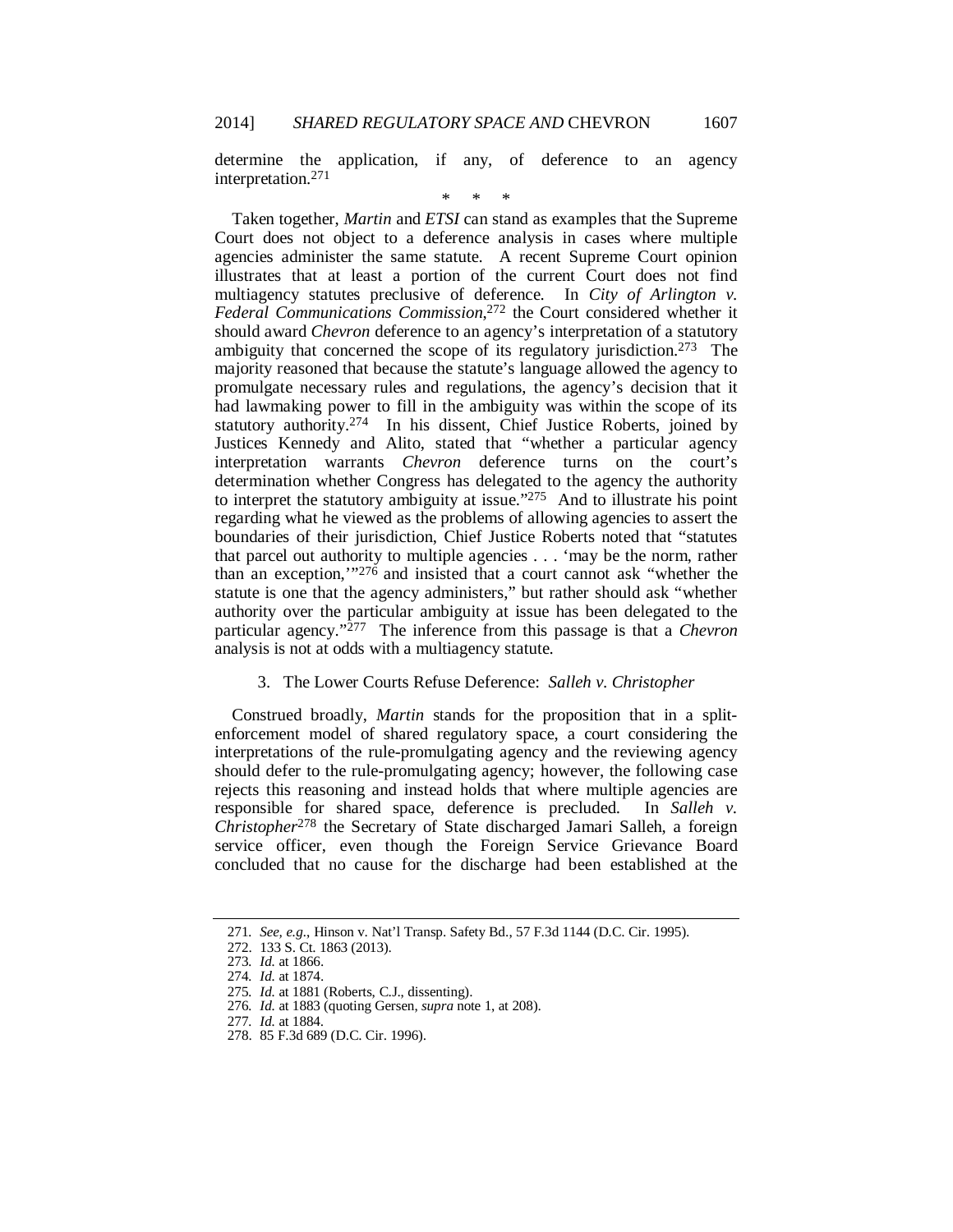applicable hearing.279 The State Department hired plaintiff Salleh in 1981 and subsequently granted her career status.280 In 1989, Salleh pleaded guilty to an indictment alleging that she filed falsified claims with the U.S. government.281 After her conviction, the Acting Director General of the Foreign Service proposed her discharge.282 The Foreign Service Grievance Board conducted an evidentiary hearing on the discharge proposal and concluded that discharging Salleh would violate § 501 of the Rehabilitation Act of 1973 since her criminal conduct stemmed from her alcoholism, a disability under the Act.283

Thirteen months later, the Secretary of State issued an order concluding that he "possesse[d] authority to review conclusions of the Foreign Service Grievance Board, and to reach a contrary conclusion if merited;" and so concluding, the Secretary of State directed Salleh's discharge from the Service.<sup>284</sup> In response, the Board protested, asserting that its decision was final and that the Secretary could not ignore it.285 Salleh filed an action under the APA seeking reinstatement, among other remedies.<sup>286</sup> The district court held that because the Board's decision was final, the Secretary's discharge of Salleh was invalid.<sup>287</sup>

The Secretary of State appealed, and the D.C. Circuit affirmed.288 The analysis to determine which agency had final authority hinged on the proper interpretation of § 610(a) of the Foreign Service Act.289 The Secretary of State relied on the "plain meaning" of the provision to support his argument that he had plenary authority to discharge employees and that therefore his determination was entitled to *Chevron* deference.<sup>290</sup> The Board, however, read the provision to delegate to it final authority to determine the validity of the Secretary's discharge decisions.291 To bolster its argument, the Secretary cited a previous D.C. Circuit case where the court had deferred to the State Department regarding an interpretation of a provision in the same Act.<sup>292</sup> The court rejected the argument that the previous case created a general rule that deference is owed to the Secretary, as opposed to the Board, highlighting that the provision at issue before the previous court explicitly delegated authority to the Secretary.293

The court held it would be inappropriate to defer to either agency's interpretation as to the issue of basic authority, noting it had never deferred

279*. Id.* at 690. 280*. Id.* 281*. Id.* 282*. Id.* 283*. Id.* 284*. Id.* 285*. Id.* 286*. Id.* 287*. Id.* 288*. Id.* 289*. Id.* at 691. 290*. Id.* 291*. Id.* 292*. Id.* (citing Molineaux v. United States, 12 F.3d 264, 266–67 (D.C. Cir. 1994)). 293*. Id.*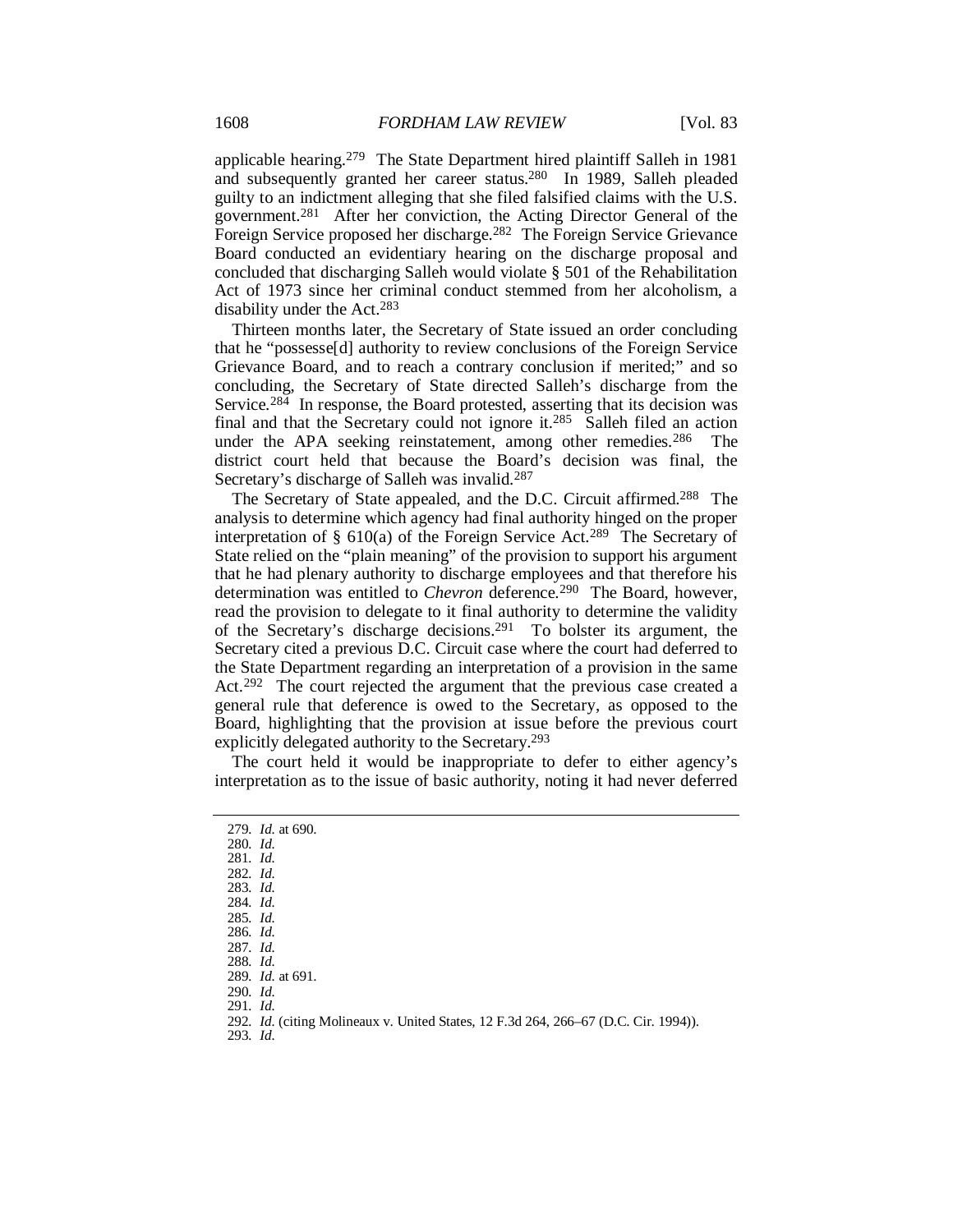where two competing governmental entities asserted conflicting jurisdictional claims.<sup>294</sup> The court stated that where Congress has delegated authority to multiple agencies, it has not implicitly delegated authority "to reconcile ambiguities or to fill gaps" to any one of those agencies.295 The court declined to defer to either the Secretary or the Board and instead opted to interpret the whole section of the statute de novo.296 The court looked at previous iterations of the particular provision at issue, other sections of previous iterations of the statute, the legislative history, and the plain meaning of the provision to determine that the Board had the correct interpretation of the Act.297

Although the court declined to engage in a deference analysis for either agency because of the conflict, the means by which the court came to its determination are illustrative of the types of material courts can consult when confronted with interagency conflicts over deference (and are in fact what courts consult generally even in instances of single-agency deference questions).298

## 4. Applying *Skidmore* Rather than *Chevron*: *Collins v. National Transportation Safety Board*

A court's application of the less deferential *Skidmore* analysis to interagency conflict situations does not resolve the unequal treatment agencies have received where more than one agency administers the same statute, although it is arguably a better result than no deference. For example, in *Collins v. National Transportation Safety Board*,<sup>299</sup> the D.C. Circuit, in remanding the case back to the district court, speculated that although *Chevron* deference was not proper, the *Skidmore* analysis may be.300 In *Collins*, a Coast Guard administrative law judge made a finding that a Coast Guard–licensed pilot committed misconduct under the 1972 International Regulations for Preventing Collisions at Sea (COLREGS)<sup>301</sup> when he failed to sound a warning signal after he ascertained that another vessel was not taking sufficient action to avoid collision.302 The Commandant of the Coast Guard affirmed the finding, but the National

<sup>294</sup>*. Id.* at 691–92.

<sup>295</sup>*. Id.* at 692.

<sup>296</sup>*. Id.*

<sup>297</sup>*. Id.* at 692–93.

<sup>298</sup>*. See supra* notes 43–45 and accompanying text; *see also infra* notes 360–67 and accompanying text.

 <sup>299. 351</sup> F.3d 1246 (D.C. Cir. 2003).

 <sup>300.</sup> *Id.* at 1253–54.

 <sup>301.</sup> Though the COLREGS is a treaty and not a statute, the D.C. Circuit found this distinction did not preclude *Chevron* application in the first instance. The Circuit noted that treaty interpretation should be "guided by principles similar to those governing statutory interpretation." *Id.* at 1251 (quoting Iceland S.S. Co., Ltd. v. Dep't of Army*,* 201 F.3d 451, 458 (D.C. Cir. 2000)). The Circuit then also cited to *Hill v. Norton,* 275 F.3d 98, 104 (D.C. Cir. 2001), where it had applied the *Chevron* framework to an agency's interpretation of a treaty. *Collins*, 351 F.3d at 1251.

<sup>302</sup>*. Collins*, 351 F.3d at 1248–49.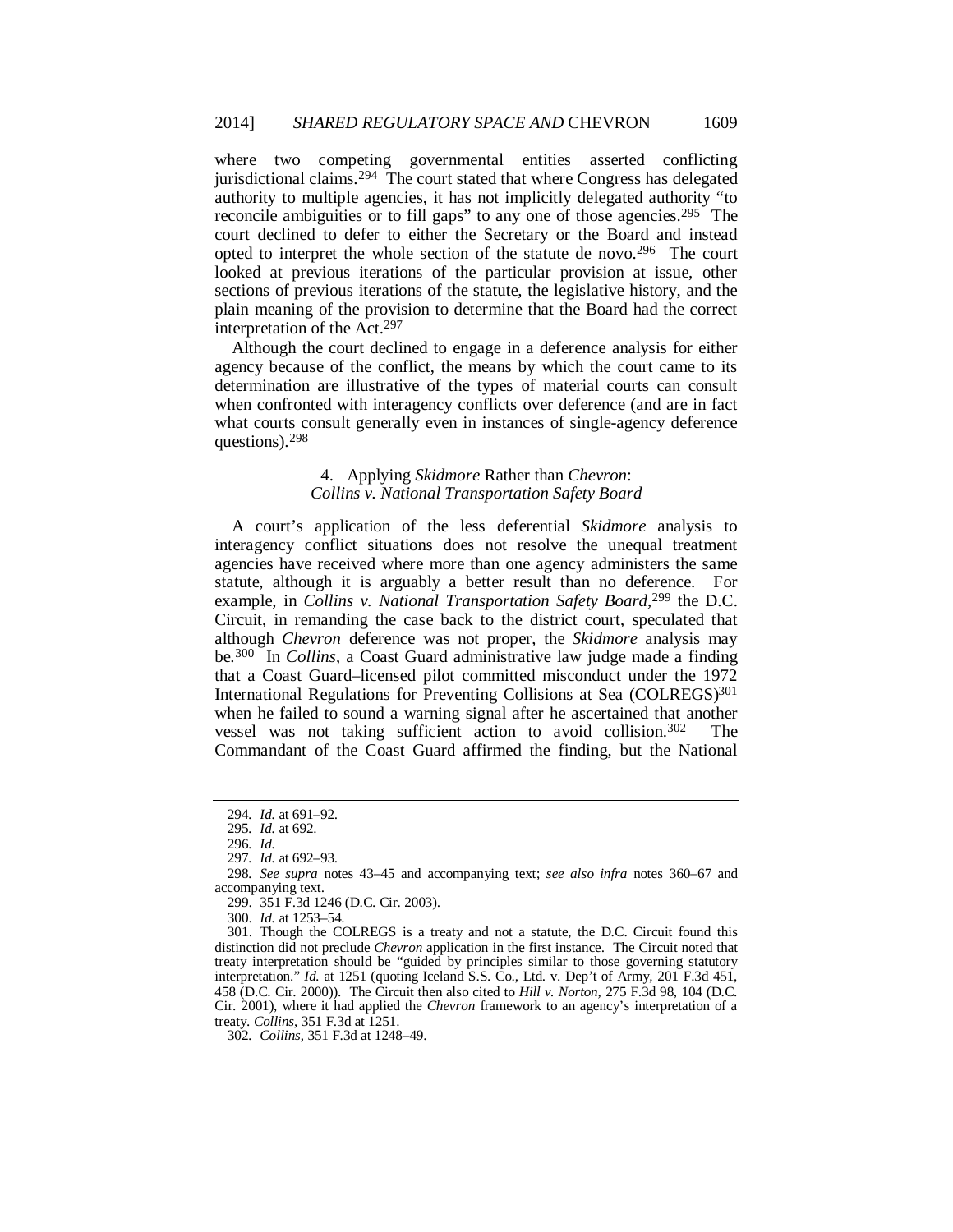Transportation Safety Board (NTSB)303 reversed that determination.304 The Coast Guard appealed to the D.C. Circuit, and the pilot intervened.305

The differing interpretations turned on the meaning of the word "doubt." The Coast Guard interpreted doubt about the sufficiency of the other vessel's actions to include both cases where (1) one is uncertain whether the other vessel's actions are sufficient and (2) one is certain that those actions are not sufficient.306 The NTSB found that the COLREGS's text specifies that the warning signal requirement is triggered only when a pilot is "in doubt whether sufficient action [is] being taken by the [other vessel] to avoid collision."307 According to the NTSB, "the rule cannot apply where a pilot is certain that sufficient action is not being taken."<sup>308</sup>

The D.C. Circuit viewed the Supreme Court's split-enforcement opinion in *Martin* as similar to the case before the panel and assumed that some deference was proper.309 The court noted that even if the situation did not require *Chevron* deference, *Skidmore* deference could be applied given the Coast Guard's specialized expertise in maritime safety and efficient administration of licensing and discipline procedures.<sup>310</sup> Assuming *Skidmore* deference gave the Coast Guard's decision more weight, the court found the Coast Guard's COLREGS interpretation sufficiently persuasive that the NTSB erred in reversing the Coast Guard Commandant's affirmance.311

Accordingly, this case serves as an example of a court, though typically resistant of even considering the deference question between two conflicting agencies, relying on one agency's specialized expertise and policy concerns of efficiency—policy considerations that animated *Chevron* and *Skidmore*312—to award *Skidmore* deference.

## *B. Policies and Considerations Regarding Interagency Conflicts*

Although there is some literature regarding the general topic of shared regulatory space and interagency conflict,<sup>313</sup> not many have written on the appropriateness of awarding deference to one agency over another agency

 <sup>303. &</sup>quot;The NTSB is an independent agency charged with determining the probable cause of transportation accidents and promoting transportation safety." *Transportation Safety*, NAT'L TRANSP. SAFETY BD., http://www.ntsb.gov/safety/ (last visited Nov. 26, 2014). The Coast Guard is an executive agency under the blanket of the Department of Homeland Security. *USCG: About Us—Overview*, U.S. COAST GUARD, http://www.uscg.mil/top/about/ (last visited Nov. 26, 2014).

<sup>304</sup>*. Collins*, 351 F.3d at 1249.

<sup>305</sup>*. Id.*

<sup>306</sup>*. Id.* at 1251.

<sup>307</sup>*. Id.* at 1249 (internal quotation marks omitted).

<sup>308</sup>*. Id.*

<sup>309</sup>*. Id.* at 1251–52.

<sup>310</sup>*. Id.* at 1253–54.

<sup>311</sup>*. Id.* at 1254.

<sup>312</sup>*. See infra* Part I.A.4.

<sup>313</sup>*. See supra* note 1 and accompanying text.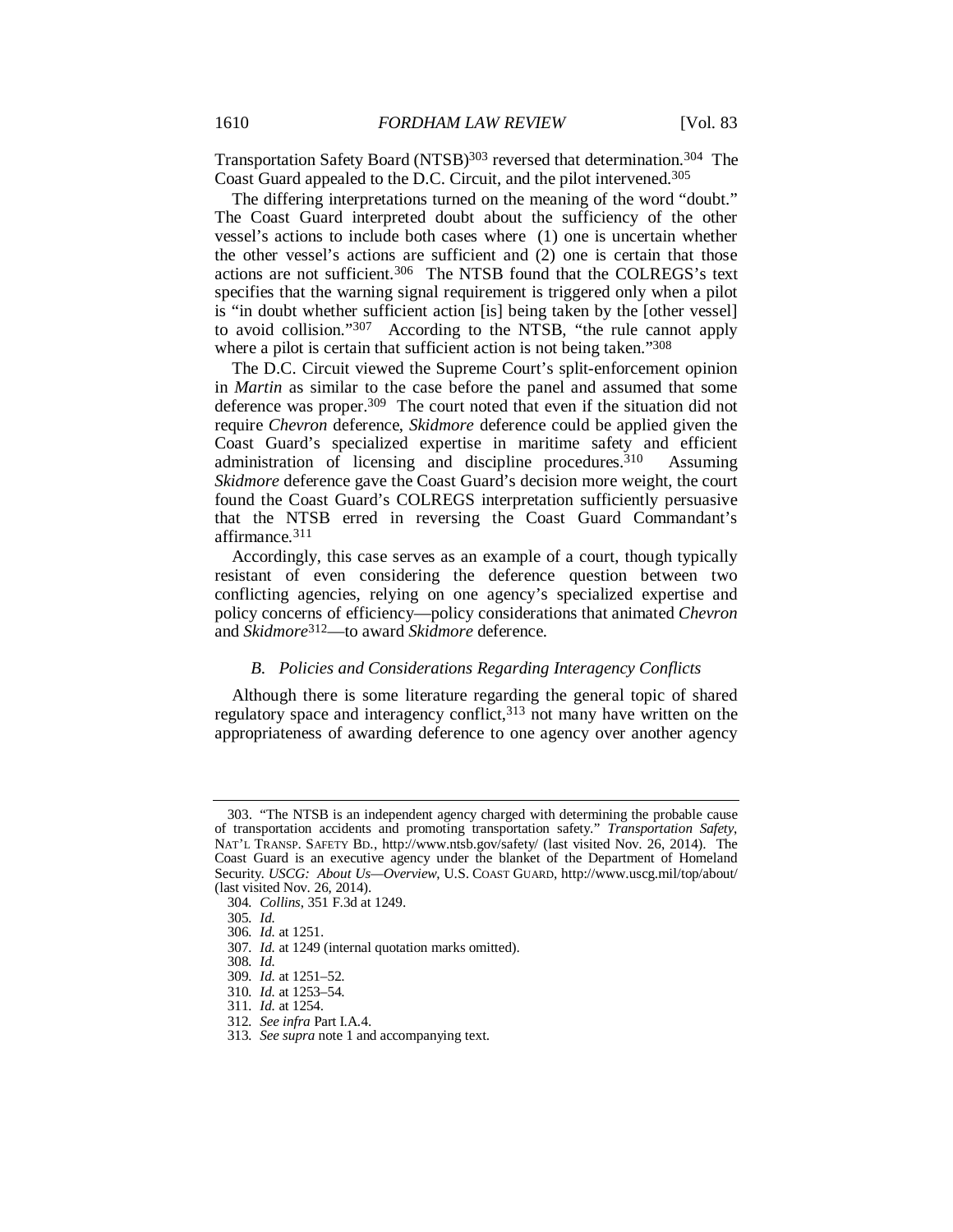in multiagency regulatory schemes.314 The following section outlines some of the discourse available on what factors a court should consider in reviewing a deference request in cases of interagency conflict.

In his article discussing interagency conflict, Professor Weaver described an approach where, even though the court cannot defer to both agencies' interpretations on the subject of jurisdiction between them, the court does not need to ignore the agencies' interpretations because both agencies have expertise and are interpreting their governing statutes.<sup>315</sup> Accordingly, Professor Weaver considers it appropriate to consider the agencies' competing interpretations.316

In another article, Professor Gersen cites *Martin* and argues that as between two agencies conflicting over an interpretation of their governing statute, "courts should presume that Congress delegated law-interpreting authority to the more expert agency rather than the less expert agency."317 In *Martin*, the Supreme Court reasoned that "[b]ecause historical familiarity and policymaking expertise account in the first instance for the presumption that Congress delegates interpretive lawmaking power to the agency rather than to the reviewing court," the Court could presume that "Congress intended to invest interpretive power in the administrative actor in the best position to develop these attributes."318

Further supporting the importance of expertise, Professor Gersen cites the role it played in the Court's opinion in *Gonzales v. Oregon*. 319 In that case, the Supreme Court emphasized the importance of expertise when it declined to defer to the DOJ's interpretation on the ground that the Attorney General lacked the relevant expertise.<sup>320</sup> The Court held that instead, the Secretary of Health and Human Services possessed the expertise to consider health and medical practices.<sup>321</sup> However, Professor Gersen notes the shortcomings of expertise as "too static and exogenous," since a

<sup>314</sup>*. See* Gillian E. Metzger, *Embracing Administrative Common Law*, 80 GEO. WASH. L. REV. 1293, 1365 (2012) (noting the existence of scholarship examining some courts' practices of denying agencies deference when considering agencies with shared or overlapping regulatory responsibilities and the absence of an "assessment of whether such administrative structures and regulatory designs might support greater judicial deference"); *see also* Cooney, *supra* note 214, at 7 (framing "the question, long identified but not decided by the Supreme Court," as "concerning which agency's interpretation of a statute, if any, is entitled to deference under [*Chevron*], when Congress has delegated equal and overlapping authority to multiple agencies"). *But see* Weaver, *supra* note 182, at 277 (arguing that courts should employ an "ultradeferential form of review" when multiple agencies jointly promulgate a single rule as that both "advance[s] the likely benefits of coordinated, multiagency rulemaking" and "ensure[s] that courts do not venture into the policymaking realm").

 <sup>315.</sup> Weaver, *supra* note 151, at 64.

<sup>316</sup>*. Id.*

 <sup>317.</sup> Gersen, *supra* note 1, at 225 (citing Martin v. Occupational Safety & Health Review Comm'n, 499 U.S. 144, 153 (1991)).

 <sup>318.</sup> *Martin*, 499 U.S. at 153.

 <sup>319.</sup> Gersen, *supra* note 1, at 206–07, 225.

<sup>320</sup>*. Id.* at 225.

<sup>321</sup>*. Id.*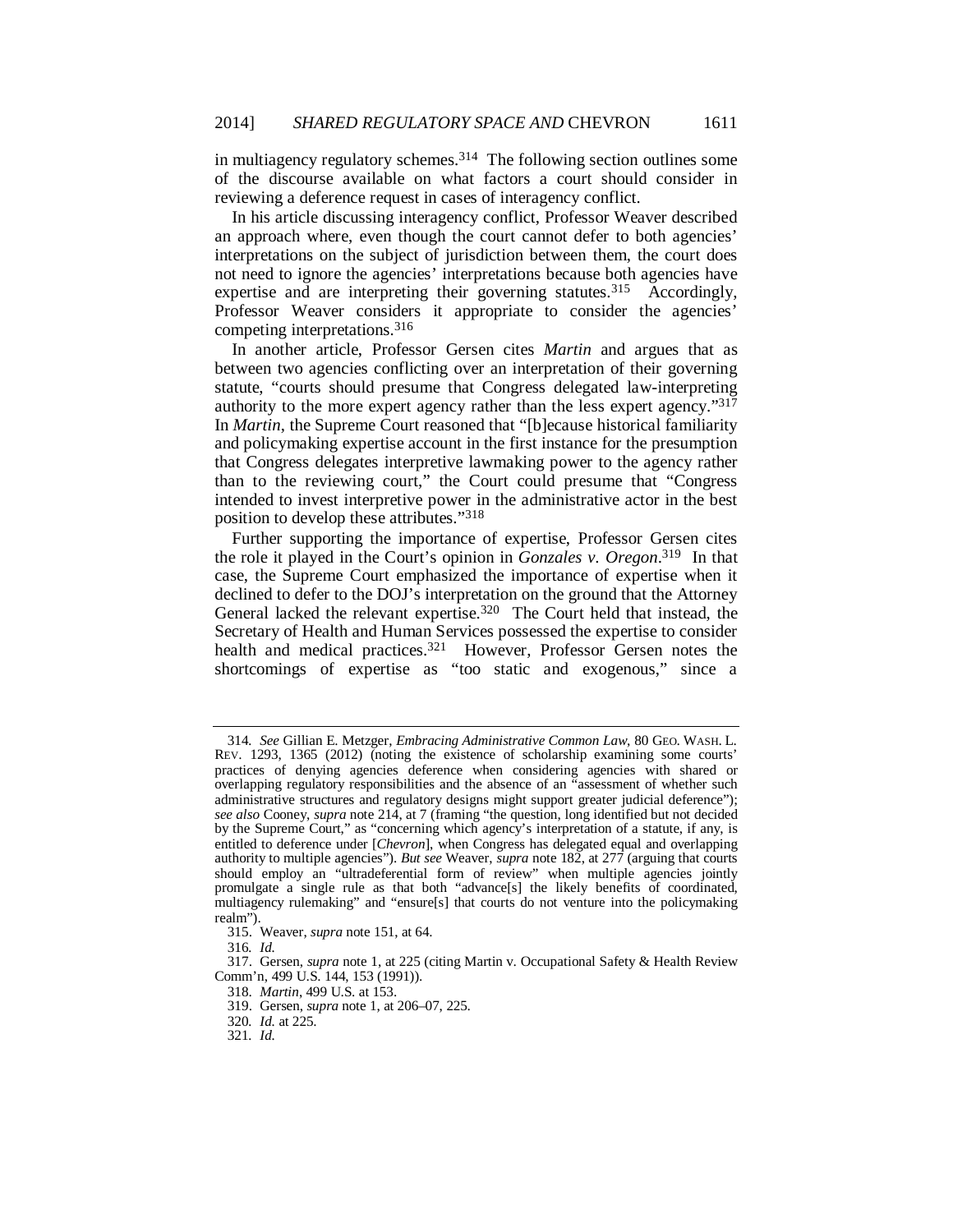multiagency regulatory scheme would necessarily facilitate each agency developing its own expertise.322

Professor Gersen further argues that when multiple agencies administer one statute, whether one agency's view about the statute's meaning receives deference under *Chevron* is best treated as a Step Zero inquiry.323 According to Professor Gersen, although political accountability and expertise are no longer sufficient to support *Chevron* deference by themselves, they remain relevant in the Step Zero inquiry if the court determines that expertise or accountability constitute reasons that Congress would prefer deference to agencies.<sup>324</sup>

Professor Gersen notes that courts regularly use the absence of expertise to justify not giving deference to agency views of shared jurisdiction statutes.<sup>325</sup> At the same time, and especially in the overlapping jurisdiction context,326 when several agencies share responsibility for administering a statute, they all may have more expertise than the generalist courts.<sup>327</sup> And despite having multiple agencies administer the same statute, these agencies generally will be more responsive to democratic accountability than a court.328

In contrast, Professor Hammond takes a less favorable approach to expertise as a dispositive factor.329 Professor Hammond analyzes a particular kind of agency conflict—one where one agency claims superior authority via expertise and the other claims it via political accountability and determines that the deference question ought to hinge on the text of the statute and congressional intent.330 Professor Hammond argues that the judiciary's focus on these two elements facilitate congressional control, while still recognizing the policymaking authority of the executive branch.331

Professor Hammond cites to the very language that Professor Gersen cites above to argue that expertise is not a compelling factor because the Court engaged in a statutory analysis aimed at ascertaining Congress's intent: "[T]he statute governed the relationship between the agencies and their respective spheres of authority[, and] once that issue had been decided, ordinary judicial review was to proceed, with deference as warranted."332

Most recently, Professor Sharkey proposed a two-point strategy to issues stemming from shared regulatory space.<sup>333</sup> The first is a balkanization

330*. Id.*

<sup>322</sup>*. Id.*

<sup>323</sup>*. Id.* at 219. 324*. Id.* at 220.

<sup>325</sup>*. Id.*

<sup>326</sup>*. See supra* notes 75–80 and accompanying text.

 <sup>327.</sup> Gersen, *supra* note 1, at 220.

<sup>328</sup>*. Id*.

 <sup>329.</sup> Emily Hammond Meazell, *Presidential Control, Expertise, and the Deference Dilemma*, 61 DUKE L.J. 1763 (2012) [hereinafter Hammond].

<sup>331</sup>*. Id.* at 1796.

<sup>332</sup>*. Id.* at 1798–99.

 <sup>333.</sup> Sharkey, *supra* note 207, at 329–31.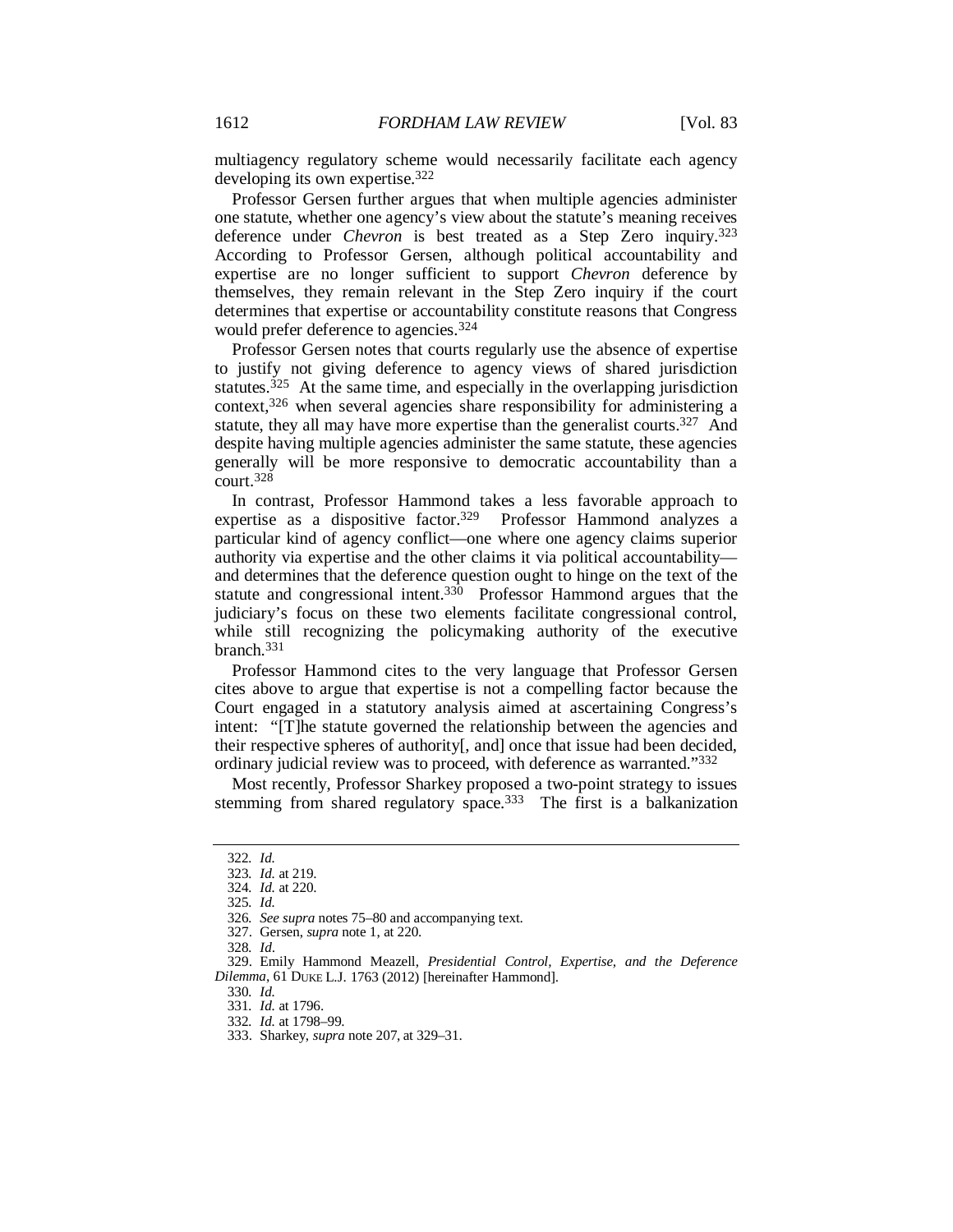strategy, which constrains shared regulatory space by encouraging agencies to create "separate, non-overlapping spheres of authority."334 The second strategy tasks courts with soliciting input from other relevant agencies when the courts confront an agency both operating in a shared regulatory space and offering its own interpretation within its delegated shared authority.335 Professor Sharkey posits that "[c]ourts could easily . . . adopt a clear default rule in overlapping delegations to better facilitate agency coordination and exploit shared spaces to reach better policy outcomes" by soliciting absent agency views in determining deference.336

#### III. THREE STEPS FORWARD: ADDING ONE MORE STEP TO *CHEVRON*

Some scholarship and courts have recommended that in the context of overlapping regulatory schemes, *Chevron* should not apply;<sup>337</sup> but that proposition should not be the entire standard.

The D.C. Circuit divided the types of shared regulatory authorityconferring statutes into three categories: statutes of general applicability, statutes where a few specialized agencies have potentially overlapping authority, and statutes where specialized agencies have mutually exclusive authority.338 This division is helpful in determining when and how deference should be accorded. The consensus regarding statutes of general applicability, like the APA and FOIA, should be followed because it seems correct that "the broadly sprawling applicability undermines any basis for deference."339 Accordingly, courts should review all interpretative questions arising from conflicting interpretations of general statutes de novo.340

However, for statutes like the Federal Deposit Insurance Act, where Congress tasked four agencies with enforcement,  $341$  and statutes where expert enforcement agencies have mutually exclusive authority over separate sets of regulatory space, as outlined by the D.C. Circuit, courts should adhere to the *Chevron* doctrine.<sup>342</sup> After all,

[i]f regulatory decisions in the face of ambiguities amount in large part to choices of policy, and if Congress has delegated basic implementing authority to the agency, the *Chevron* approach might reflect a belief,

340*. See supra* notes 299–311 and accompanying text.

 341. The statute vests authority in the Comptroller of the Currency, the Board of Governors of the Federal Reserve Board, the Federal Deposit Insurance Corporation, and the Office of Thrift Supervision in the Treasury Department. 12 U.S.C. § 1812 (2012).

 342. The D.C. Circuit argued that for statutes like the Federal Deposit Insurance Act, de novo review may be necessary because, although the agencies have specialized enforcement responsibilities, their authority potentially overlaps, creating risks of inconsistency or uncertainty. *Collins*, 351 F.3d at 1253. Where the regulatory spaces are mutually exclusive, the D.C. Circuit believes that *Chevron* deference is not precluded. *Id.*

<sup>334</sup>*. Id.* at 330.

<sup>335</sup>*. Id.*

<sup>336</sup>*. Id.* at 357.

<sup>337</sup>*. See supra* notes 202–07 and accompanying text.

<sup>338</sup>*. See supra* notes 299–311 and accompanying text.

 <sup>339.</sup> Collins v. Nat'l Transp. Safety Bd., 351 F.3d 1246, 1253 (D.C. Cir. 2003); *see also supra* notes 299–311 and accompanying text.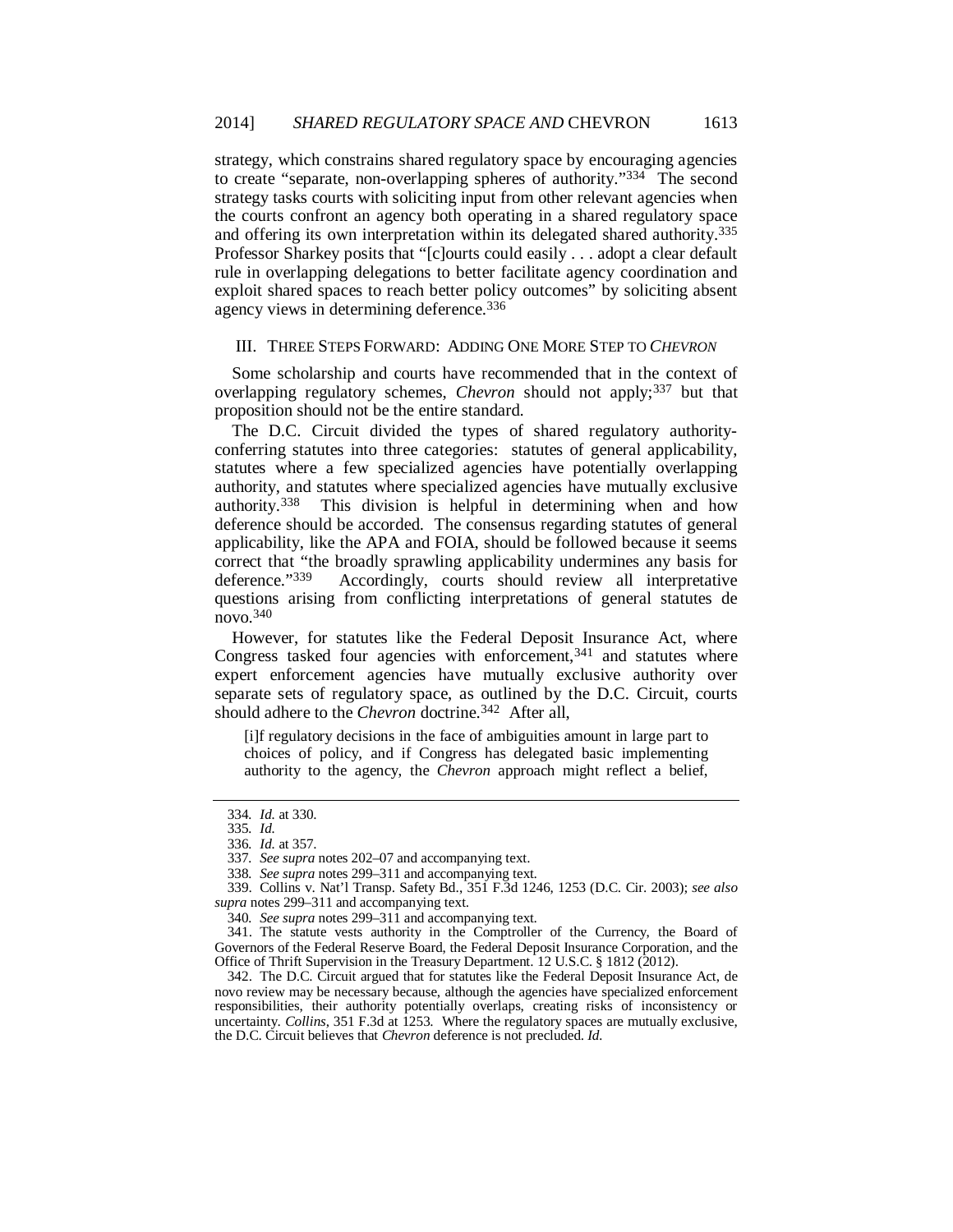attributable to Congress in the absence of a clear contrary legislative statement, in the comparative advantages of the agency in making those choices.<sup>343</sup>

In the same way that scholars have argued against courts supplanting their own interpretations for those of the agency, a court's refusal to award *Chevron* deference or to consider the application of the persuasive *Skidmore* deference simply because more than one agency has interpretive authority undermines the deference doctrine and the idea that courts ought not replace reasonable agency interpretations with their own interpretations.344

Moreover, Congress's awareness of *Chevron* bolsters the position that the legislating body itself prefers that the agencies resolve ambiguities, not courts.345 Accordingly, to promote the principles outlined above, this Note proposes an additional step in the *Chevron* assessment that is applicable where two or more agencies have proffered reasonable interpretations of a statute that each administers or where two or more agencies have authority over the same policy space. Part III.A presents this "Step Three" as a *Skidmore*-like analysis that asks the court to consider several factors as part of a balancing test. Part III.B uses the hypothetical presented in the Introduction as an example of how the new step would work.

## *A. The Proposal:* Chevron *Step Three*

As discussed earlier,<sup>346</sup> *Chevron* and *Mead* provide a three-step inquiry to determine whether an agency may receive *Chevron* deference: Step Zero, Step One, and Step Two.<sup>347</sup> Consider again the hypothetical posed in the Introduction.348 Assume Congress has delegated to the FDA and USDA force of law authority to promulgate regulations in the same shared regulatory space, specifically over the safety of the use of bioengineered food in breeding cattle. Further assume that each agency interprets the statute differently so that each interprets "safety" as it understands the term under its own regulations, and these interpretations directly conflict. Because *ETSI* and *Martin* do not preclude the award of deference to one of two agencies,349 a court confronting this situation would apply the current regime, which begins with Step Zero.350

 <sup>343.</sup> Sunstein, *supra* note 42, at 2087.

<sup>344</sup>*. See supra* notes 70–74 and accompanying text.

 <sup>345.</sup> Scalia, *supra* note 45, at 517 (defending *Chevron* because "Congress now knows that the ambiguities it creates, whether intentionally or unintentionally, will be resolved, within the bounds of permissible interpretation, not by the courts but by a particular agency"). *But see* Abbe R. Gluck & Lisa Schultz Bressman, *Statutory Interpretation from the Inside—An Empirical Study of Congressional Drafting, Delegation, and the Canons: Part I*, 65 STAN. L. REV. 901 (2013) (providing empirical results and analysis outlining what canons and assumptions congressional staffers do consider in drafting legislation).

<sup>346</sup>*. See supra* notes 56–64 and accompanying text.

<sup>347</sup>*. See supra* notes 47–69 and accompanying text.

<sup>348</sup>*. See supra* Introduction.

<sup>349</sup>*. See supra* notes 223–77 and accompanying text.

<sup>350</sup>*. See supra* notes 47–69 and accompanying text.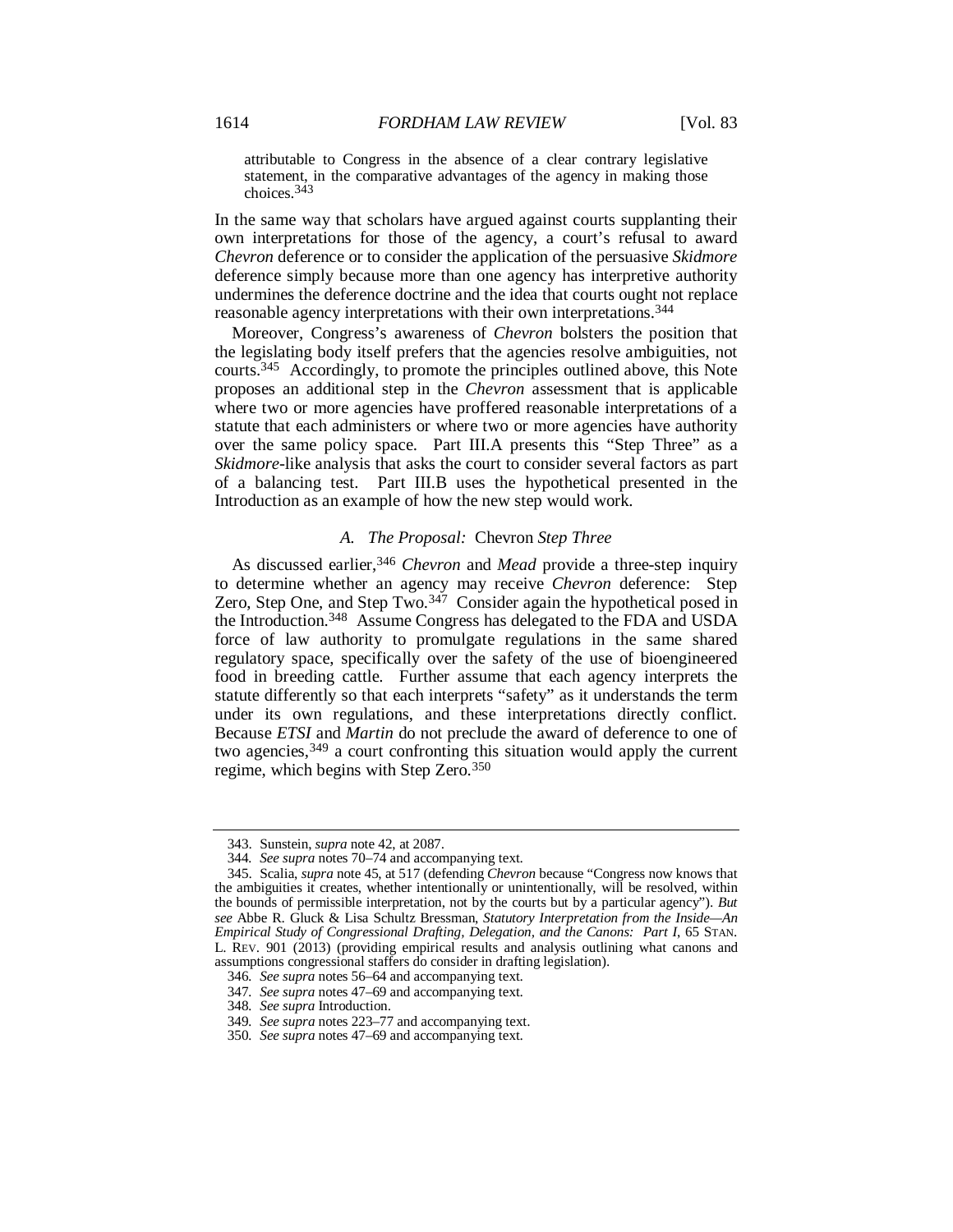Step Zero first asks whether Congress had delegated authority to the agency generally to make rules carrying the force of law; in this hypothetical, Congress has.<sup>351</sup> The second part of Step Zero asks whether the agency promulgated the regulation at issue in the exercise of that authority; here, the agency has. $352$  Because the court answered both Step Zero questions in the affirmative, the court moves to the *Chevron* two-step inquiry.353 *Chevron* Step One asks whether the statute is ambiguous in its delegation of authority to the agencies; here, the construction of the statute is ambiguous with respect to jurisdiction.<sup>354</sup> Accordingly, the court moves to Step Two, which asks whether each agency's interpretation is a permissible reading of the statute; in this hypothetical, both agencies have proffered permissible interpretations.355

The court has determined that both agencies have met the *Chevron* tests, but the court cannot award deference to both since their interpretations conflict. It is at this point that the court should employ a third step to determine to which agency it ought to defer. Step Three comprises of a sixfactor balancing test; and these factors reflect the considerations and canons of construction underlying *Chevron* and *Skidmore*.

The factors are as follows:

**1. Agency Expertise**. The *Chevron* standard values agency expertise and relies on it as a factor,356 as does the *Skidmore* standard, which includes the experience of agencies as guidance.<sup>357</sup> Moreover, scholars point to the comparative competence between the generalist court and specialized agency in advocating for a presumption of deference.<sup>358</sup> Accordingly, it is reasonable for a court to consider the respective expertise of each agency in the regulatory space over which the agencies claim authority.359 On balance, whether an agency has accumulated a particular expertise and whether the agency relies on that expertise to carry out the provision at issue can provide a reviewing court one way to distinguish between two agencies and their reasonable interpretations.

**2. Congressional Intent and Legislative History**. Although not all legislative history is reliable,<sup>360</sup> there are some types of legislative history that are highly reliable because they represent an "integral part of the shared understanding reached by Congress as a whole."361 These types of legislative history include (1) instances where one or both houses of Congress base their decisions for amending or changing a legislative

<sup>351</sup>*. See supra* note 57 and accompanying text.

<sup>352</sup>*. See supra* note 57 and accompanying text.

<sup>353</sup>*. See supra* note 63 and accompanying text.

<sup>354</sup>*. See supra* note 64 and accompanying text.

<sup>355</sup>*. See supra* note 64 and accompanying text.

 <sup>356.</sup> Chevron U.S.A. Inc. v. Natural Res. Def. Council, Inc., 467 U.S. 837, 865 (1984).

 <sup>357.</sup> Skidmore v. Swift & Co., 323 U.S. 134, 140 (1944).

<sup>358</sup>*. See supra* notes 75–80, 315–28 and accompanying text.

<sup>359</sup>*. See supra* notes 317–28 and accompanying text.

 <sup>360.</sup> James J. Brudney, *Congressional Commentary on Judicial Interpretations of Statutes: Idle Chatter or Telling Response?*, 93 MICH. L. REV. 1, 48–69 (1994).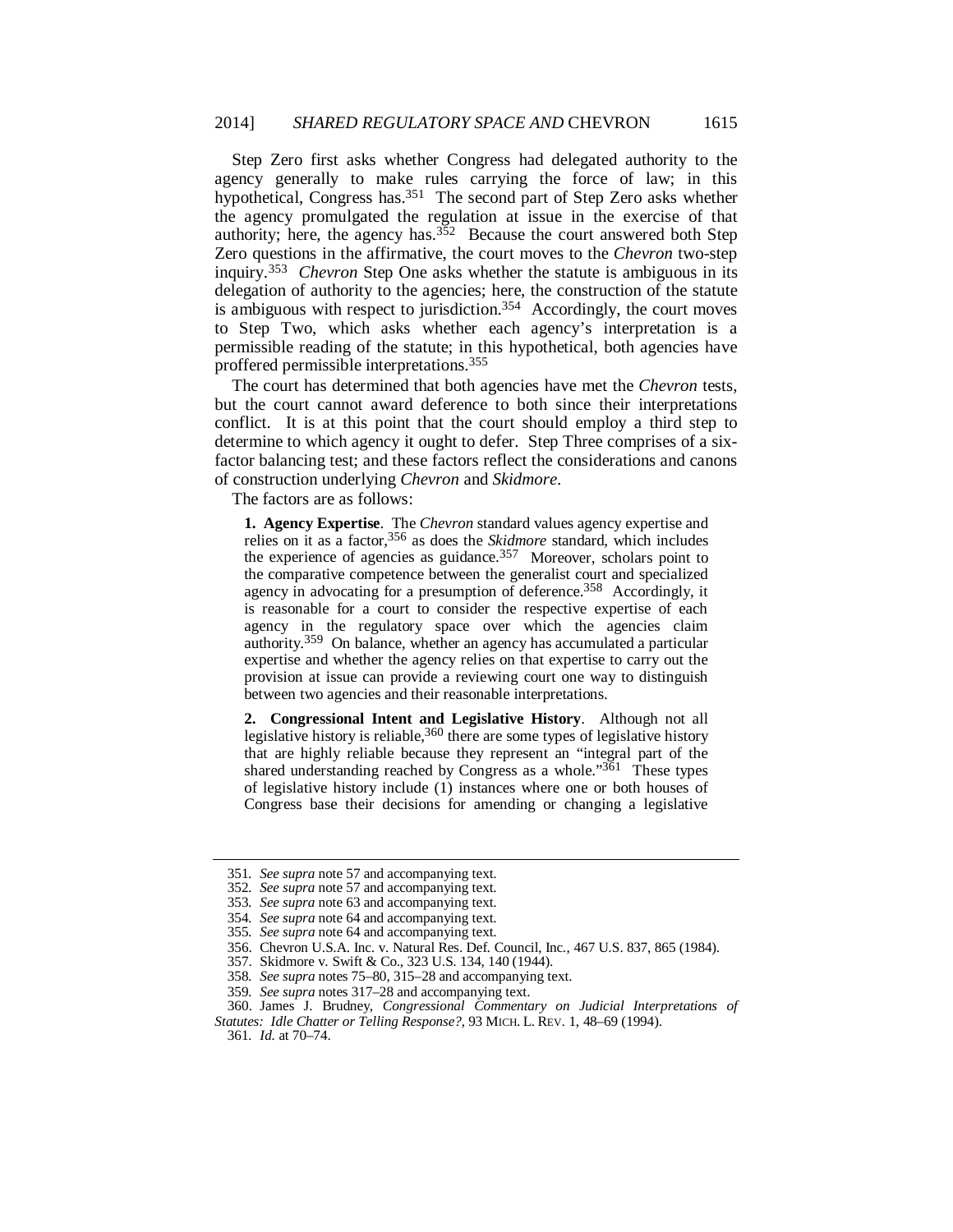action on statements made in committee reports;  $362$  (2) the report language of the relevant committees that Congress understands as the "controlling guidance on a textual provision;" $363$  and (3) explanatory statements that comprise all interested legislative opinions when viewed objectively.364 And as Professor Hammond notes, the history was relevant to the determination in *Martin* and helps to ascertain the true intent of Congress.365 Courts should further consider the general purpose of Congress in enacting the statute and the evil the statute was meant to remedy in assessing whether one agency appears to merit deference. To the extent they provide explicit guidance for a court, the intent, as gleaned from the legislative history, provides a second important element to consider in resolving the issue of deference where there is interagency conflict.

**3. The History of the Statute and the History of the Agency's Authority.** The history of the statute, its body of amendments and revisions, is an important consideration for courts to determine the true intent of Congress—especially where a subsequent piece of legislation transfers authority from one agency to another.366 If Congress transfers authority from one agency to another or expands the authority of an agency, that intent takes precedent over the more outdated legislation.<sup>367</sup> In these ways, a court can determine from these considerations an element of congressional intent to vest certain powers in certain agencies, and as such, this factor provides a third reasonable element for courts.

**4. Political Accountability**. *Chevron* values the democratic system and notes that unlike the judiciary, agencies are politically accountable, at least indirectly through the President.368 And also similarly, in arguing for a presumption favoring deference, scholars point to the political accountability of agencies over the judiciary.<sup>369</sup> However, the question of political accountability is more nuanced when the choices are between two agencies: where the court is determining whether to defer to an executive agency or to an independent agency, there may be accountability considerations.370 The traditional understanding is that executive agencies are more directly accountable, however, recent scholarship indicates that independent agencies are directly accountable to a constituency.371 Because the determination is case-specific and certain

<sup>362</sup>*. Id.* at 70.

<sup>363</sup>*. Id.* at 71.

<sup>364</sup>*. Id.* at 73.

<sup>365</sup>*. See supra* notes 330–32 and accompanying text.

<sup>366</sup>*. See supra* notes 156–67, 330–31 and accompanying text.

<sup>367</sup>*. See supra* notes 95–101, 156–64 and accompanying text; *see also* Chevron U.S.A. Inc. v. Natural Res. Def. Council, Inc., 467 U.S. 837, 862–64 (1984) (focusing on the interpretation of the Clean Air Act Amendments of 1977 rather than the Clean Air Act of 1970 as it represented the intent of Congress).

<sup>368</sup>*. Chevron*, 467 U.S. at 865–66.

<sup>369</sup>*. See supra* notes 71–74, 86–88 and accompanying text.

<sup>370</sup>*. See* Hammond, *supra* note 329, at 1774–76.

<sup>371</sup>*. See, e.g.*, Kirti Datla & Richard L. Revesz, *Deconstructing Independent Agencies (and Executive Agencies)*, 98 CORNELL L. REV. 769 (2013); Neal Devins & David E. Lewis, *Not-So Independent Agencies: Party Polarization and the Limits of Institutional Design*, 88 B.U. L. REV. 459 (2008); Lanora C. Pettit, *Cincinnatus or Caesar: American Czars and the Appointments Clause*, 26 J.L. & POL. 81 (2010); Aaron J. Saiger, *Obama's "Czars" for*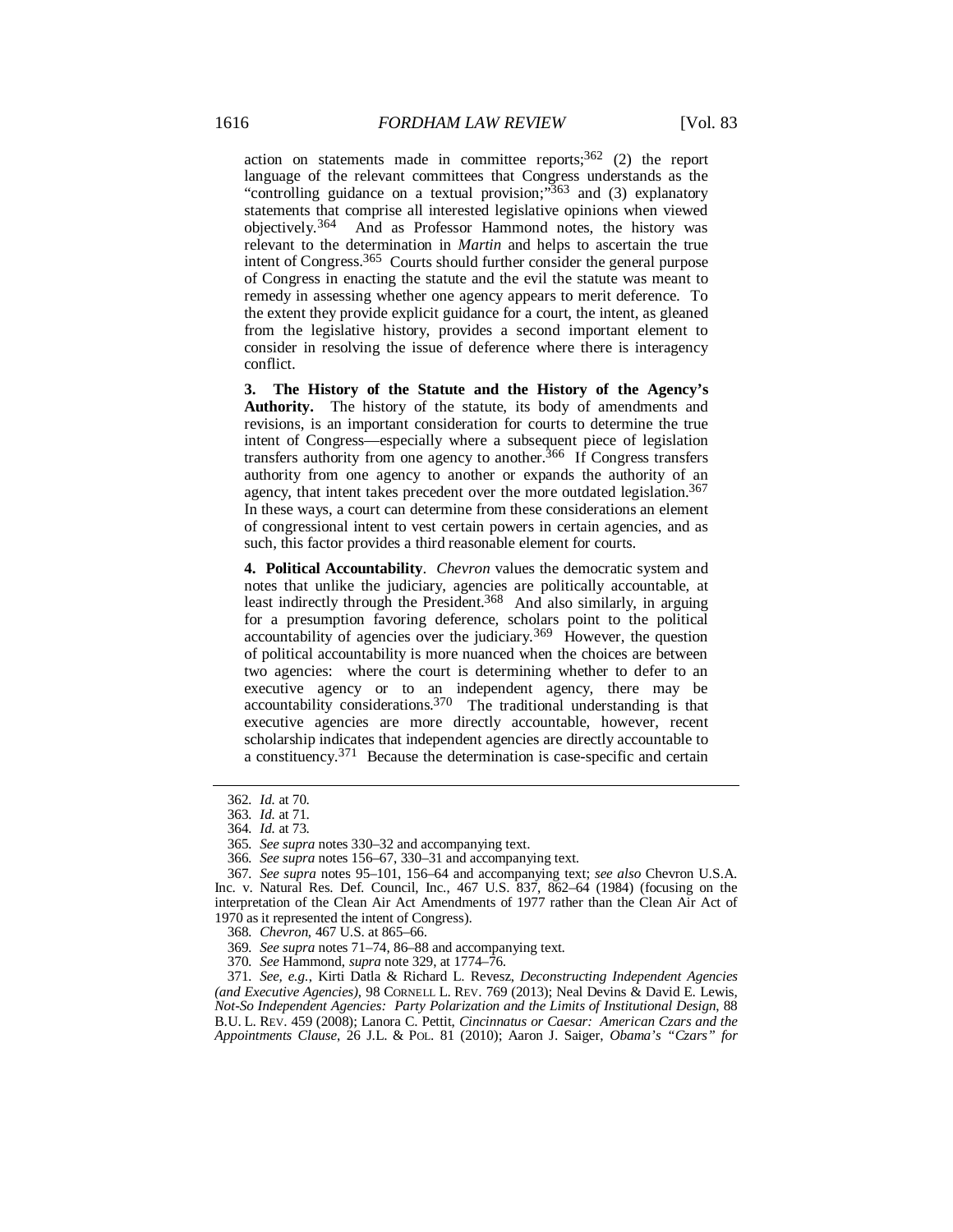agencies are more independent (or accountable) than others, 372 this factor is helpful to courts considering the question of deference.

**5. Whether the Executive Branch Has Weighed in on the Matter.** Related to the previous factor on political accountability, this factor considers whether the executive branch, either through the President, the Office of Legal Counsel (OLC) of the Department of Justice, or the White House's Office of Information and Regulatory Affairs (OIRA) have weighed in on the matter. Though this speaks to the Executive's will and not the will of Congress, whether and how the Executive has weighed in should be a consideration because it implicates notions of democratic accountability.<sup>373</sup> Whether it be through executive orders, other executive announcements,  $374$  OIRA,  $375$  the Solicitor General,  $376$  or OLC,<sup>377</sup> the Executive addressing or weighing in on the matter is important information for the judiciary to consider. A significant part of the missions of OIRA and OLC is to resolve conflicts between agencies,378 and in particular, OIRA's role is more about coordination between agencies rather than cost-benefit analysis. In this way, a court may look at the role of the Executive in balancing the factors for deference.

**6. Thoroughness of Consideration**. Rooted in the *Skidmore* opinion, a court may consider the process by which the competing agencies came to their interpretations.<sup>379</sup> Courts generally have favored processes that permit and incorporate public comment, like notice-and-comment rulemaking. When confronted with one agency that promulgated regulations without notice and another that undertook a meaningful notice and comment period,380 the court may find deference applicable to the latter agency. The consideration of *Skidmore* factors, both here in factor six and above in factor three, in a third Chevron step resonates with the scholarship arguing that *Skidmore* is an implicit consideration in Step One.381

Where two agencies, both authorized by the same statute to have nonexclusive and incomplete jurisdiction over some policy space, have interpreted a statutory ambiguity in different ways, Step Three will resolve

*Domestic Policy and the Law of the White House Staff*, 79 FORDHAM L. REV. 2577 (2011); Tuan Samahon, *The Czar's Place in Presidential Administration, and What the Excepting Clause Teaches Us About Delegation*, 2011 U. CHI. LEGAL F. 169; Jonathan D. Puvak, Note, *Executive Branch Czars, Who Are They? Are They Needed? Can Congress Do Anything About Them?*, 19 WM. & MARY BILL RTS. J. 1091 (2011).

 <sup>372.</sup> Datla & Revesz, *supra* note 371, at tbl. 8.

<sup>373</sup>*. See supra* notes 71–74, 86–88 and accompanying text.

 <sup>374.</sup> Vivek V. Nemane, *Food and Agricultural Security Strategy and Its Implementation Under the Public Health Security and Bioterrorism Preparedness and Response Act of 2002*, 8 J. FOOD L. & POL'Y 317, 322 (2012) (discussing the Homeland Security Presidential Directives).

 <sup>375.</sup> Freeman & Rossi, *supra* note 1, at 1178–81.

 <sup>376.</sup> Datla & Revesz, *supra* note 371, at 801–04.

 <sup>377.</sup> Freeman & Rossi, *supra* note 1, at 1175–76.

<sup>378</sup>*. Id.* at 1175–78.

<sup>379</sup>*. See supra* notes 16–20 and accompanying text.

<sup>380</sup>*. See supra* notes 51–54 and accompanying text.

<sup>381</sup>*. See supra* notes 95–101 and accompanying text.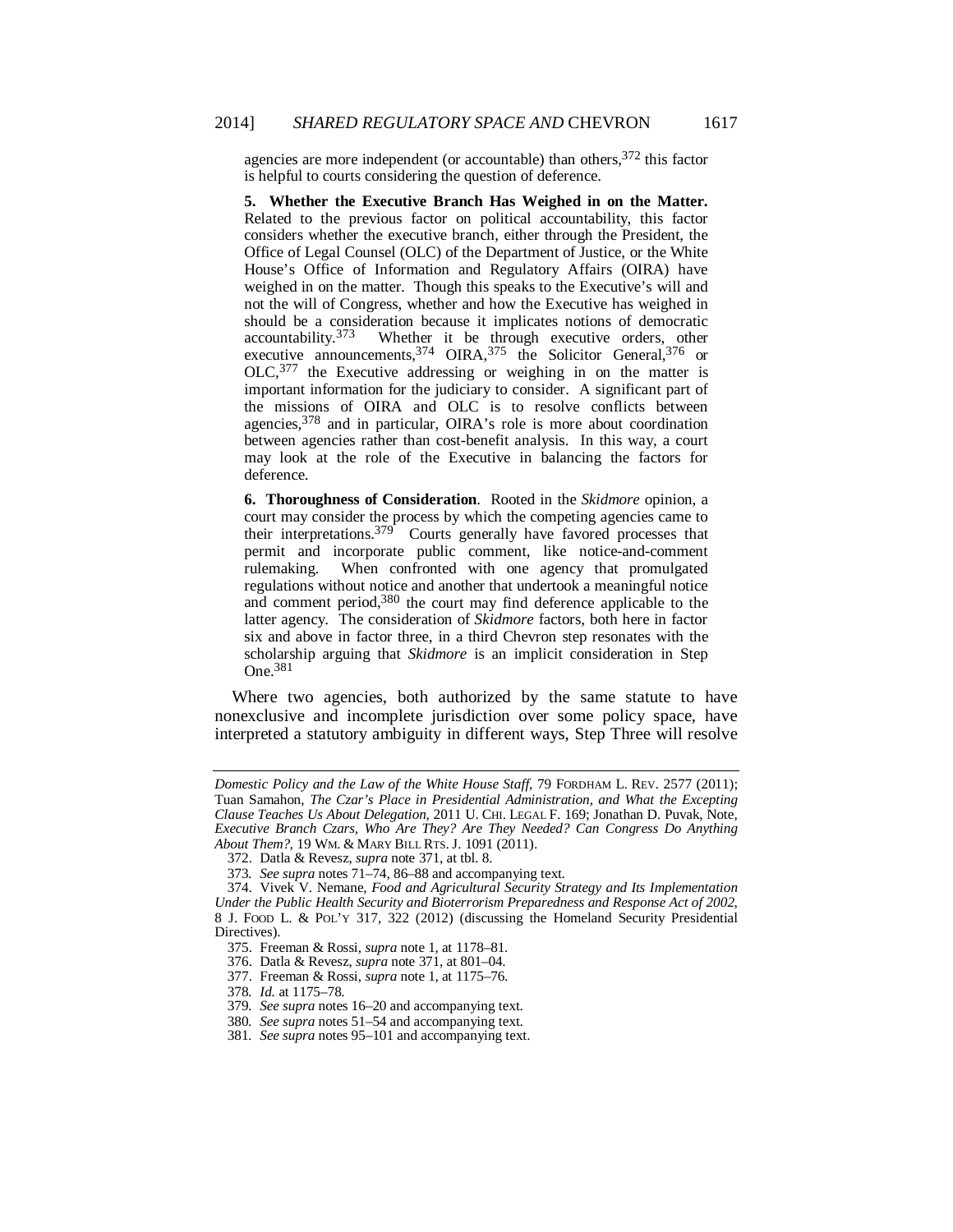the conflict. That the statute authorizes both agencies to have enforcement power meets the Step Zero threshold. That the statute contains ambiguities—assuming no other provision of the statute precludes one or both of the agencies from exercising authority—meets Step One. And assuming that both interpretations are reasonable, meeting Step Two, the court is left with two interpretations that could be awarded *Chevron* deference. Step Three provides a framework for courts to use to determine to which agency to defer.

As Justice Stevens's opinion in *Chevron* notes, by passing ambiguous statutes, Congress has explicitly or implicitly delegated power to administrative agencies to fill in the gaps of the statute.<sup>382</sup> This suggests that courts should defer to an agency because of the ambiguity.383 Step Three is consistent with and seeks to further this argument by encouraging courts to use the relevant principles and policies to balance and determine which agency should be filling in those gaps.

As a temporal matter, it is preferable that this balancing test be a third step rather than at the initial phase because, to the extent that any one or all of the agencies do not pass through either of the well-established *Chevron* steps,384 the court need not consider the Step Three factors at all. Because engaging in a standards test, such as the one proposed, requires the court to balance several factors, it would be in the interest of judicial economy if a court could resolve the conflict at any of those threshold marks.

Professor Sunstein's remarks about *Chevron* carry the same force with respect to the proposed Step Three; just like *Chevron*, the Step Three assessment should not be "a mechanical exercise of uncovering an actual legislative decision," but one which "calls for a frankly value-laden judgment about comparative competence, undertaken in light of the regulatory structure and applicable constitutional considerations."385

## *B. Step Three at Work*

Returning to the hypothetical posed in the Introduction, 386 Step Three would allow a court to resolve the dispute. The Introduction presented a piece of legislation aimed at ensuring the safety of bioengineered food fed to cattle, as well as a subsequent conflict between the FDA and the USDA over the interpretation of the word "safety" as used in their authorizing statute. Using Step Three, a court could balance the facts and factors to determine that the USDA should receive deference.

 <sup>382.</sup> Chevron U.S.A. Inc. v. Natural Res. Def. Council, Inc., 467 U.S. 837, 843–44 (1984).

<sup>383</sup>*. Id.*; *accord* Oliver Wendell Holmes, *The Theory of Legal Interpretation*, 12 HARV. L. REV. 417, 419 (1899) (stating that "[w]e do not inquire what the legislature meant; we ask only what the statute means").

<sup>384</sup>*. See* ETSI Pipeline Project v. Missouri, 484 U.S. 495 (1988). In *ETSI*, the Court found a resolution at Step One, holding that the Flood Control Act gave explicit authority to the Department of the Army and did not give that same authority to the Department of the Interior. *Id.* at 517.

 <sup>385.</sup> Sunstein, *supra* note 42, at 2086.

<sup>386</sup>*. See supra* Introduction.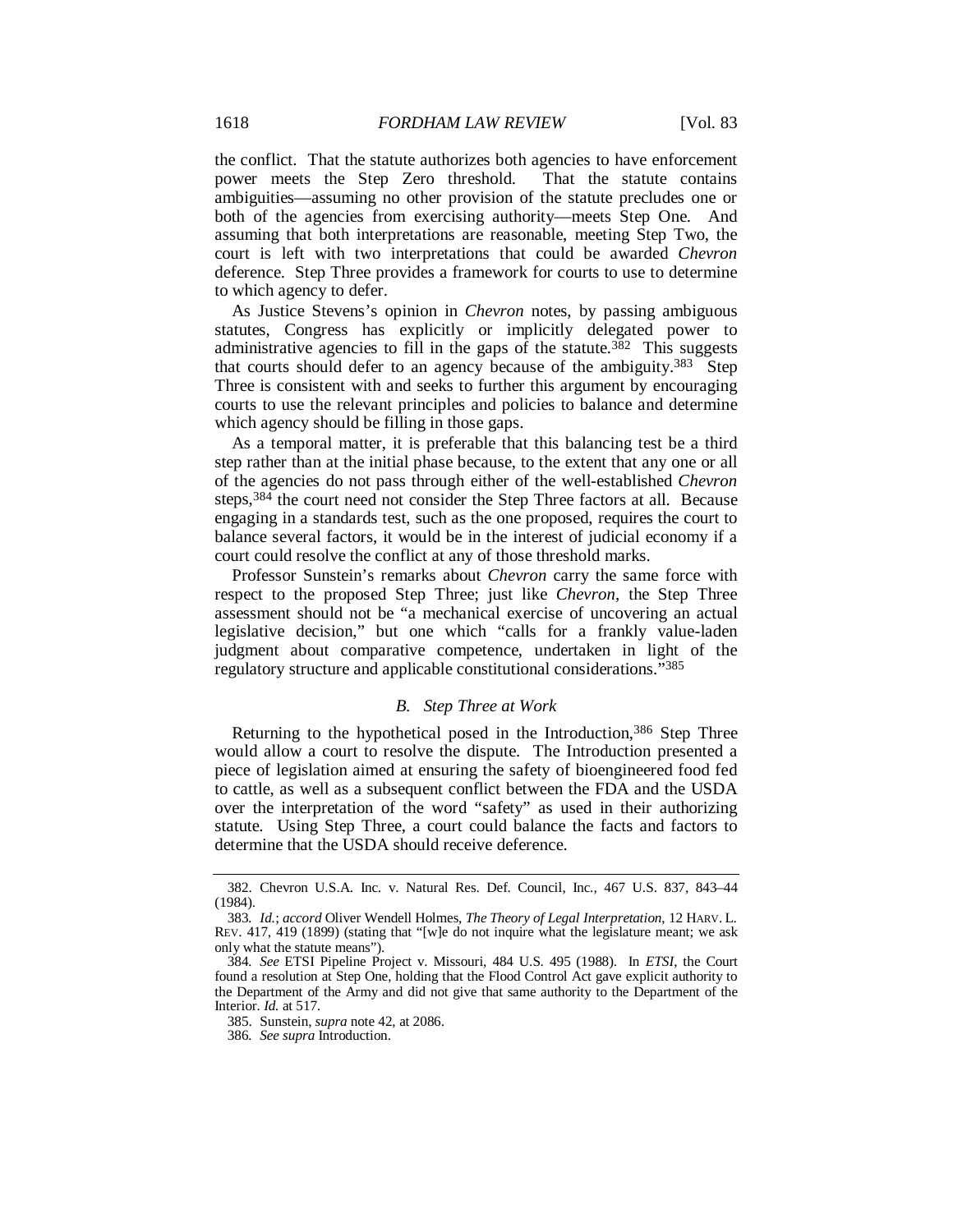Considering (1) agency expertise, though both the FDA and USDA have their particularized expertise—the FDA having oversight over food safety standards for almost all food products and the USDA having oversight over the food safety standards related to, among other things, meat—a court reviewing the scope of each agency's jurisdiction would determine that the USDA has honed a more specialized expertise in the safety of meat products over the FDA. Moreover, the court would look at the fact that the USDA had been honing this expertise for over fifty years before the FDA even received authority in the same general regulatory space. In so doing, the court would find that, on balance, expertise favored the USDA.

Examining (2) congressional intent and legislative history, the court may determine that Congress wanted the FDA to take control of this regulatory space because the 1958 statute came later in time, reflecting a new intent on the part of Congress to vest the FDA with this power. The court would undertake a review of the legislative history to see whether the congressional members discussed the topic of transferring authority and would consider the results of that search. Here, the hypothetical does not note any legislative history.

Reviewing (3) the history of the statute and the history of the agency authority, the court may determine that on balance, both agencies have claims to deference. For substantially the same reasons articulated in assessing factor (2), the court could find that the history of the agency authority tended to support a new direction by Congress, finding the FDA prevailed in this factor. On the other hand, the court could view the history of the statute, again paying particular focus to the number of years that the USDA had been overseeing this policy space, and determine that on balance, the USDA was the agency Congress intended to regulate the policy space.

Considering (4) political accountability, the court would initially note that both agencies are executive agencies but would ultimately determine that the USDA is the more politically accountable agency. Historically, the FDA has enjoyed practical independence from presidential influence (as well as other political and interest group pressure) because of its effective role as a watchdog agency,387 whereas the USDA enjoys very little independence.388

Reaching (5) whether the executive branch has weighed in on the matter, the hypothetical is silent on the role of the executive branch, and accordingly, the court would not consider the factor in its analysis. Because a balancing test is a value determination rather than a threshold inquiry, the absence of one factor or information allowing the consideration of one factor does not negate the utility of the balancing test.

And finally, examining (6) the thoroughness of the consideration, the court would review the scientific thoroughness of the USDA's methods in reaching its interpretation of safety against the means by which the FDA

 <sup>387.</sup> Datla & Revesz, *supra* note 371, at 817–18.

<sup>388</sup>*. Id.* at 825.